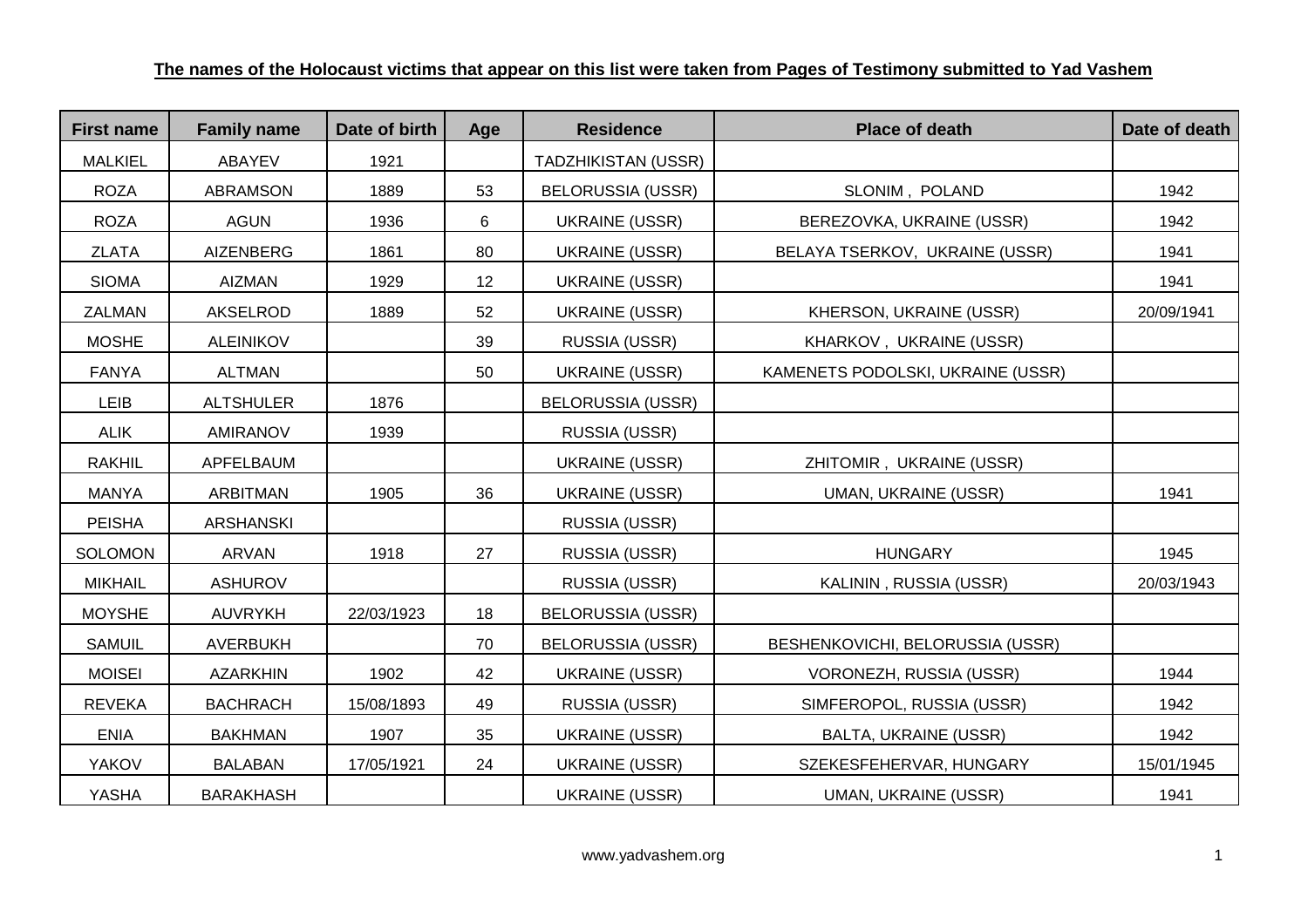| <b>First name</b> | <b>Family name</b>  | Date of birth | Age            | <b>Residence</b>         | <b>Place of death</b>          | Date of death |
|-------------------|---------------------|---------------|----------------|--------------------------|--------------------------------|---------------|
| <b>DAVID</b>      | <b>BARES</b>        | 1921          | 21             | <b>UKRAINE (USSR)</b>    |                                | 1942          |
| <b>GRIGORI</b>    | <b>BARKOVSKI</b>    | 1913          |                | RUSSIA (USSR)            | KERCH, RUSSIA (USSR)           |               |
| <b>ITSKHAK</b>    | <b>BARNHOLTS</b>    | 15/10/1921    | 22             | <b>UKRAINE (USSR)</b>    | TETEREV, UKRAINE (USSR)        | 1943          |
| <b>YEFIM</b>      | <b>BAS</b>          | 1902          | 40             | <b>UKRAINE (USSR)</b>    | SMOLENSK, RUSSIA (USSR)        | 30/11/1942    |
| <b>MANYA</b>      | <b>BAT</b>          |               | 11             | <b>UKRAINE (USSR)</b>    | DALNIK, UKRAINE (USSR)         |               |
| <b>TZEITZA</b>    | <b>BAZILEVSKI</b>   | 1904          |                | <b>UKRAINE (USSR)</b>    | SMELA, UKRAINE (USSR)          |               |
| <b>TZIPA</b>      | <b>BEGUN</b>        | 1866          | 75             | <b>UKRAINE (USSR)</b>    | KALININDORF, UKRAINE (USSR)    | 16/09/1941    |
| <b>BELA</b>       | <b>BEINENSON</b>    | 1939          | 3              | <b>BELORUSSIA (USSR)</b> | MINSK, BELORUSSIA (USSR)       | 02/03/1942    |
| <b>YUDKO</b>      | <b>BEKKER</b>       |               |                | RUSSIA (USSR)            | KLINTZY, RUSSIA (USSR)         |               |
| <b>MANIA</b>      | <b>BELFOR</b>       | 1895          | 46             | <b>UKRAINE (USSR)</b>    | DOMANEVKA, UKRAINE (USSR)      | 1941          |
| <b>ZHENIA</b>     | <b>BELNIK</b>       | 1899          |                | <b>BELORUSSIA (USSR)</b> | MINSK, BELORUSSIA (USSR)       |               |
| <b>MENDL</b>      | <b>BELOPOLSKI</b>   | 1924          |                | <b>UKRAINE (USSR)</b>    |                                |               |
| <b>YAKOV</b>      | <b>BELYAVSKI</b>    | 1914          | 27             | <b>UKRAINE (USSR)</b>    |                                | 1941          |
| <b>DAVID</b>      | <b>BERDICHEVSKI</b> | 1880          | 61             | <b>UKRAINE (USSR)</b>    |                                | 1941          |
| <b>ICCHAK</b>     | <b>BERDICZEVSKI</b> | 1892          |                | <b>UKRAINE (USSR)</b>    | UMAN, UKRAINE (USSR)           | 1942          |
| <b>MEER</b>       | <b>BEREZINSKI</b>   | 1914          | 28             | <b>UKRAINE (USSR)</b>    | PIRYATIN, UKRAINE (USSR)       | 18/05/1942    |
| <b>BEBA</b>       | <b>BEREZOVSKI</b>   | 1926          | 15             | <b>UKRAINE (USSR)</b>    | DROBITSKIY YAR, UKRAINE (USSR) | 1941          |
| <b>RIVA</b>       | <b>BERKOVICH</b>    | 1921          | 20             | <b>UKRAINE (USSR)</b>    | VORONOVITSA, UKRAINE (USSR)    | 1941          |
| <b>SCMERL</b>     | <b>BERLIN</b>       | 06/07/1913    | $\overline{0}$ | RUSSIA (USSR)            |                                |               |
| <b>IOSIF</b>      | <b>BERSHAD</b>      | 1891          | 50             | <b>UKRAINE (USSR)</b>    | VINNITSA, UKRAINE (USSR)       | 1941          |
| <b>ISAAK</b>      | <b>BERSHADSKI</b>   |               |                | <b>UKRAINE (USSR)</b>    | KURSK, RUSSIA (USSR)           |               |
| <b>YEFIM</b>      | <b>BETZIS</b>       | 1905          |                | <b>UKRAINE (USSR)</b>    |                                | 1941          |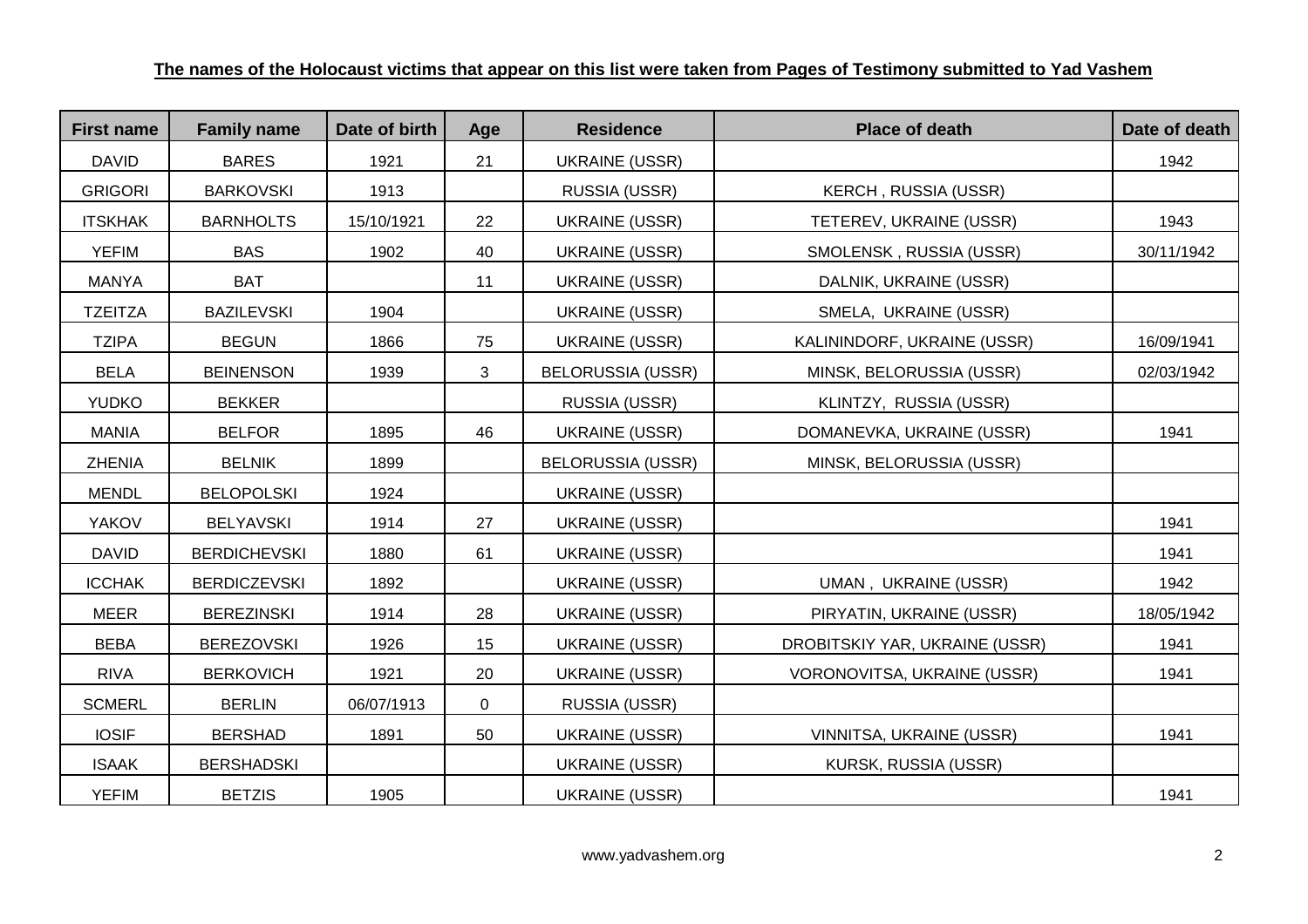| <b>First name</b> | <b>Family name</b> | Date of birth | Age | <b>Residence</b>         | <b>Place of death</b>           | Date of death |
|-------------------|--------------------|---------------|-----|--------------------------|---------------------------------|---------------|
| <b>NISL</b>       | <b>BIBERGAN</b>    |               |     | <b>UKRAINE (USSR)</b>    |                                 |               |
| <b>DWORA</b>      | <b>BILIEZKER</b>   | 1897          |     | <b>UKRAINE (USSR)</b>    | LETITCHEV, UKRAINE (USSR)       | 1941          |
| <b>KHAIM</b>      | <b>BINKOWICZ</b>   | 1921          |     | <b>GEORGIA (USSR)</b>    |                                 |               |
| <b>FRIMA</b>      | <b>BLAIVAS</b>     |               |     | <b>UKRAINE (USSR)</b>    | ANDRUSHEVKA, UKRAINE (USSR)     |               |
| <b>IOSIF</b>      | <b>BLAT</b>        | 1907          | 35  | <b>UKRAINE (USSR)</b>    | SEVASTOPOL, RUSSIA (USSR)       | 1942          |
| <b>VERA</b>       | <b>BLEKHMAN</b>    | 1930          |     | UKRAINE (USSR)           | ODESSA, UKRAINE (USSR)          |               |
| <b>LEA</b>        | <b>BLINDER</b>     | 1892          |     | <b>UKRAINE (USSR)</b>    | ODESSA, UKRAINE (USSR)          | 1942          |
| MILA              | <b>BLUMBERG</b>    | 1937          | 4   | <b>UKRAINE (USSR)</b>    |                                 | 1941          |
| <b>MARK</b>       | <b>BLYAKHER</b>    | 1926          |     | RUSSIA (USSR)            | TAGANROG, RUSSIA (USSR)         |               |
| LAZAR             | <b>BLYAKHMAN</b>   |               |     | <b>BELORUSSIA (USSR)</b> | KLIMOVICHI, BELORUSSIA (USSR)   |               |
| <b>MENDEL</b>     | <b>BOGORAD</b>     | 1892          | 49  | <b>BELORUSSIA (USSR)</b> | SENNO, BELORUSSIA (USSR)        | 1941          |
| <b>MUNIA</b>      | <b>BOGUKHVALOV</b> |               |     | <b>UKRAINE (USSR)</b>    | SUMY, UKRAINE (USSR)            | 1942          |
| <b>SURA</b>       | <b>BOIM</b>        | 1898          | 44  | <b>UKRAINE (USSR)</b>    | PIKOV, UKRAINE (USSR)           | 30/05/1942    |
| <b>BORIS</b>      | <b>BOLOTOVSKI</b>  |               |     | RUSSIA (USSR)            |                                 |               |
| <b>BASYA</b>      | <b>BOROVIKOV</b>   |               |     | <b>BELORUSSIA (USSR)</b> | MILOSLAVICHI, BELORUSSIA (USSR) |               |
| <b>FRIDA</b>      | <b>BOTVINNIK</b>   |               | 14  | <b>UKRAINE (USSR)</b>    |                                 | 1941          |
| <b>BORIS</b>      | <b>BRAGINSKI</b>   |               |     | <b>UKRAINE (USSR)</b>    |                                 |               |
| <b>LIUBA</b>      | <b>BRASLAVSKI</b>  | 1915          | 26  | <b>UKRAINE (USSR)</b>    | KRIVOY ROG, UKRAINE (USSR)      | 1941          |
| <b>ADELYA</b>     | <b>BRAVERMAN</b>   |               | 27  | <b>UKRAINE (USSR)</b>    | VINNITSA, UKRAINE (USSR)        | 1941          |
| <b>TZIVA</b>      | <b>BREGER</b>      | 1928          |     | RUSSIA (USSR)            | LENINGRAD, RUSSIA (USSR)        | 1942          |
| <b>BORIS</b>      | <b>BRISKIN</b>     |               | 3   | <b>UKRAINE (USSR)</b>    | BABI YAR, UKRAINE (USSR)        |               |
| <b>SONYA</b>      | <b>BRODSKI</b>     | 1904          | 37  | RUSSIA (USSR)            |                                 | 14/02/1941    |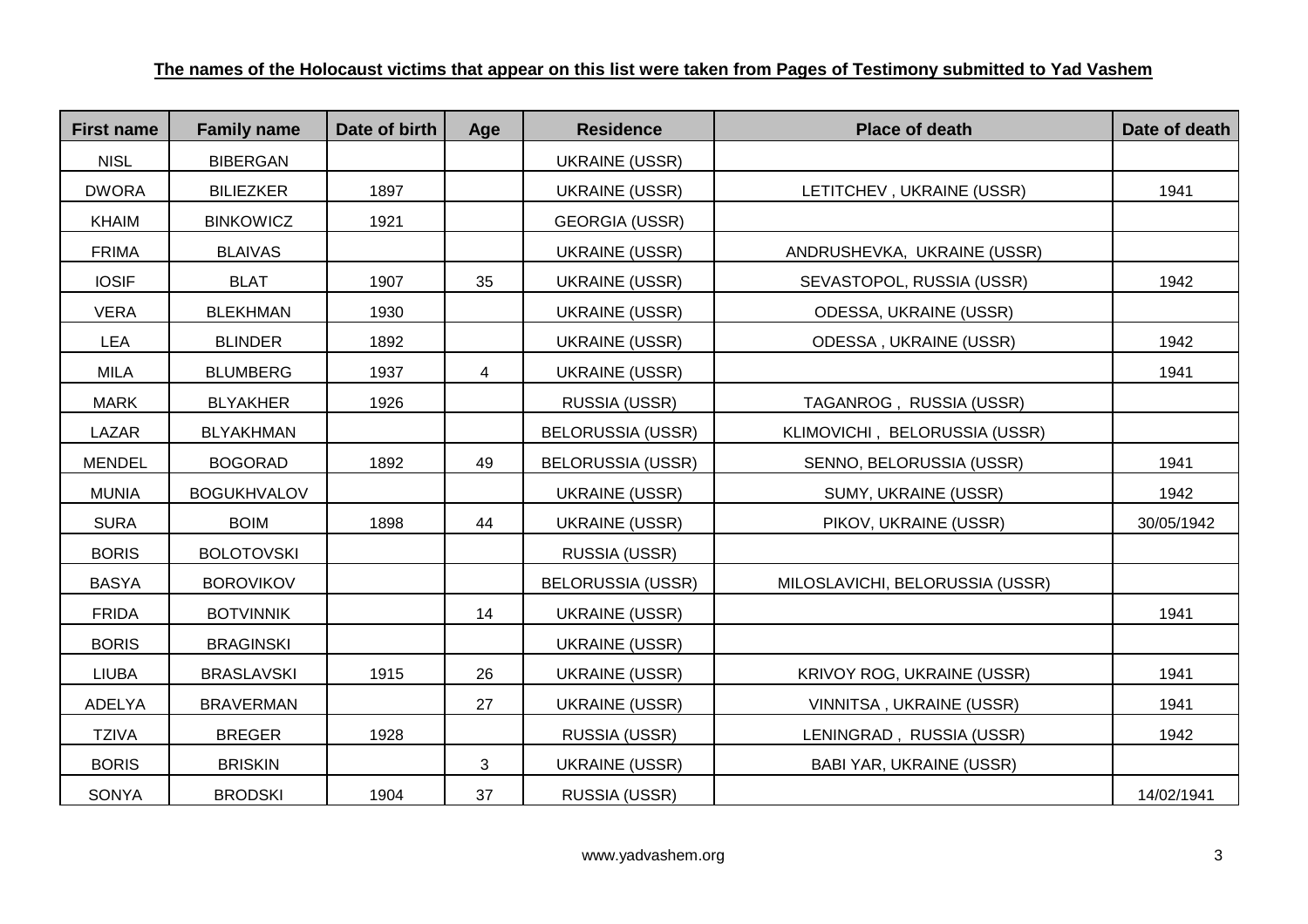| <b>First name</b> | <b>Family name</b>  | Date of birth | Age | <b>Residence</b>         | <b>Place of death</b>            | Date of death |
|-------------------|---------------------|---------------|-----|--------------------------|----------------------------------|---------------|
| <b>GIRSH</b>      | <b>BROIDO</b>       | 1880          | 61  | RUSSIA (USSR)            | LENINGRAD, RUSSIA (USSR)         | 1941          |
| <b>IRIKHEM</b>    | <b>BRONSHTEYN</b>   | 1889          | 54  | <b>UKRAINE (USSR)</b>    |                                  | 1943          |
| <b>ISAK</b>       | <b>BRUSILOVSKI</b>  |               | 34  | <b>UKRAINE (USSR)</b>    | NOVOGRAD VOLYNSK, UKRAINE (USSR) |               |
| <b>YAKOV</b>      | <b>BUBAR</b>        | 26/12/1910    | 33  | RUSSIA (USSR)            | LENINGRAD, RUSSIA (USSR)         | 03/04/1944    |
| <b>RUVIM</b>      | <b>BUKHMAN</b>      |               |     | <b>UKRAINE (USSR)</b>    |                                  |               |
| <b>NAUM</b>       | <b>BULVAKHTER</b>   | 1890          | 51  | UKRAINE (USSR)           |                                  | 1941          |
| AWRAHAM           | <b>BURSTEIN</b>     |               |     | <b>UKRAINE (USSR)</b>    | PROSKUROV, UKRAINE (USSR)        |               |
| <b>IDA</b>        | <b>BYKOVSKI</b>     | 1910          | 32  | <b>UKRAINE (USSR)</b>    | SHPOLA, UKRAINE (USSR)           | 1942          |
| <b>GRIGORI</b>    | <b>CHARNY</b>       | 1915          |     | RUSSIA (USSR)            | KHARKOV, UKRAINE (USSR)          | 1943          |
| ZEIDL             | <b>CHERKASKI</b>    | 1905          |     | UKRAINE (USSR)           |                                  | 1941          |
| <b>KLARA</b>      | <b>CHERMASHNYUK</b> | 1927          | 16  | <b>UKRAINE (USSR)</b>    | NEMIROV, UKRAINE (USSR)          | 1943          |
| <b>BORIS</b>      | <b>CHERTIN</b>      | 1900          |     | <b>BELORUSSIA (USSR)</b> | MOGILEV, BELORUSSIA (USSR)       |               |
| <b>ZEILIK</b>     | <b>CHIZHEVSKI</b>   | 1900          | 42  | <b>UKRAINE (USSR)</b>    | DROBITSKIY YAR, UKRAINE (USSR)   | 1942          |
| <b>MARELE</b>     | <b>DAIN</b>         |               | 65  | <b>UKRAINE (USSR)</b>    |                                  |               |
| <b>JAKOW</b>      | <b>DANZIGER</b>     | 1880          |     | <b>UKRAINE (USSR)</b>    | PROSKUROV, UKRAINE (USSR)        | 1942          |
| <b>LYUBA</b>      | <b>DAYEN</b>        | 1885          | 56  | <b>UKRAINE (USSR)</b>    | VARVAROVKA, UKRAINE (USSR)       | 1941          |
| <b>PINIA</b>      | <b>DERFELD</b>      |               | 40  | <b>UKRAINE (USSR)</b>    |                                  |               |
| <b>IOSIF</b>      | <b>DIKSHTEIN</b>    | 1885          |     | <b>BELORUSSIA (USSR)</b> | SLOBODA, BELORUSSIA (USSR)       | 1941          |
| <b>LYOVA</b>      | <b>DINERSHTEIN</b>  |               |     | <b>BELORUSSIA (USSR)</b> | MOGILEV, BELORUSSIA (USSR)       |               |
| <b>GRIGORI</b>    | <b>DITKOVICH</b>    | 1938          | 4   | <b>UKRAINE (USSR)</b>    |                                  | 16/04/1942    |
| <b>NECHAMA</b>    | <b>DIVINSKI</b>     | 1934          |     | <b>UKRAINE (USSR)</b>    | PAVOLOCH, UKRAINE (USSR)         | 02/12/1941    |
| ZALMAN            | <b>DODIN</b>        |               |     | <b>BELORUSSIA (USSR)</b> | VERESHCHAKI, BELORUSSIA (USSR)   |               |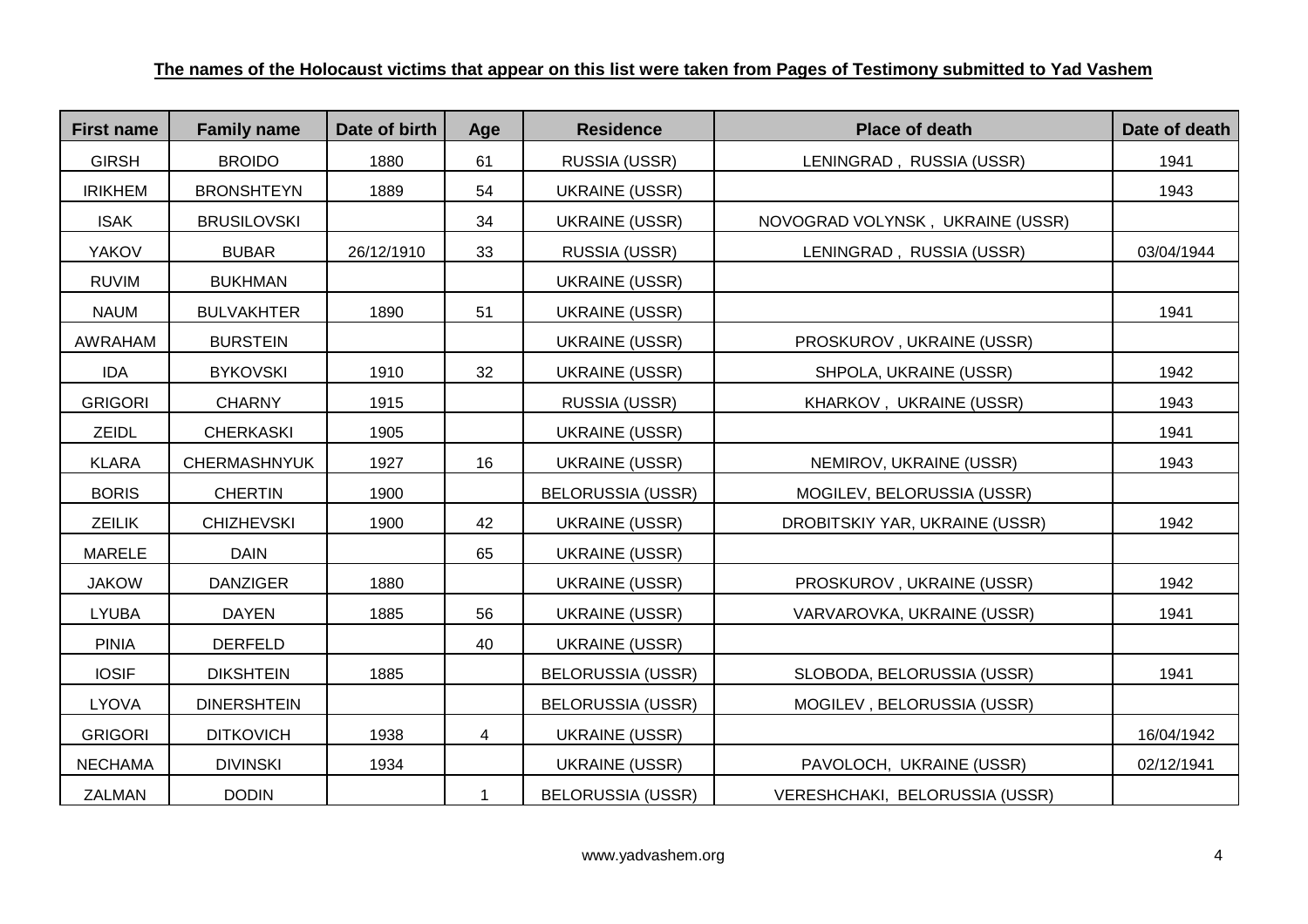| <b>First name</b> | <b>Family name</b>  | Date of birth | Age            | <b>Residence</b>         | <b>Place of death</b>          | Date of death |
|-------------------|---------------------|---------------|----------------|--------------------------|--------------------------------|---------------|
| <b>ITA</b>        | <b>DORFMAN</b>      | 1937          | 4              | <b>UKRAINE (USSR)</b>    | BERDICHEV, UKRAINE (USSR)      | 1941          |
| <b>STALINA</b>    | <b>DOROFEYEV</b>    | 1937          | $\overline{4}$ | <b>UKRAINE (USSR)</b>    | MARIUPOL, UKRAINE (USSR)       | 1941          |
| <b>FEIGILE</b>    | <b>DREIZIN</b>      |               | 53             | <b>BELORUSSIA (USSR)</b> | MINSK, BELORUSSIA (USSR)       | 1942          |
| <b>SIMA</b>       | DUBINITZKAYA        |               | 18             | <b>UKRAINE (USSR)</b>    | KIROVOGRAD, UKRAINE (USSR)     |               |
| <b>SHUNYA</b>     | <b>DUBOVER</b>      | 1928          |                | <b>UKRAINE (USSR)</b>    |                                | 1942          |
| <b>OLYA</b>       | <b>DUBROVSKI</b>    | 1914          |                | <b>UKRAINE (USSR)</b>    |                                | 1941          |
| <b>IOSIF</b>      | <b>DULMAN</b>       |               |                | <b>UKRAINE (USSR)</b>    | POKOTILOVO, UKRAINE (USSR)     |               |
| <b>VOLODYA</b>    | <b>DUN</b>          |               | 3              | <b>UKRAINE (USSR)</b>    | DNEPROPETROVSK, UKRAINE (USSR) |               |
| <b>MOLKA</b>      | <b>DUVIDZON</b>     |               |                | <b>UKRAINE (USSR)</b>    | MEDZHIBOZH, UKRAINE (USSR)     |               |
| <b>MOISEI</b>     | <b>EDELMAN</b>      |               |                | <b>UKRAINE (USSR)</b>    | ROSTOV NA DONU, RUSSIA (USSR)  | 1942          |
| <b>SONYA</b>      | <b>EIDENKALT</b>    | 1920          | 22             | <b>UKRAINE (USSR)</b>    | VINNITSA, UKRAINE (USSR)       | 1942          |
| <b>ZYAMA</b>      | <b>ELEMELAKH</b>    |               |                | RUSSIA (USSR)            | LENINGRAD, RUSSIA (USSR)       |               |
| <b>VALISH</b>     | <b>ELIYANOV</b>     | 1936          |                | <b>BELORUSSIA (USSR)</b> | MINSK, BELORUSSIA (USSR)       |               |
| <b>MOISEI</b>     | <b>ELSTERSHAMES</b> | 1920          | 22             | <b>UKRAINE (USSR)</b>    | VINNITSA, UKRAINE (USSR)       | 1942          |
| <b>BLUMA</b>      | <b>ENDIN</b>        | 1890          | 53             | RUSSIA (USSR)            | PYATIGORSK, RUSSIA (USSR)      | 1943          |
| <b>OLGA</b>       | <b>ENTIN</b>        | 1911          | 31             | RUSSIA (USSR)            | KLINTSY, RUSSIA (USSR)         | 1942          |
| <b>YOSHA</b>      | <b>EPELMAN</b>      | 1924          | 18             | <b>BELORUSSIA (USSR)</b> |                                | 1942          |
| <b>ROZA</b>       | <b>EPSHTEIN</b>     |               | 10             | <b>BELORUSSIA (USSR)</b> | GORKI, BELORUSSIA (USSR)       |               |
| <b>ELEONORA</b>   | <b>ESKIN</b>        | 1923          | 18             | <b>UKRAINE (USSR)</b>    | TAGANROG, RUSSIA (USSR)        | 1941          |
| LEV               | <b>ESTRIN</b>       |               |                | <b>UKRAINE (USSR)</b>    |                                |               |
| <b>ALLA</b>       | <b>FAERMAN</b>      |               | 4              | <b>UKRAINE (USSR)</b>    |                                | 19/09/1941    |
| <b>SARA</b>       | <b>FAINBERG</b>     | 1880          |                | <b>UKRAINE (USSR)</b>    | ODESSA, UKRAINE (USSR)         | 1941          |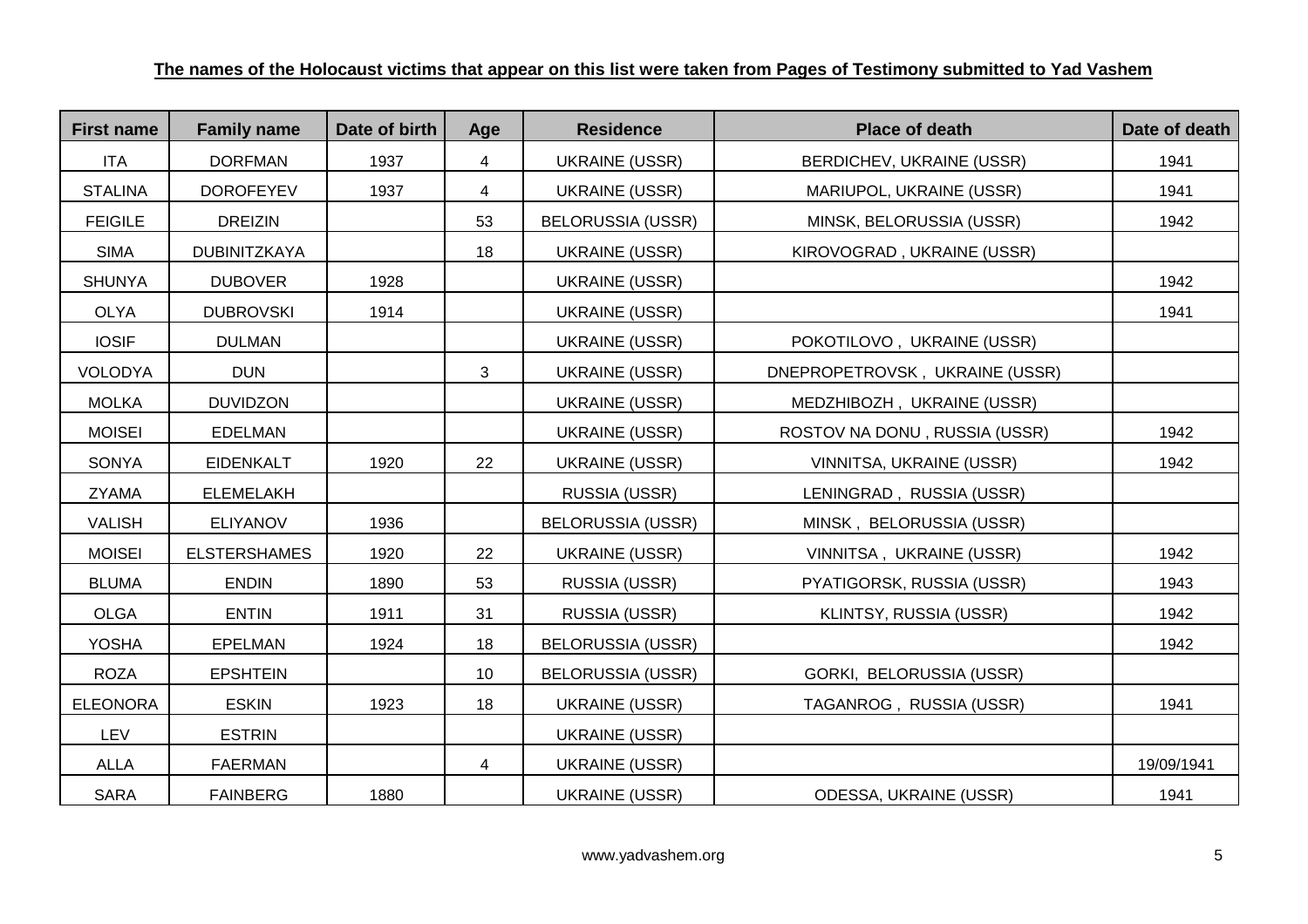| <b>First name</b> | <b>Family name</b>  | Date of birth | Age | <b>Residence</b>         | <b>Place of death</b>           | Date of death |
|-------------------|---------------------|---------------|-----|--------------------------|---------------------------------|---------------|
| <b>IKHIEL</b>     | <b>FAINSHTEIN</b>   |               |     | <b>UKRAINE (USSR)</b>    | <b>BABI YAR, UKRAINE (USSR)</b> |               |
| <b>RAFAIL</b>     | <b>FAINSHTEIN</b>   | 1930          | 12  | <b>UKRAINE (USSR)</b>    | <b>UMAN, UKRAINE (USSR)</b>     | 1942          |
| LAZAR             | <b>FALCHUK</b>      | 21/06/1925    | 20  | <b>UKRAINE (USSR)</b>    | VESZPREM, HUNGARY               | 25/03/1945    |
| <b>ISAAK</b>      | <b>FARBER</b>       |               |     | UKRAINE (USSR)           | KOENIGSBERG, GERMANY            |               |
| <b>SMERUL</b>     | <b>FARBER</b>       |               |     | <b>BELORUSSIA (USSR)</b> |                                 |               |
| <b>RAKHIL</b>     | <b>FASMAN</b>       |               |     | <b>UKRAINE (USSR)</b>    | STARAYA USHITSA, UKRAINE (USSR) | 23/07/1942    |
| <b>CHANA</b>      | <b>FEIN</b>         | 1911          | 30  | <b>UKRAINE (USSR)</b>    | DONETSK, UKRAINE (USSR)         | 1941          |
| <b>MOTEL</b>      | <b>FELD</b>         | 1901          | 40  | <b>UKRAINE (USSR)</b>    | FELSHTIN, UKRAINE (USSR)        | 1941          |
| <b>IDES</b>       | <b>FELDMAN</b>      | 1902          | 41  | <b>UKRAINE (USSR)</b>    | PECHORA, UKRAINE (USSR)         | 1943          |
| <b>RACHIL</b>     | <b>FELDMAN</b>      | 1884          | 58  | <b>UKRAINE (USSR)</b>    | KURILOVTSY, UKRAINE (USSR)      | 1942          |
| <b>FEIGA</b>      | <b>FERDMAN</b>      | 1904          |     | <b>UKRAINE (USSR)</b>    | PAVOLOCH, UKRAINE (USSR)        | 02/12/1941    |
| <b>BELA</b>       | <b>FIDLER</b>       | 1904          | 37  | RUSSIA (USSR)            |                                 | 18/12/1941    |
| <b>ABRAM</b>      | <b>FIKHMAN</b>      | 1896          | 49  | <b>UKRAINE (USSR)</b>    | <b>POLAND</b>                   | 16/01/1945    |
| <b>KHAYA</b>      | <b>FINKELSHTEIN</b> |               |     | <b>UKRAINE (USSR)</b>    | KHARKOV, UKRAINE (USSR)         |               |
| <b>ALBERT</b>     | <b>FIRDMAN</b>      |               |     | RUSSIA (USSR)            | KHARKOV, UKRAINE (USSR)         |               |
| <b>KHANA</b>      | <b>FISHENZON</b>    | 1880          | 61  | <b>UKRAINE (USSR)</b>    | DUBOSSARY, UKRAINE (USSR)       | 1941          |
| <b>GERSH</b>      | <b>FISHMAN</b>      | 1905          |     | <b>UKRAINE (USSR)</b>    |                                 | 1941          |
| <b>BRONYA</b>     | <b>FLYUKMAN</b>     |               |     | <b>UKRAINE (USSR)</b>    | VINNITSA, UKRAINE (USSR)        |               |
| <b>RUKHAMA</b>    | <b>FRADKIN</b>      | 1895          | 47  | <b>BELORUSSIA (USSR)</b> | LYADY, BELORUSSIA (USSR)        | 02/04/1942    |
| <b>GERSHN</b>     | <b>FRAISHTETER</b>  |               |     | <b>UKRAINE (USSR)</b>    | MANIVTSI, UKRAINE (USSR)        |               |
| <b>SIMA</b>       | <b>FREIDLIN</b>     |               |     | RUSSIA (USSR)            | KLINTZY, RUSSIA (USSR)          |               |
| <b>LEONID</b>     | <b>FREILIKH</b>     |               |     | <b>UKRAINE (USSR)</b>    |                                 |               |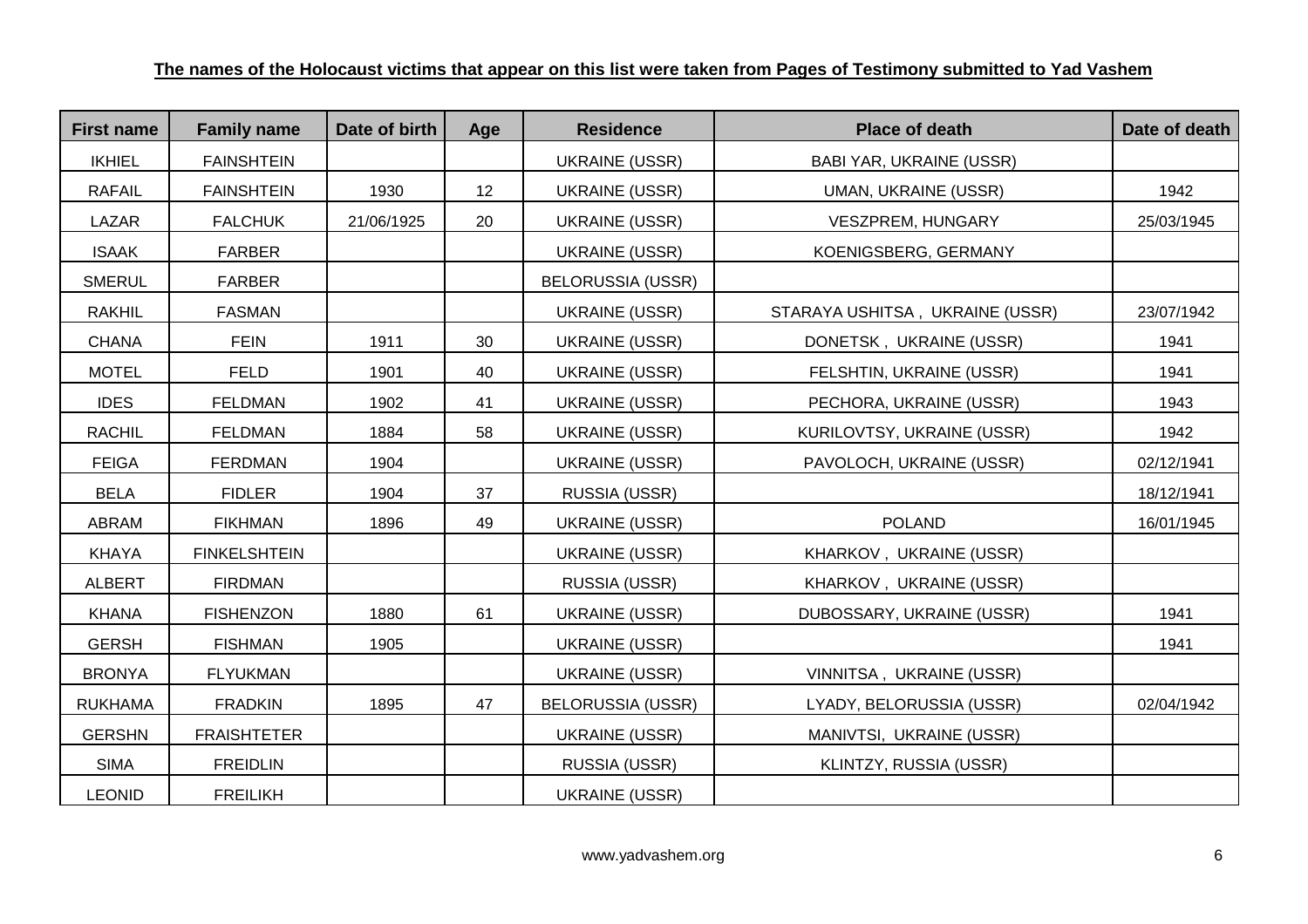| <b>First name</b> | <b>Family name</b>  | Date of birth | Age | <b>Residence</b>         | <b>Place of death</b>          | Date of death |
|-------------------|---------------------|---------------|-----|--------------------------|--------------------------------|---------------|
| <b>LEONID</b>     | <b>FRID</b>         | 1931          | 12  | <b>BELORUSSIA (USSR)</b> | MINSK, BELORUSSIA (USSR)       | 01/02/1943    |
| <b>SONIA</b>      | <b>FRIDMAN</b>      | 1908          | 34  | <b>UKRAINE (USSR)</b>    | SOLOBKOVTSY, UKRAINE (USSR)    | 1942          |
| <b>LYOVA</b>      | <b>FRISH</b>        | 1910          |     | <b>UKRAINE (USSR)</b>    | STALINGRAD, RUSSIA (USSR)      |               |
| <b>KHAIM</b>      | <b>FRUMKIN</b>      | 1910          |     | <b>BELORUSSIA (USSR)</b> |                                |               |
| <b>MARIA</b>      | <b>FUKS</b>         | 1885          |     | RUSSIA (USSR)            | YARTSEVO, RUSSIA (USSR)        |               |
| <b>ISAAK</b>      | <b>FUKSMAN</b>      |               | 75  | <b>UKRAINE (USSR)</b>    | BABI YAR, UKRAINE (USSR)       |               |
| <b>BORIS</b>      | <b>GABAYEV</b>      | 1911          | 30  | RUSSIA (USSR)            | LENINGRAD, RUSSIA (USSR)       | 22/07/1941    |
| <b>FRIDA</b>      | <b>GAMBURG</b>      | 1918          |     | UKRAINE (USSR)           |                                |               |
| <b>KHANA</b>      | <b>GANTMAN</b>      | 1905          | 38  | <b>BELORUSSIA (USSR)</b> | MINSK, BELORUSSIA (USSR)       | 1943          |
| <b>BETIA</b>      | <b>GAUKHMAN</b>     | 1888          | 53  | <b>UKRAINE (USSR)</b>    | RAZDELNAYA, UKRAINE (USSR)     | 1941          |
| <b>KHAYA</b>      | <b>GEFTER</b>       | 1877          | 64  | <b>UKRAINE (USSR)</b>    | DROBITSKIY YAR, UKRAINE (USSR) | 1941          |
| <b>KHAIM</b>      | <b>GEIFMAN</b>      | 1903          | 39  | <b>UKRAINE (USSR)</b>    |                                | 1942          |
| <b>GRISHA</b>     | <b>GEISER</b>       | 1926          | 16  | <b>UKRAINE (USSR)</b>    |                                | 16/04/1942    |
| <b>LEONID</b>     | <b>GEKHTMAN</b>     | 1922          |     | <b>UKRAINE (USSR)</b>    |                                |               |
| <b>RITA</b>       | <b>GELCER</b>       | 23/01/1932    |     | <b>UKRAINE (USSR)</b>    | <b>ODESSA, UKRAINE (USSR)</b>  | 1941          |
| <b>VIKTOR</b>     | <b>GELFAND</b>      |               |     | RUSSIA (USSR)            | KURSK, RUSSIA (USSR)           |               |
| <b>ARON</b>       | <b>GELSHTEIN</b>    | 1873          |     | <b>BELORUSSIA (USSR)</b> |                                |               |
| <b>ZAKHAR</b>     | <b>GENDLER</b>      |               |     | <b>UKRAINE (USSR)</b>    | KURSK, RUSSIA (USSR)           |               |
| AVRAAM            | <b>GENZEL</b>       | 1860          | 81  | <b>UKRAINE (USSR)</b>    | ZHITOMIR, UKRAINE (USSR)       | 1941          |
| <b>MOISEI</b>     | <b>GERSHANOVICH</b> | 1928          | 13  | <b>UKRAINE (USSR)</b>    | MARIUPOL, UKRAINE (USSR)       | 1941          |
| <b>LYUBA</b>      | <b>GERSHENGORN</b>  | 1928          | 13  | <b>UKRAINE (USSR)</b>    | DNEPROPETROVSK, UKRAINE (USSR) | 1941          |
| <b>KHAIM</b>      | <b>GERSHKOVICH</b>  | 1902          | 39  | <b>UKRAINE (USSR)</b>    | <b>UKRAINE (USSR)</b>          | 1941          |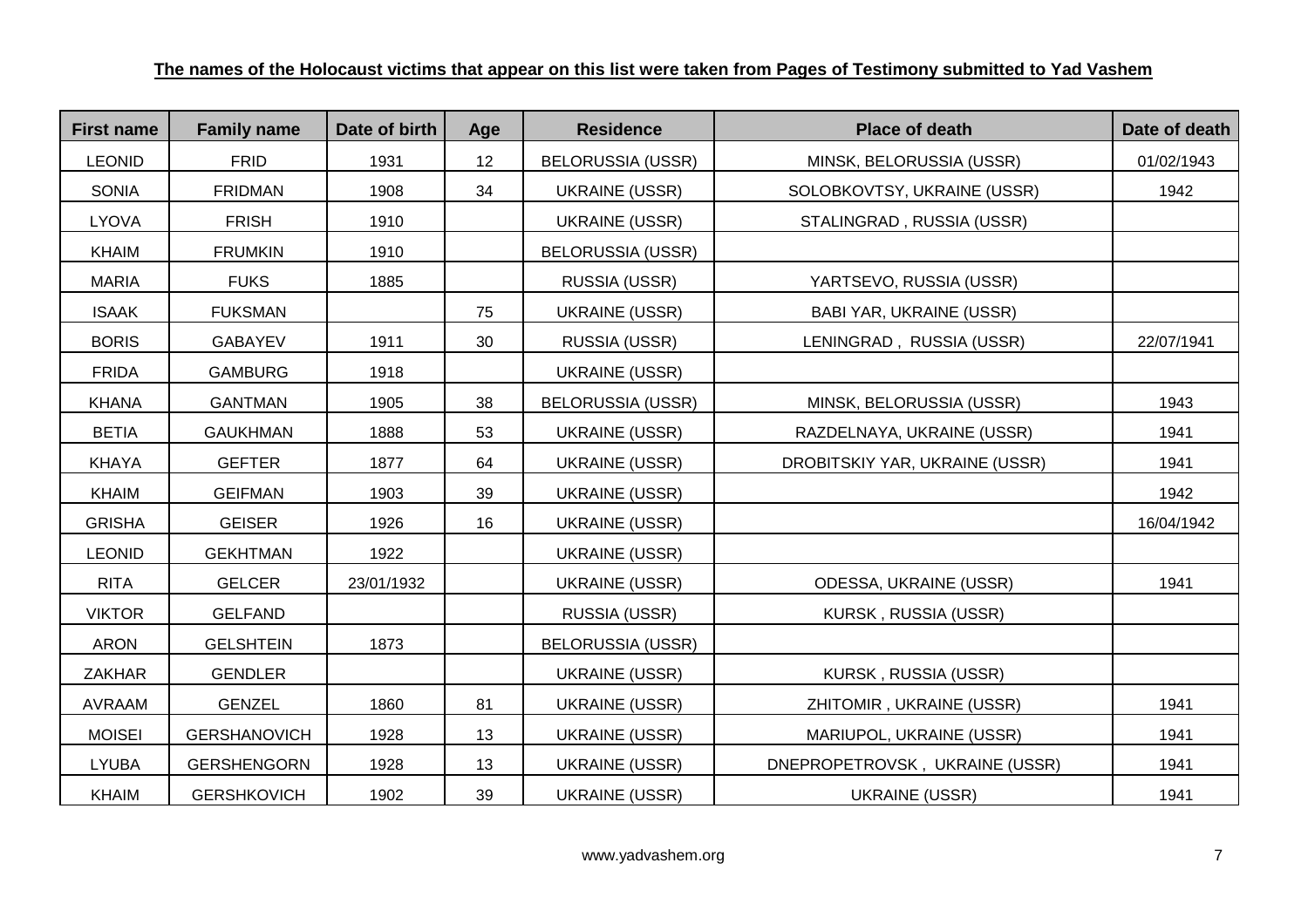| <b>First name</b> | <b>Family name</b> | Date of birth | Age            | <b>Residence</b>         | <b>Place of death</b>             | Date of death |
|-------------------|--------------------|---------------|----------------|--------------------------|-----------------------------------|---------------|
| <b>YAKOV</b>      | <b>GERSHMAN</b>    | 1930          | 11             | <b>UKRAINE (USSR)</b>    | ODESSA, UKRAINE (USSR)            | 1941          |
| <b>YAKOV</b>      | <b>GERSHOV</b>     | 1893          | 48             | <b>UKRAINE (USSR)</b>    | ODESSA, UKRAINE (USSR)            | 1941          |
| <b>MENDEL</b>     | <b>GERTZMAN</b>    | 1911          |                | <b>UKRAINE (USSR)</b>    | <b>BELORUSSIA (USSR)</b>          | 1941          |
| RAIA              | <b>GILLER</b>      |               | 50             | <b>UKRAINE (USSR)</b>    | <b>KREMENCHUG, UKRAINE (USSR)</b> |               |
| <b>ZISL</b>       | <b>GINEVSKI</b>    | 1872          | 69             | <b>UKRAINE (USSR)</b>    | VINNITSA, UKRAINE (USSR)          | 1941          |
| <b>ROZA</b>       | <b>GINZBURG</b>    |               |                | RUSSIA (USSR)            | ZLYNKA, RUSSIA (USSR)             | 1942          |
| <b>DVOIRA</b>     | <b>GITER</b>       | 1918          | 24             | <b>UKRAINE (USSR)</b>    | NOVAYA USHITSA, UKRAINE (USSR)    | 1942          |
| <b>KHOVA</b>      | <b>GLANTZ</b>      | 1907          | 35             | UKRAINE (USSR)           | UMAN, UKRAINE (USSR)              | 1942          |
| <b>MIKHAIL</b>    | <b>GLAZMAN</b>     | 1888          | 53             | RUSSIA (USSR)            |                                   | 1941          |
| <b>FEIGA</b>      | <b>GLEIZER</b>     | 1905          | 36             | <b>UKRAINE (USSR)</b>    | VINNITSA, UKRAINE (USSR)          | 1941          |
| <b>DAVID</b>      | <b>GLINER</b>      | 1923          |                | <b>BELORUSSIA (USSR)</b> |                                   |               |
| <b>FENIA</b>      | <b>GLUSHENKOV</b>  | 1907          | 34             | <b>UKRAINE (USSR)</b>    | NIKOLAYEV, UKRAINE (USSR)         | 1941          |
| <b>RIVA</b>       | <b>GOIKHER</b>     | 1902          | 39             | <b>UKRAINE (USSR)</b>    | VINNITSA, UKRAINE (USSR)          | 19/09/1941    |
| <b>IZRAEL</b>     | <b>GOKHBAN</b>     |               | $\overline{2}$ | <b>UKRAINE (USSR)</b>    |                                   |               |
| <b>MOISEI</b>     | <b>GOLDBERG</b>    |               |                | <b>BELORUSSIA (USSR)</b> |                                   |               |
| <b>GRIGORI</b>    | <b>GOLDENBERG</b>  |               |                | <b>UKRAINE (USSR)</b>    |                                   |               |
| <b>ZHENIA</b>     | <b>GOLDFARB</b>    | 1915          | 26             | <b>UKRAINE (USSR)</b>    | ODESSA, UKRAINE (USSR)            | 1941          |
| <b>MORDUKH</b>    | <b>GOLDIN</b>      | 1903          | 40             | <b>BELORUSSIA (USSR)</b> |                                   | 1943          |
| <b>SOFIA</b>      | <b>GOLDIN</b>      | 1888          | 53             | <b>UKRAINE (USSR)</b>    | MARIUPOL, UKRAINE (USSR)          | 1941          |
| <b>BORIS</b>      | <b>GOLDMAN</b>     | 13/06/1907    | 35             | <b>BELORUSSIA (USSR)</b> | LENINGRAD, RUSSIA (USSR)          | 15/02/1942    |
| <b>TAIA</b>       | <b>GOLDMAN</b>     | 1873          | 68             | <b>UKRAINE (USSR)</b>    | POLTAVA, UKRAINE (USSR)           | 1941          |
| <b>MALKA</b>      | <b>GOLDSTEIN</b>   |               | 68             | <b>UKRAINE (USSR)</b>    | SMOTRICH, UKRAINE (USSR)          |               |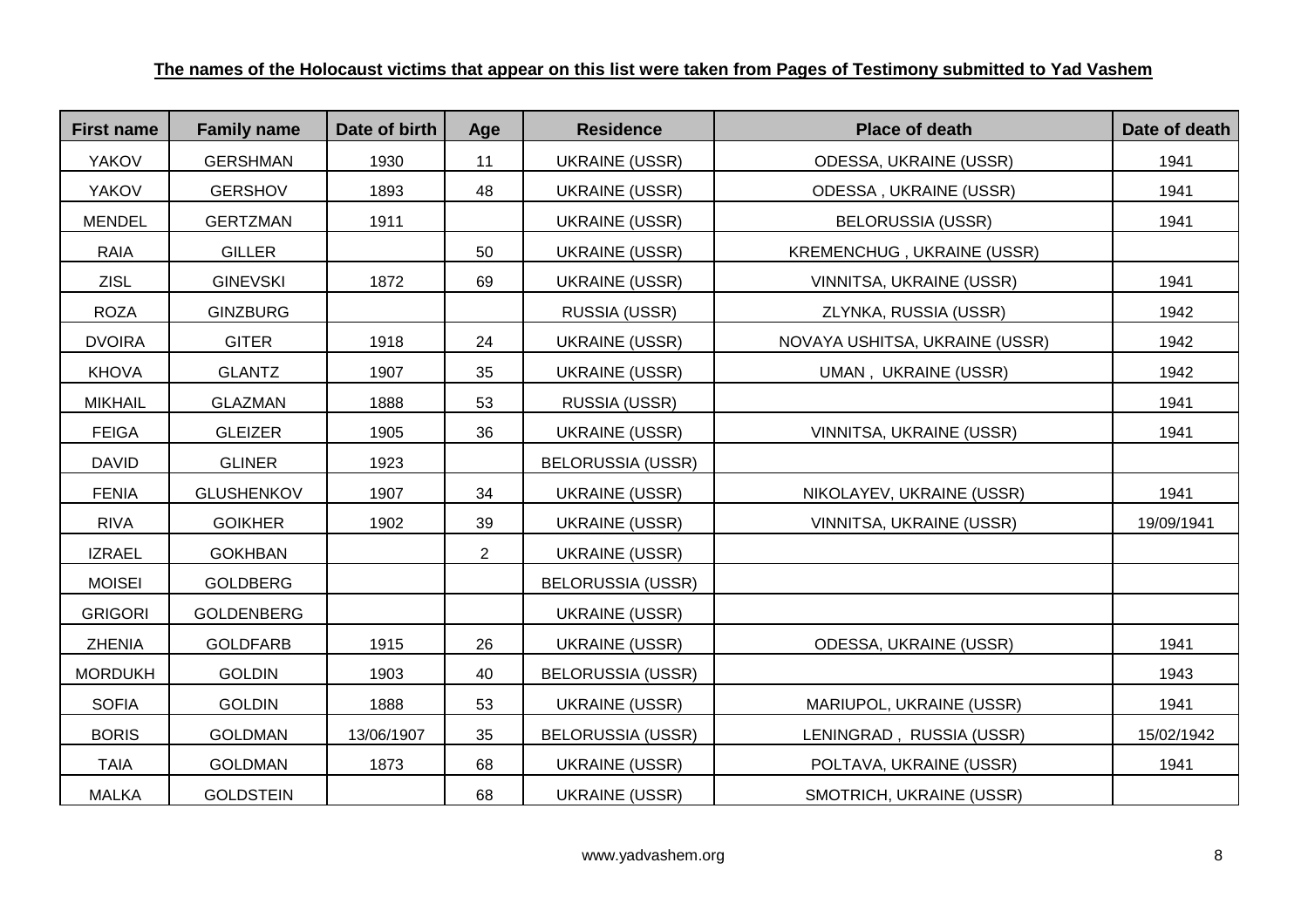| <b>First name</b> | <b>Family name</b> | Date of birth | Age            | <b>Residence</b>         | <b>Place of death</b>          | Date of death |
|-------------------|--------------------|---------------|----------------|--------------------------|--------------------------------|---------------|
| <b>DAVYD</b>      | <b>GOLOGORSKI</b>  |               |                | <b>UKRAINE (USSR)</b>    | KHARKOV, UKRAINE (USSR)        |               |
| <b>MARIA</b>      | <b>GOLUB</b>       |               | 37             | RUSSIA (USSR)            | KLETNYA, RUSSIA (USSR)         |               |
| <b>ARON</b>       | <b>GORDINSKI</b>   | 1906          | 37             | <b>UKRAINE (USSR)</b>    |                                | 1943          |
| <b>DVOIRA</b>     | <b>GORELIK</b>     |               |                | <b>UKRAINE (USSR)</b>    | DNEPROPETROVSK, UKRAINE (USSR) | 1941          |
| <b>PESHE</b>      | <b>GORELIK</b>     | 1892          | 49             | <b>BELORUSSIA (USSR)</b> | ZHLOBIN, BELORUSSIA (USSR)     | 1941          |
| <b>ISAAK</b>      | <b>GORENSHTEIN</b> | 1880          | 61             | <b>UKRAINE (USSR)</b>    | DOMANEVKA, UKRAINE (USSR)      | 1941          |
| <b>RIVA</b>       | <b>GORODINSKI</b>  | 1865          | 76             | <b>UKRAINE (USSR)</b>    | BELAYA TSERKOV, UKRAINE (USSR) | 1941          |
| <b>VIKTOR</b>     | <b>GOROKHOV</b>    | 1934          | 8              | RUSSIA (USSR)            | VORONEZH, RUSSIA (USSR)        | 1942          |
| <b>FREIDA</b>     | <b>GRABARNIK</b>   | 1899          |                | <b>UKRAINE (USSR)</b>    |                                | 16/09/1941    |
| <b>ARON</b>       | <b>GREBELSKI</b>   |               |                | <b>UKRAINE (USSR)</b>    | LETICHEV, UKRAINE (USSR)       |               |
| <b>BOBTZIA</b>    | <b>GRINBEIN</b>    | 1900          | 42             | <b>UKRAINE (USSR)</b>    | YANOV, UKRAINE (USSR)          | 1942          |
| <b>SCHABTAI</b>   | <b>GRINBERG</b>    |               |                | <b>BELORUSSIA (USSR)</b> | PARICHI, BELORUSSIA (USSR)     |               |
| <b>KHAIM</b>      | <b>GROISFIRER</b>  | 1910          |                | <b>UKRAINE (USSR)</b>    | ODESSA, UKRAINE (USSR)         |               |
| ABA               | <b>GUREVICH</b>    | 1906          | 37             | RUSSIA (USSR)            |                                | 1943          |
| <b>IOSIF</b>      | <b>GUREVICH</b>    |               |                | <b>BELORUSSIA (USSR)</b> | SMILOVICHI, BELORUSSIA (USSR)  |               |
| <b>KHAYA</b>      | <b>GUREVICH</b>    |               | 35             | <b>BELORUSSIA (USSR)</b> | MINSK, BELORUSSIA (USSR)       |               |
| <b>MASHA</b>      | <b>GUREVICH</b>    | 1918          | 23             | <b>BELORUSSIA (USSR)</b> | MOLYATICHI, BELORUSSIA (USSR)  | 14/10/1941    |
| <b>BRUKHA</b>     | <b>GURMAN</b>      | 1896          | 45             | <b>UKRAINE (USSR)</b>    | BABI YAR, UKRAINE (USSR)       | 1941          |
| <b>DAVYD</b>      | <b>GUTMAN</b>      | 1925          |                | <b>UKRAINE (USSR)</b>    |                                |               |
| <b>ICCHAK</b>     | <b>HOFMAN</b>      | 1903          |                | RUSSIA (USSR)            |                                |               |
| <b>KHAIM</b>      | <b>IBERSZTAJN</b>  |               | $\overline{7}$ | <b>UKRAINE (USSR)</b>    |                                |               |
| <b>PEISAKH</b>    | <b>INDIKT</b>      |               |                | <b>BELORUSSIA (USSR)</b> |                                |               |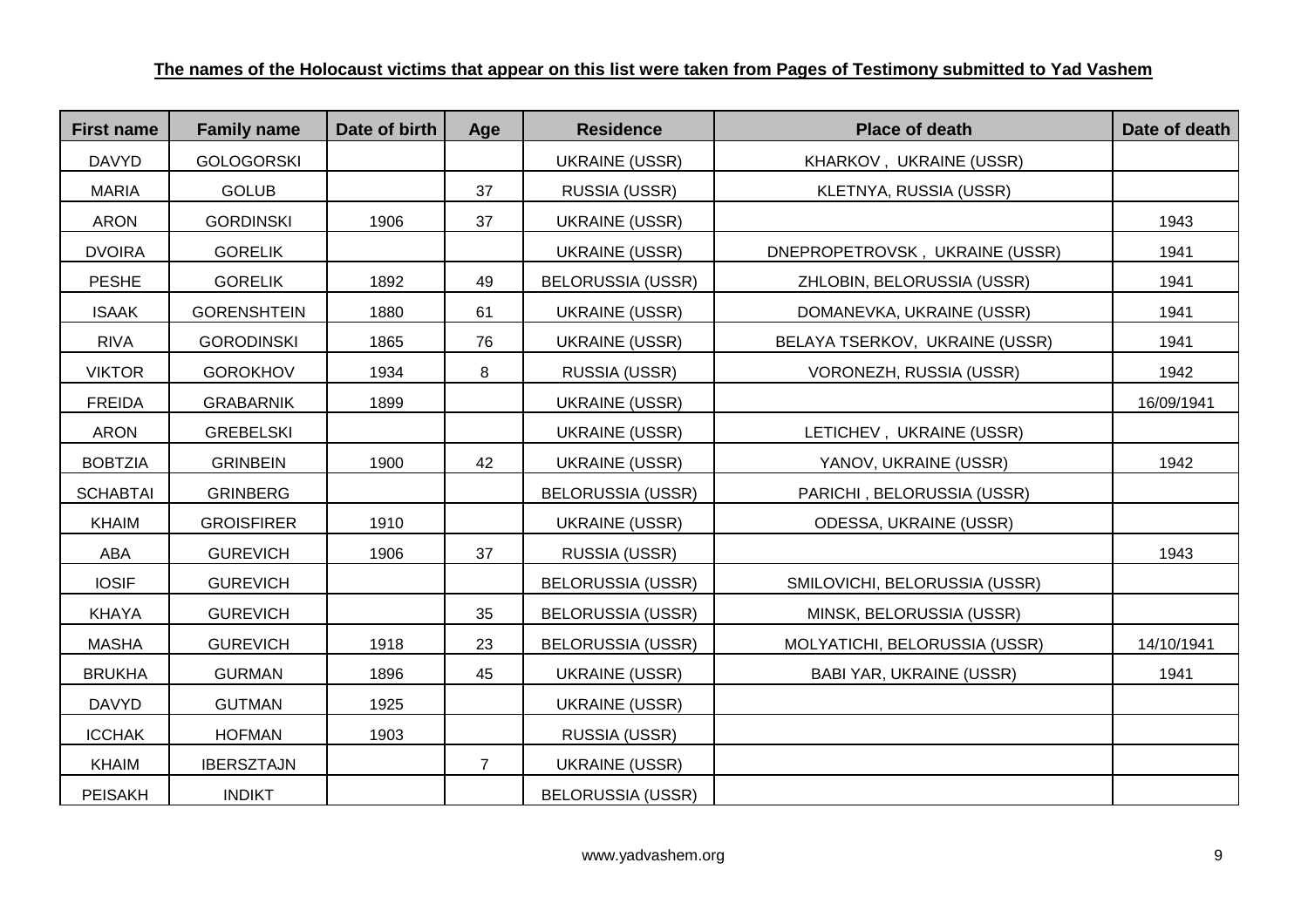| <b>First name</b> | <b>Family name</b>  | Date of birth | Age | <b>Residence</b>         | <b>Place of death</b>           | Date of death |
|-------------------|---------------------|---------------|-----|--------------------------|---------------------------------|---------------|
| <b>KLARA</b>      | <b>IOFFE</b>        | 1918          | 24  | <b>BELORUSSIA (USSR)</b> | SLUTSK, BELORUSSIA (USSR)       | 1942          |
| <b>SHMIL</b>      | <b>IOSEVICH</b>     |               |     | <b>UKRAINE (USSR)</b>    | DERAZHNYA, UKRAINE (USSR)       |               |
| AVRAHAM           | <b>ISRAELOV</b>     | 1922          | 70  | RUSSIA (USSR)            | LENINGRAD, RUSSIA (USSR)        |               |
| YELIZAVETA        | <b>ITZEKZON</b>     | 1879          | 62  | <b>UKRAINE (USSR)</b>    | BELGOROD DNESTROVSKI, ROMANIA   | 1941          |
| YASHA             | <b>IVANKOVITZER</b> | 1924          |     | <b>UKRAINE (USSR)</b>    | KALININDORF, UKRAINE (USSR)     |               |
| <b>PINI</b>       | <b>KAC</b>          | 1902          |     | <b>UKRAINE (USSR)</b>    |                                 | 1942          |
| <b>KALMAN</b>     | <b>KADOMSKI</b>     |               |     | <b>UKRAINE (USSR)</b>    |                                 |               |
| <b>BARUKH</b>     | <b>KAGAN</b>        | 1910          | 31  | UKRAINE (USSR)           |                                 | 1941          |
| GANE              | <b>KAGAN</b>        | 1905          | 37  | <b>BELORUSSIA (USSR)</b> | SHCHEDRIN, BELORUSSIA (USSR)    | 08/03/1942    |
| <b>SMUUL</b>      | <b>KAGAN</b>        |               | 15  | RUSSIA (USSR)            | NEVEL, RUSSIA (USSR)            |               |
| <b>RAISA</b>      | <b>KAIKOV</b>       | 1897          | 45  | <b>BELORUSSIA (USSR)</b> | SHCHEDRIN, BELORUSSIA (USSR)    | 10/03/1942    |
| <b>YUDA</b>       | KALMANOVICH         | 1905          | 37  | <b>BELORUSSIA (USSR)</b> |                                 | 1942          |
| <b>SHULE</b>      | <b>KAMINSKI</b>     | 1914          | 27  | <b>BELORUSSIA (USSR)</b> | MINSK, BELORUSSIA (USSR)        | 1941          |
| <b>HAVA</b>       | <b>KANTER</b>       |               |     | <b>UKRAINE (USSR)</b>    |                                 |               |
| <b>ISAAK</b>      | <b>KAPELNIKOV</b>   |               | 35  | <b>BELORUSSIA (USSR)</b> |                                 |               |
| ASYA              | <b>KAPLAN</b>       | 1930          | 11  | <b>UKRAINE (USSR)</b>    | <b>BABI YAR, UKRAINE (USSR)</b> | 1941          |
| <b>MOTELE</b>     | <b>KAPLAN</b>       | 1939          | 3   | <b>BELORUSSIA (USSR)</b> | MINSK, BELORUSSIA (USSR)        | 1942          |
| <b>VERA</b>       | <b>KAPLAN</b>       |               | 14  | <b>UKRAINE (USSR)</b>    | <b>BABI YAR, UKRAINE (USSR)</b> |               |
| <b>KHANA</b>      | <b>KAPULKIN</b>     |               |     | RUSSIA (USSR)            | LENINGRAD, RUSSIA (USSR)        | 1942          |
| <b>SOFIA</b>      | <b>KARAN</b>        |               | 35  | <b>BELORUSSIA (USSR)</b> | BOBRUYSK, BELORUSSIA (USSR)     |               |
| CHARNA            | <b>KARNAUKH</b>     | 1915          | 26  | <b>UKRAINE (USSR)</b>    | DALNIK, UKRAINE (USSR)          | 1941          |
| <b>IOSIF</b>      | <b>KARPMAN</b>      | 1890          |     | <b>UKRAINE (USSR)</b>    | BABI YAR, UKRAINE (USSR)        |               |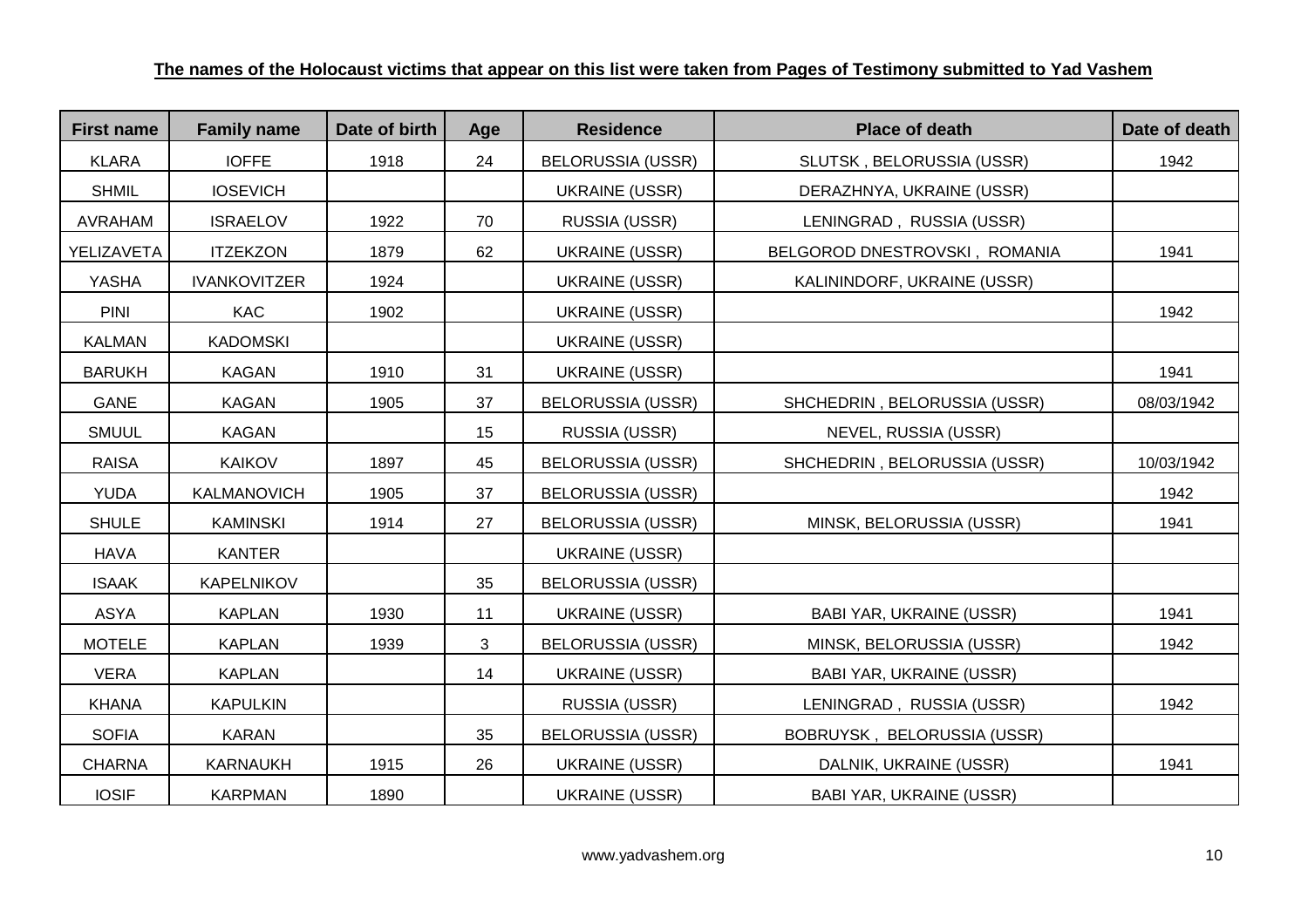| <b>First name</b> | <b>Family name</b>  | Date of birth | Age | <b>Residence</b>         | <b>Place of death</b>          | Date of death |
|-------------------|---------------------|---------------|-----|--------------------------|--------------------------------|---------------|
| <b>ESTER</b>      | <b>KATZ</b>         |               | 22  | <b>UKRAINE (USSR)</b>    | <b>BAR, UKRAINE (USSR)</b>     | 15/10/1942    |
| <b>SEMYON</b>     | <b>KATZ</b>         |               |     | <b>UKRAINE (USSR)</b>    |                                |               |
| <b>ZLATA</b>      | <b>KATZ</b>         |               | 13  | <b>BELORUSSIA (USSR)</b> | KLIMOVICHI, BELORUSSIA (USSR)  |               |
| <b>MIKHAIL</b>    | KATZENELSON         | 1921          |     | RUSSIA (USSR)            | KOLPINO, RUSSIA (USSR)         | 1941          |
| <b>RIVA</b>       | <b>KATZMAN</b>      | 1900          | 42  | UKRAINE (USSR)           |                                | 19/08/1942    |
| <b>AVRUM</b>      | <b>KAZAVCHINSKI</b> | 1905          | 39  | <b>UKRAINE (USSR)</b>    | SEVASTOPOL, RUSSIA (USSR)      | 1944          |
| <b>LEIB</b>       | <b>KELENZON</b>     | 1925          |     | <b>UKRAINE (USSR)</b>    | ZINKOV, UKRAINE (USSR)         | 1941          |
| <b>FIRA</b>       | <b>KELMAN</b>       | 1885          |     | <b>UKRAINE (USSR)</b>    | ODESSA, UKRAINE (USSR)         |               |
| <b>MOISHE</b>     | <b>KERNERMAN</b>    | 1909          | 32  | <b>UKRAINE (USSR)</b>    | BABI YAR, UKRAINE (USSR)       | 1941          |
| <b>PAVEL</b>      | <b>KEYSER</b>       | 1933          | 8   | <b>UKRAINE (USSR)</b>    |                                | 1941          |
| <b>SONIA</b>      | <b>KHAITMAN</b>     | 1925          |     | <b>BELORUSSIA (USSR)</b> |                                |               |
| LEIBA             | <b>KHASMINSKI</b>   |               |     | RUSSIA (USSR)            | KAZAN, RUSSIA (USSR)           |               |
| <b>MULYA</b>      | <b>KHAVKIN</b>      | 1911          |     | <b>BELORUSSIA (USSR)</b> | OSIPOVICHI, BELORUSSIA (USSR)  | 1941          |
| <b>YEKATERINA</b> | KHAZAN              |               | 20  | <b>UKRAINE (USSR)</b>    | DROBITSKIY YAR, UKRAINE (USSR) | 17/12/1941    |
| <b>NINA</b>       | <b>KHEIMAN</b>      |               | 6   | <b>BELORUSSIA (USSR)</b> | BOBRUYSK, BELORUSSIA (USSR)    |               |
| <b>SHEIVA</b>     | <b>KHITRON</b>      |               |     | UKRAINE (USSR)           |                                |               |
| <b>SABINA</b>     | <b>KHODES</b>       |               | 31  | <b>UKRAINE (USSR)</b>    | KIEV, UKRAINE (USSR)           |               |
| <b>GRIGORY</b>    | <b>KHODOS</b>       |               |     | <b>UKRAINE (USSR)</b>    |                                |               |
| <b>DAVID</b>      | <b>KHOLODENKO</b>   |               |     | <b>UKRAINE (USSR)</b>    | STALINGRAD, RUSSIA (USSR)      | 1942          |
| <b>BAYA</b>       | <b>KHOSH</b>        |               | 6   | <b>UKRAINE (USSR)</b>    | YARMOLINTSY, UKRAINE (USSR)    |               |
| ZELDA             | <b>KIKOIN</b>       | 12/07/1870    | 71  | <b>UKRAINE (USSR)</b>    | DROBITSKIY YAR, UKRAINE (USSR) | 1941          |
| <b>SHOIL</b>      | <b>KIPERMAN</b>     | 1875          | 67  | <b>UKRAINE (USSR)</b>    | S KONSTANTINOV, UKRAINE (USSR) | 1942          |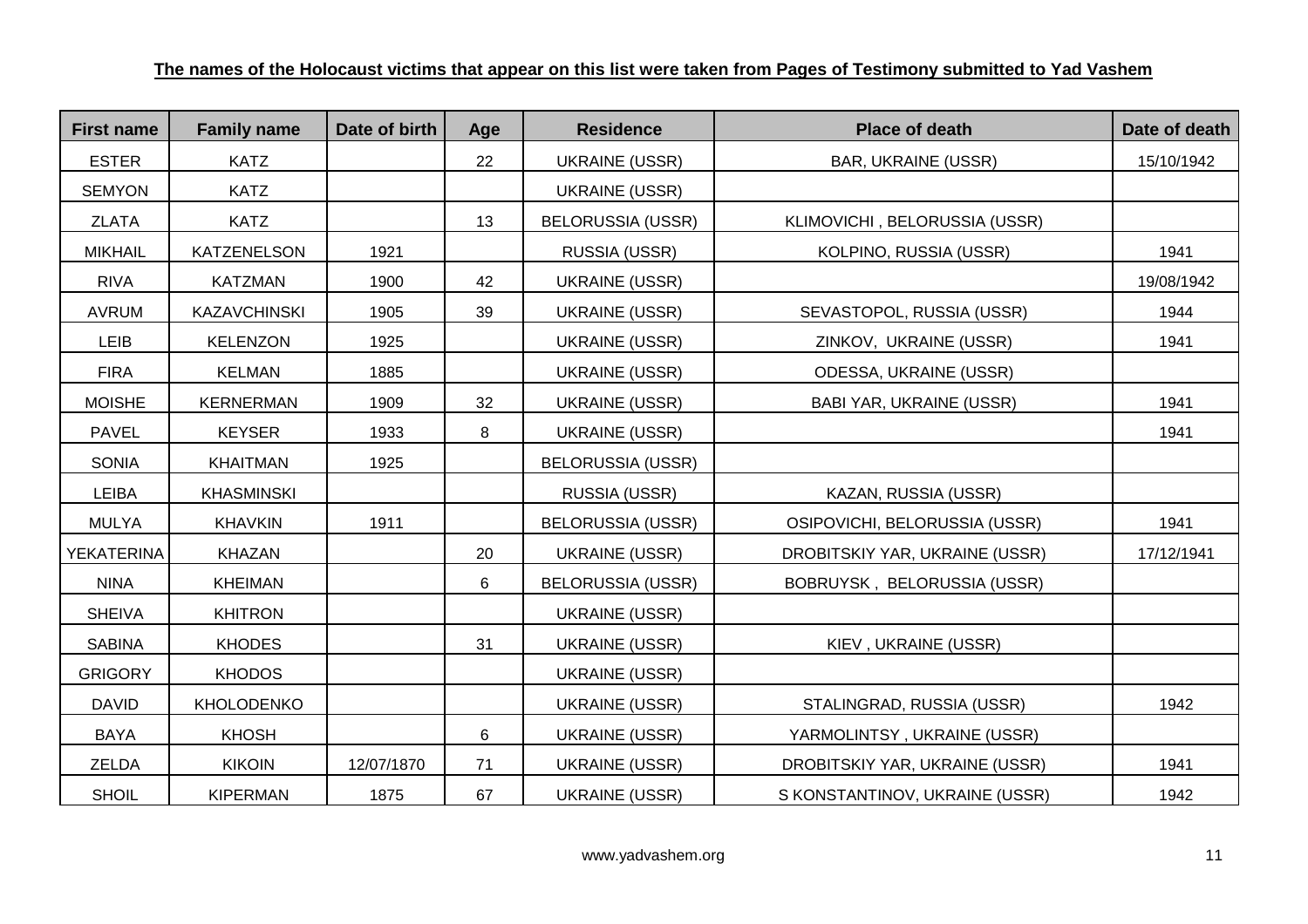| <b>First name</b> | <b>Family name</b>    | Date of birth | Age | <b>Residence</b>         | <b>Place of death</b>                 | Date of death |
|-------------------|-----------------------|---------------|-----|--------------------------|---------------------------------------|---------------|
| YANKEL            | <b>KIRZHNER</b>       |               | 30  | <b>UKRAINE (USSR)</b>    |                                       |               |
| <b>GITEL</b>      | KISILEVSKAYA          |               |     | <b>UKRAINE (USSR)</b>    | ODESSA, UKRAINE (USSR)                |               |
| <b>RAKHIL</b>     | <b>KITNER</b>         | 1881          |     | <b>UKRAINE (USSR)</b>    | DNEPROPETROVSK, UKRAINE (USSR)        |               |
| <b>SARA</b>       | <b>KLAUZ</b>          |               | 18  | <b>UKRAINE (USSR)</b>    | <b>GAYSIN, UKRAINE (USSR)</b>         |               |
| <b>SARA</b>       | <b>KLEIMAN</b>        | 1918          | 23  | <b>UKRAINE (USSR)</b>    | <b>IVANKI, UKRAINE (USSR)</b>         | 1941          |
| <b>MONYEH</b>     | <b>KLEIN</b>          | 1925          |     | <b>UKRAINE (USSR)</b>    |                                       |               |
| <b>ESFIR</b>      | <b>KLEYMAN</b>        | 1909          | 33  | <b>UKRAINE (USSR)</b>    |                                       | 1942          |
| <b>RIVA</b>       | <b>KLIGR</b>          | 1917          | 25  | <b>UKRAINE (USSR)</b>    | ORININ, UKRAINE (USSR)                | 1942          |
| <b>DUSYA</b>      | <b>KLOVSKI</b>        | 1935          | 7   | <b>UKRAINE (USSR)</b>    | LOKHVITSA, UKRAINE (USSR)             | 12/05/1942    |
| <b>ABRAM</b>      | <b>KLYACHKO</b>       | 1885          | 56  | RUSSIA (USSR)            | LENINGRAD, RUSSIA (USSR)              | 1941          |
| <b>SOIBL</b>      | <b>KNOP</b>           |               |     | <b>UKRAINE (USSR)</b>    |                                       |               |
| <b>MENASHE</b>    | <b>KOBRINSKI</b>      | 1870          | 71  | <b>UKRAINE (USSR)</b>    | CHERNYAKHOV, UKRAINE (USSR)           | 1941          |
| <b>BORUKH</b>     | <b>KOGAN</b>          | 1914          | 29  | <b>UKRAINE (USSR)</b>    | SMOLENSK, RUSSIA (USSR)               | 29/09/1943    |
| <b>ENIA</b>       | <b>KOGAN</b>          |               | 43  | <b>UKRAINE (USSR)</b>    |                                       |               |
| <b>MIRL</b>       | <b>KOGAN</b>          | 1890          | 50  | <b>UKRAINE (USSR)</b>    | MUROVANYYE KURILOVTSY, UKRAINE (USSR) | 22/08/1942    |
| <b>PYOTR</b>      | <b>KOGAN</b>          |               |     | <b>UKRAINE (USSR)</b>    |                                       |               |
| <b>KHASYA</b>     | <b>KOLIK</b>          | 1910          |     | <b>BELORUSSIA (USSR)</b> | YUROVICHI, BELORUSSIA (USSR)          | 1941          |
| <b>YAKOV</b>      | <b>KOLOTINSKIY</b>    | 1893          | 48  | <b>UKRAINE (USSR)</b>    | TOMASHPOL, UKRAINE (USSR)             | 04/08/1941    |
| YANKEL            | <b>KOMISAR</b>        | 1893          | 51  | <b>BELORUSSIA (USSR)</b> |                                       | 1944          |
| <b>VOLODYA</b>    | <b>KOPEIKIS</b>       |               |     | <b>UKRAINE (USSR)</b>    | KHMELNIK, UKRAINE (USSR)              |               |
| <b>SHIKA</b>      | <b>KORDONSKI</b>      | 07/10/1915    | 28  | RUSSIA (USSR)            | CONSTANTA, ROMANIA                    | 28/09/1943    |
| <b>MANIA</b>      | <b>KOROSTYSHEVSKI</b> |               | 30  | <b>UKRAINE (USSR)</b>    | CHUDNOV, UKRAINE (USSR)               | 1941          |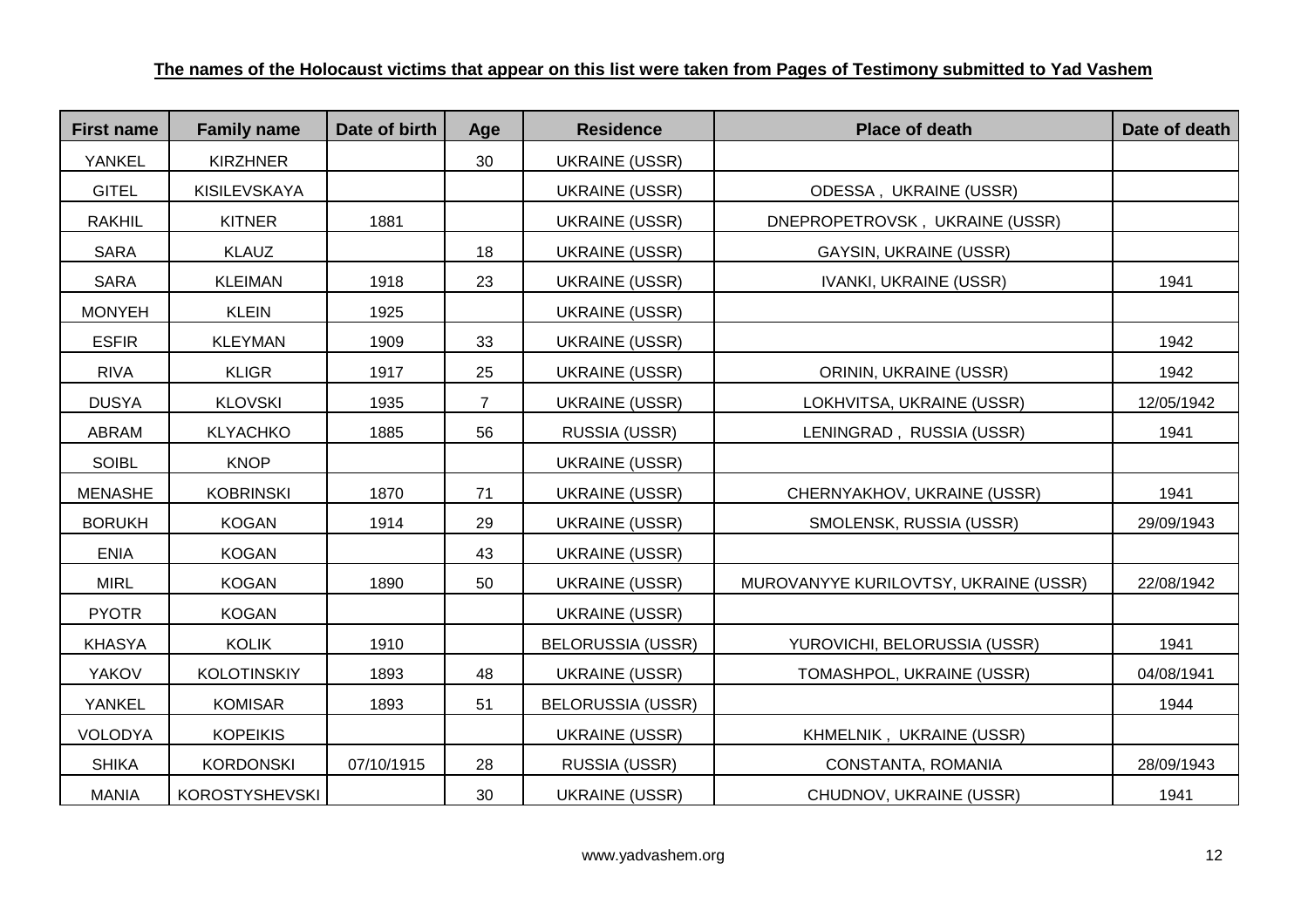| <b>First name</b> | <b>Family name</b>  | Date of birth | Age            | <b>Residence</b>         | <b>Place of death</b>            | Date of death |
|-------------------|---------------------|---------------|----------------|--------------------------|----------------------------------|---------------|
| YEKATERINA        | <b>KOSTINSKI</b>    | 1939          | $\overline{2}$ | <b>UKRAINE (USSR)</b>    | <b>BABI YAR, UKRAINE (USSR)</b>  | 1941          |
| <b>KALMAN</b>     | <b>KOTLAREVSKI</b>  | 1878          | 74             | <b>UKRAINE (USSR)</b>    | KRIVOY ROG, UKRAINE (USSR)       | 1942          |
| <b>NISON</b>      | KOTLYAROV           |               | 42             | <b>UKRAINE (USSR)</b>    |                                  |               |
| <b>MORDUKH</b>    | <b>KOVNER</b>       | 05/03/1929    |                | <b>BELORUSSIA (USSR)</b> | MINSK, BELORUSSIA (USSR)         |               |
| <b>OLYA</b>       | <b>KOYFMAN</b>      |               | 12             | <b>UKRAINE (USSR)</b>    | VINNITSA, UKRAINE (USSR)         |               |
| <b>KHAYA</b>      | <b>KOZIKMAN</b>     |               |                | <b>UKRAINE (USSR)</b>    | TULCHIN, UKRAINE (USSR)          |               |
| <b>MALKA</b>      | <b>KRAID</b>        | 1915          | 27             | <b>UKRAINE (USSR)</b>    | S KONSTANTINOV, UKRAINE (USSR)   | 1942          |
| <b>ISHIA</b>      | <b>KRASNER</b>      |               | 46             | <b>BELORUSSIA (USSR)</b> | MINSK, BELORUSSIA (USSR)         |               |
| <b>NATAN</b>      | <b>KRASNOSHTEIN</b> |               |                | <b>UKRAINE (USSR)</b>    |                                  |               |
| <b>LIUBA</b>      | <b>KRAVETZ</b>      | 1913          | 29             | <b>UKRAINE (USSR)</b>    |                                  | 09/01/1942    |
| <b>FAIVEL</b>     | <b>KREIMAN</b>      | 15/11/1905    | 38             | <b>UKRAINE (USSR)</b>    |                                  | 1943          |
| <b>ARON</b>       | <b>KREMENETZKI</b>  | 1917          | 24             | RUSSIA (USSR)            | BUKOVINA, ROMANIA                | 1941          |
| <b>RONIA</b>      | <b>KRIKSUNOV</b>    | 1913          |                | <b>UKRAINE (USSR)</b>    | PERVOMAYSKOYE, UKRAINE (USSR)    |               |
| <b>RIVA</b>       | <b>KRONFELD</b>     |               |                | <b>UKRAINE (USSR)</b>    | VERKHNEDNEPROVSK, UKRAINE (USSR) |               |
| <b>SHAYA</b>      | <b>KRUK</b>         | 1898          | 44             | RUSSIA (USSR)            |                                  | 1942          |
| <b>VLADIMIR</b>   | <b>KRUTNER</b>      | 1926          | 18             | <b>UKRAINE (USSR)</b>    | <b>GERMANY</b>                   | 1944          |
| <b>SONIA</b>      | <b>KRZHEPITZKI</b>  |               |                | <b>UKRAINE (USSR)</b>    | VINNITSA, UKRAINE (USSR)         | 29/09/1941    |
| <b>SOSIA</b>      | <b>KUCHER</b>       |               |                | <b>UKRAINE (USSR)</b>    | VINNITSA, UKRAINE (USSR)         | 1941          |
| <b>ROZA</b>       | <b>KUGEL</b>        | 1909          | 32             | <b>BELORUSSIA (USSR)</b> |                                  | 06/11/1941    |
| <b>ITA</b>        | <b>KUNIS</b>        | 1934          | 8              | <b>UKRAINE (USSR)</b>    | PECHORA, UKRAINE (USSR)          | 1942          |
| <b>MOISHA</b>     | <b>KUNYANSKI</b>    | 1904          | 37             | <b>UKRAINE (USSR)</b>    |                                  | 1941          |
| <b>BUNE</b>       | <b>KUPERBERG</b>    | 1930          | 11             | <b>UKRAINE (USSR)</b>    |                                  | 19/12/1941    |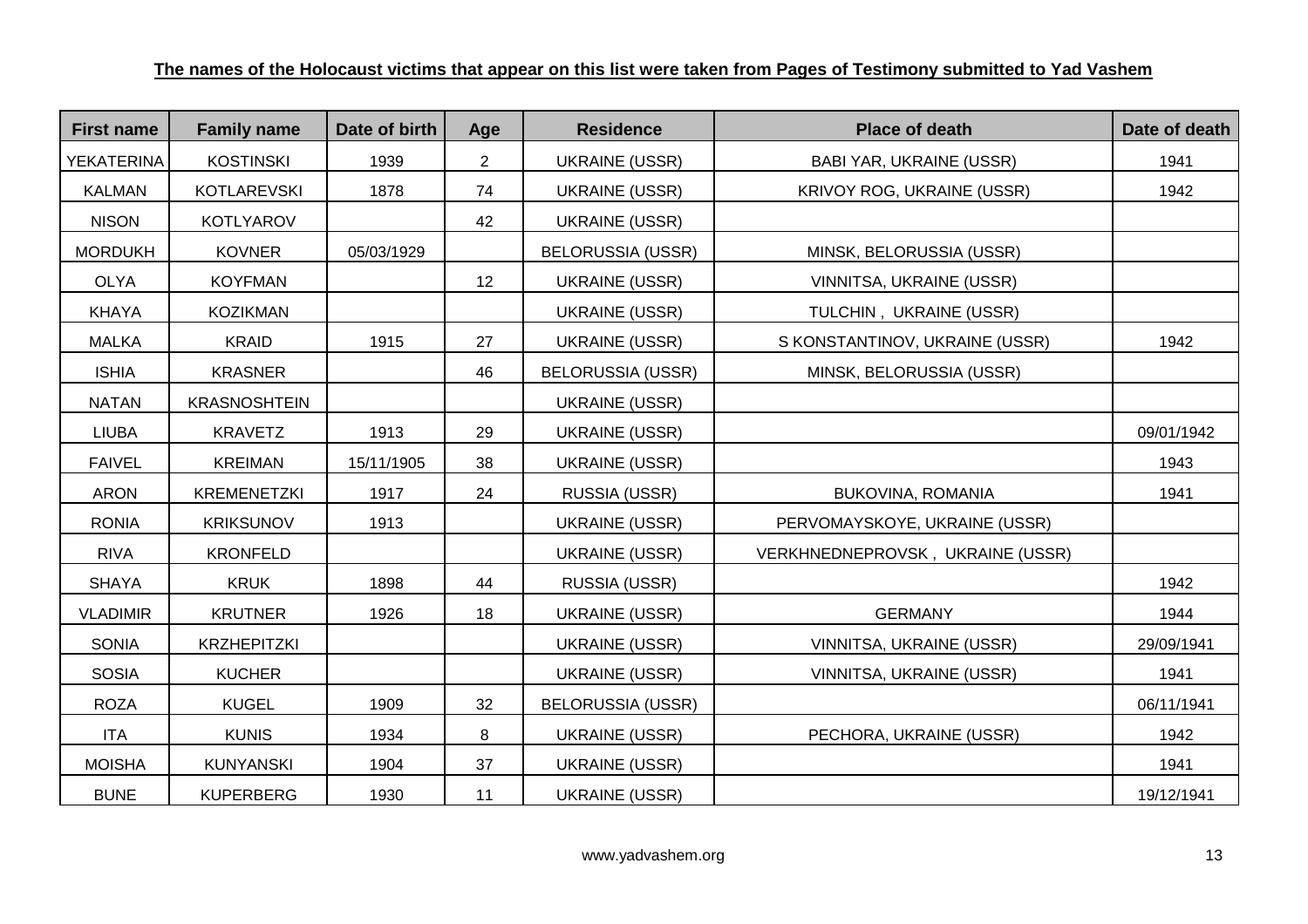| <b>First name</b> | <b>Family name</b> | Date of birth | Age | <b>Residence</b>         | <b>Place of death</b>           | Date of death |
|-------------------|--------------------|---------------|-----|--------------------------|---------------------------------|---------------|
| <b>SOFIA</b>      | <b>KURLYAND</b>    | 1896          | 45  | <b>UKRAINE (USSR)</b>    | KHARKOV, UKRAINE (USSR)         | 1941          |
| <b>GITA</b>       | <b>KURSHIN</b>     | 1922          | 20  | RUSSIA (USSR)            | VELIZH, RUSSIA (USSR)           | 1942          |
| <b>IOSIF</b>      | <b>KUSTANOVICH</b> | 1911          |     | <b>UKRAINE (USSR)</b>    |                                 |               |
| <b>BENYA</b>      | <b>KUTZAK</b>      | 1875          |     | <b>UKRAINE (USSR)</b>    |                                 | 16/09/1941    |
| <b>PINKHUS</b>    | <b>KUZNETZOV</b>   | 1884          | 58  | <b>BELORUSSIA (USSR)</b> | LYADY, BELORUSSIA (USSR)        | 1942          |
| <b>BORIS</b>      | LAIKHTMAN          |               | 15  | <b>BELORUSSIA (USSR)</b> |                                 |               |
| <b>YEFIM</b>      | <b>LEIBENZON</b>   | 04/01/1924    |     | <b>UKRAINE (USSR)</b>    | KIEV, UKRAINE (USSR)            | 1941          |
| <b>FAINA</b>      | <b>LEIBOVICH</b>   |               |     | <b>UKRAINE (USSR)</b>    | ALEKSANDRIYA, UKRAINE (USSR)    |               |
| <b>ETUL</b>       | <b>LEIKIN</b>      | 1928          |     | RUSSIA (USSR)            | POCHEP, RUSSIA (USSR)           | 1941          |
| <b>SHEPE</b>      | LEIZEROV           | 1926          | 16  | <b>BELORUSSIA (USSR)</b> | IVNYA, RUSSIA (USSR)            | 28/01/1942    |
| <b>LENYA</b>      | <b>LEKHTMAN</b>    |               | 22  | <b>UKRAINE (USSR)</b>    | <b>ODESSA, UKRAINE (USSR)</b>   |               |
| <b>GITTEL</b>     | <b>LENCHEN</b>     |               |     | <b>BELORUSSIA (USSR)</b> |                                 |               |
| <b>SEMYON</b>     | <b>LERMAN</b>      | 1921          | 20  | <b>UKRAINE (USSR)</b>    | <b>BABI YAR, UKRAINE (USSR)</b> | 29/09/1941    |
| <b>IDL</b>        | <b>LERNER</b>      |               |     | <b>UKRAINE (USSR)</b>    | SHEPETOVKA, UKRAINE (USSR)      |               |
| <b>MENDEL</b>     | <b>LERNER</b>      | 1890          | 52  | <b>UKRAINE (USSR)</b>    | STALINGRAD, RUSSIA (USSR)       | 1942          |
| <b>ARON</b>       | <b>LEVIN</b>       | 1922          | 19  | <b>BELORUSSIA (USSR)</b> |                                 | 1941          |
| <b>BERL</b>       | <b>LEVIN</b>       |               |     | <b>BELORUSSIA (USSR)</b> |                                 |               |
| LEV               | <b>LEVIN</b>       | 1902          | 39  | <b>UKRAINE (USSR)</b>    | KIEV, UKRAINE (USSR)            | 1941          |
| <b>RAISA</b>      | <b>LEVIN</b>       | 1903          | 38  | <b>UKRAINE (USSR)</b>    | MARIUPOL, UKRAINE (USSR)        | 1941          |
| <b>VLADIMIR</b>   | <b>LEVIN</b>       | 1923          | 22  | <b>UKRAINE (USSR)</b>    | <b>POLAND</b>                   | 13/01/1945    |
| <b>KREINA</b>     | <b>LEVINCHIK</b>   |               |     | <b>BELORUSSIA (USSR)</b> |                                 | 25/09/1941    |
| LAZAR             | <b>LEVITIN</b>     |               |     | <b>BELORUSSIA (USSR)</b> | DOROGANOVO, BELORUSSIA (USSR)   | 1942          |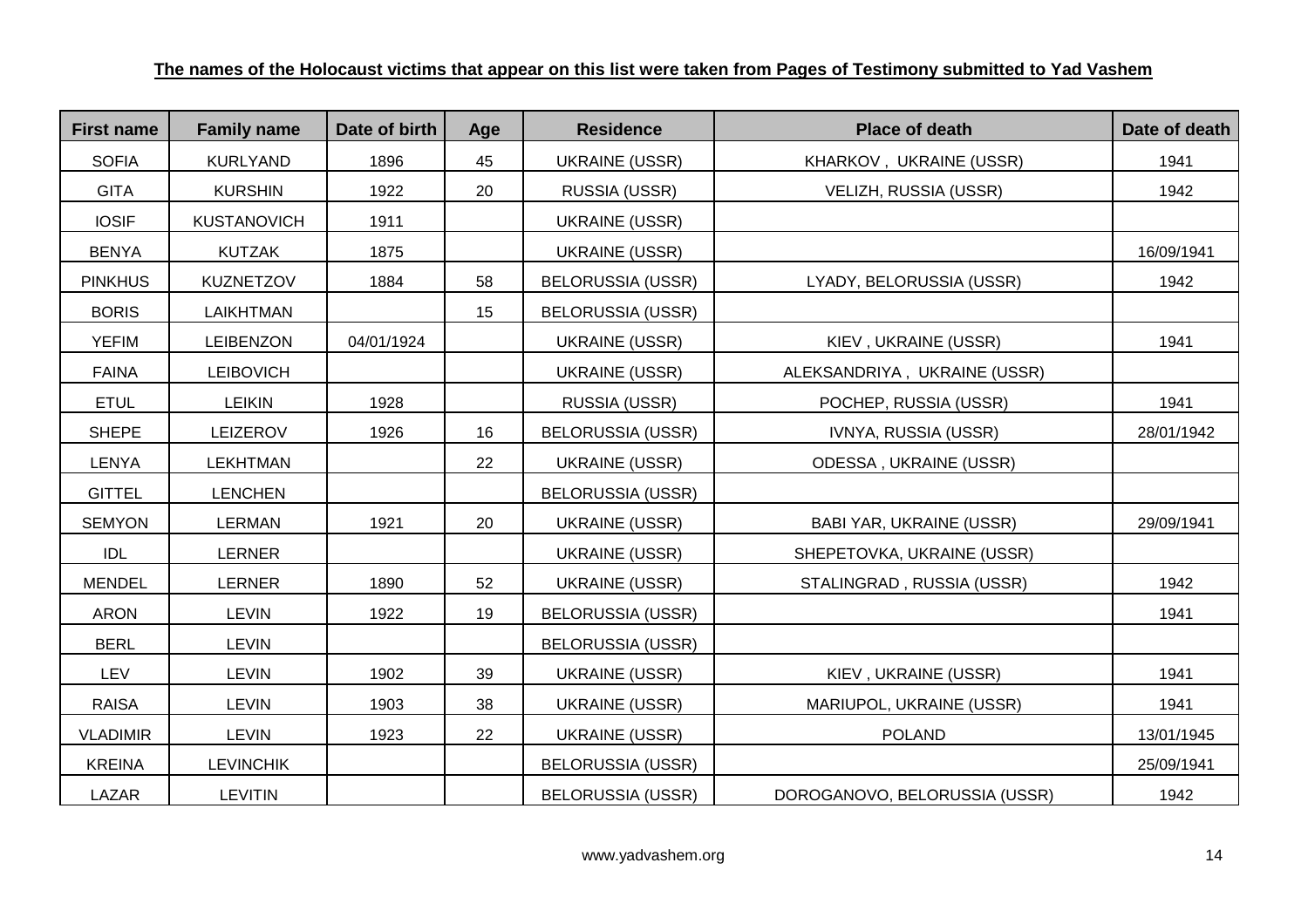| <b>First name</b> | <b>Family name</b> | Date of birth | Age | <b>Residence</b>         | <b>Place of death</b>           | Date of death |
|-------------------|--------------------|---------------|-----|--------------------------|---------------------------------|---------------|
| <b>DORA</b>       | <b>LEVKOVICH</b>   | 1937          | 4   | <b>BELORUSSIA (USSR)</b> | KAMENKA, BELORUSSIA (USSR)      | 1941          |
| <b>DORA</b>       | <b>LIBERMAN</b>    |               |     | <b>UKRAINE (USSR)</b>    | KALININDORF, UKRAINE (USSR)     |               |
| <b>ZINAIDA</b>    | LIBEROV            | 1927          | 14  | RUSSIA (USSR)            | KLINTSY, RUSSIA (USSR)          | 05/12/1941    |
| <b>NAKHAMA</b>    | <b>LIFSHITZ</b>    | 1899          |     | <b>BELORUSSIA (USSR)</b> | UZDA, BELORUSSIA (USSR)         |               |
| <b>GRIGORI</b>    | <b>LIMONSHCHIK</b> | 1910          |     | <b>UKRAINE (USSR)</b>    | <b>ODESSA, UKRAINE (USSR)</b>   | 1941          |
| <b>KROINA</b>     | <b>LINSKI</b>      |               | 55  | <b>UKRAINE (USSR)</b>    |                                 |               |
| <b>FRADA</b>      | <b>LISHANSKY</b>   | 15/07/1905    | 36  | <b>BELORUSSIA (USSR)</b> | MINSK, BELORUSSIA (USSR)        | 07/11/1941    |
| YANKEL            | <b>LITVAK</b>      | 1889          | 53  | UKRAINE (USSR)           | ROVNO, POLAND                   | 1942          |
| <b>AIZIK</b>      | <b>LIVSHITZ</b>    | 1924          | 19  | <b>BELORUSSIA (USSR)</b> | SMOLENSK, RUSSIA (USSR)         | 10/03/1943    |
| <b>GETZL</b>      | <b>LIVSHITZ</b>    | 1884          | 57  | <b>BELORUSSIA (USSR)</b> | OSIPOVICHI, BELORUSSIA (USSR)   | 21/11/1941    |
| <b>MERE</b>       | <b>LIVSHITZ</b>    | 1905          |     | <b>BELORUSSIA (USSR)</b> |                                 |               |
| <b>VOLODIA</b>    | <b>LIVSHITZ</b>    | 1937          | 5   | <b>BELORUSSIA (USSR)</b> | DOROGANOVO, BELORUSSIA (USSR)   | 1942          |
| <b>KHANA</b>      | <b>LOPATIN</b>     | 1881          | 60  | <b>UKRAINE (USSR)</b>    | MARIUPOL, UKRAINE (USSR)        | 1941          |
| <b>MARK</b>       | <b>LOSEV</b>       | 1935          | 6   | <b>UKRAINE (USSR)</b>    | <b>BABI YAR, UKRAINE (USSR)</b> | 1941          |
| <b>RAKHIL</b>     | <b>LOTVIN</b>      | 1915          | 27  | <b>BELORUSSIA (USSR)</b> | MINSK, BELORUSSIA (USSR)        | 02/03/1942    |
| LEV               | <b>LUKATZKI</b>    |               |     | <b>UKRAINE (USSR)</b>    | UKRAINE (USSR)                  |               |
| <b>YENIA</b>      | <b>LUKOVSKI</b>    | 1908          | 35  | RUSSIA (USSR)            |                                 | 1943          |
| <b>SHPRINTZA</b>  | <b>LUZIS</b>       | 1875          |     | <b>UKRAINE (USSR)</b>    |                                 | 1941          |
| <b>SOSIA</b>      | LYUBARSKI          | 1887          | 55  | <b>UKRAINE (USSR)</b>    | ODESSA, UKRAINE (USSR)          | 23/10/1942    |
| YULIA             | <b>MAGAZINER</b>   | 1922          | 19  | <b>UKRAINE (USSR)</b>    | <b>UKRAINE (USSR)</b>           | 1941          |
| <b>GRIGORI</b>    | <b>MAIZEL</b>      | 1938          |     | RUSSIA (USSR)            | GLUSSK, BELORUSSIA (USSR)       | 02/12/1941    |
| <b>ITZIK</b>      | MALAMUD            | 1900          | 41  | <b>UKRAINE (USSR)</b>    | COSAUTI, ROMANIA                | 1941          |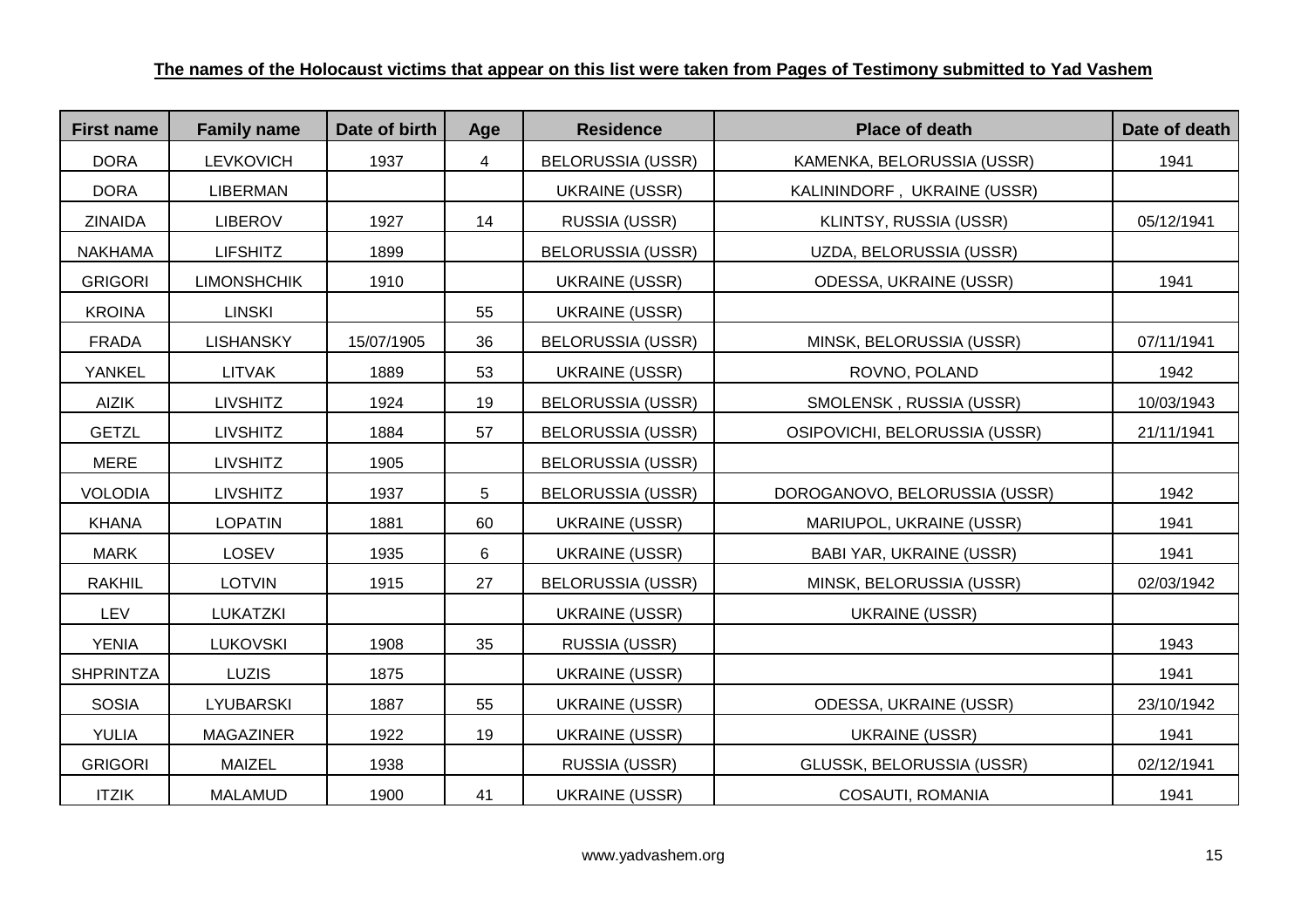| <b>First name</b> | <b>Family name</b>  | Date of birth | Age | <b>Residence</b>         | <b>Place of death</b>            | Date of death |
|-------------------|---------------------|---------------|-----|--------------------------|----------------------------------|---------------|
| <b>NEKHAMA</b>    | <b>MALINKOVICH</b>  | 1870          | 71  | <b>BELORUSSIA (USSR)</b> | RECHITSA, BELORUSSIA (USSR)      | 1941          |
| <b>SHALVA</b>     | <b>MAMISTVALOVI</b> |               |     | <b>GEORGIA (USSR)</b>    | PEREKOP, RUSSIA (USSR)           |               |
| <b>SHEINDL</b>    | MANDELBLAT          |               |     | <b>UKRAINE (USSR)</b>    | SOLOBKOVTSY, UKRAINE (USSR)      |               |
| <b>MONES</b>      | <b>MAREINIS</b>     |               |     | <b>UKRAINE (USSR)</b>    | ODESSA, UKRAINE (USSR)           |               |
| <b>YOSEF</b>      | <b>MARGULIS</b>     |               |     | <b>BELORUSSIA (USSR)</b> |                                  |               |
| <b>YANKEL</b>     | <b>MARYANCHIK</b>   | 1886          | 55  | <b>UKRAINE (USSR)</b>    | <b>BABI YAR, UKRAINE (USSR)</b>  | 1941          |
| <b>STISIA</b>     | <b>MASLOV</b>       |               |     | RUSSIA (USSR)            | NAVLYA, RUSSIA (USSR)            |               |
| <b>AFROIM</b>     | <b>MATUSEVICH</b>   |               | 65  | <b>UKRAINE (USSR)</b>    | VYUNISHCHE (CHE), UKRAINE (USSR) |               |
| <b>SYOMA</b>      | <b>MATZ</b>         | 1930          | 11  | <b>BELORUSSIA (USSR)</b> | BOBRUYSK, BELORUSSIA (USSR)      | 1941          |
| <b>BORIS</b>      | <b>MAYEV</b>        | 1913          | 30  | RUSSIA (USSR)            | LENINGRAD, RUSSIA (USSR)         | 21/02/1943    |
| <b>OLINA</b>      | <b>MEDNIK</b>       |               |     | <b>UKRAINE (USSR)</b>    |                                  |               |
| <b>YEVSEI</b>     | <b>MEIMUKHIN</b>    | 1912          | 29  | RUSSIA (USSR)            | KIEV, UKRAINE (USSR)             | 1941          |
| <b>YAKOV</b>      | <b>MELAMED</b>      | 1884          | 57  | <b>UKRAINE (USSR)</b>    | MARIUPOL, UKRAINE (USSR)         | 1941          |
| <b>SHLEIMA</b>    | MELENEVSKI          |               | 70  | <b>UKRAINE (USSR)</b>    | ZHITOMIR, UKRAINE (USSR)         |               |
| <b>OLIA</b>       | <b>MELTZER</b>      | 1940          |     | <b>BELORUSSIA (USSR)</b> | MINSK, BELORUSSIA (USSR)         | 07/11/1941    |
| <b>SEMION</b>     | MENDELEVICH         | 1893          | 48  | <b>BELORUSSIA (USSR)</b> | POGOST, BELORUSSIA (USSR)        | 15/09/1941    |
| <b>FIMA</b>       | <b>MESHMAN</b>      | 1912          | 33  | <b>UKRAINE (USSR)</b>    |                                  | 1945          |
| <b>SARA</b>       | <b>MEYEROVICH</b>   | 1899          | 42  | <b>UKRAINE (USSR)</b>    |                                  | 1941          |
| <b>DINA</b>       | <b>MICHALEVITCH</b> |               |     | <b>BELORUSSIA (USSR)</b> | KRUPKI, BELORUSSIA (USSR)        |               |
| <b>MIKHAIL</b>    | <b>MIKHITAN</b>     | 1897          | 44  | <b>UKRAINE (USSR)</b>    | <b>BABI YAR, UKRAINE (USSR)</b>  | 29/09/1941    |
| <b>LEONID</b>     | <b>MILNER</b>       | 1883          | 58  | <b>UKRAINE (USSR)</b>    |                                  | 1941          |
| <b>LEV</b>        | <b>MILYATINER</b>   | 1912          | 29  | <b>UKRAINE (USSR)</b>    |                                  | 1941          |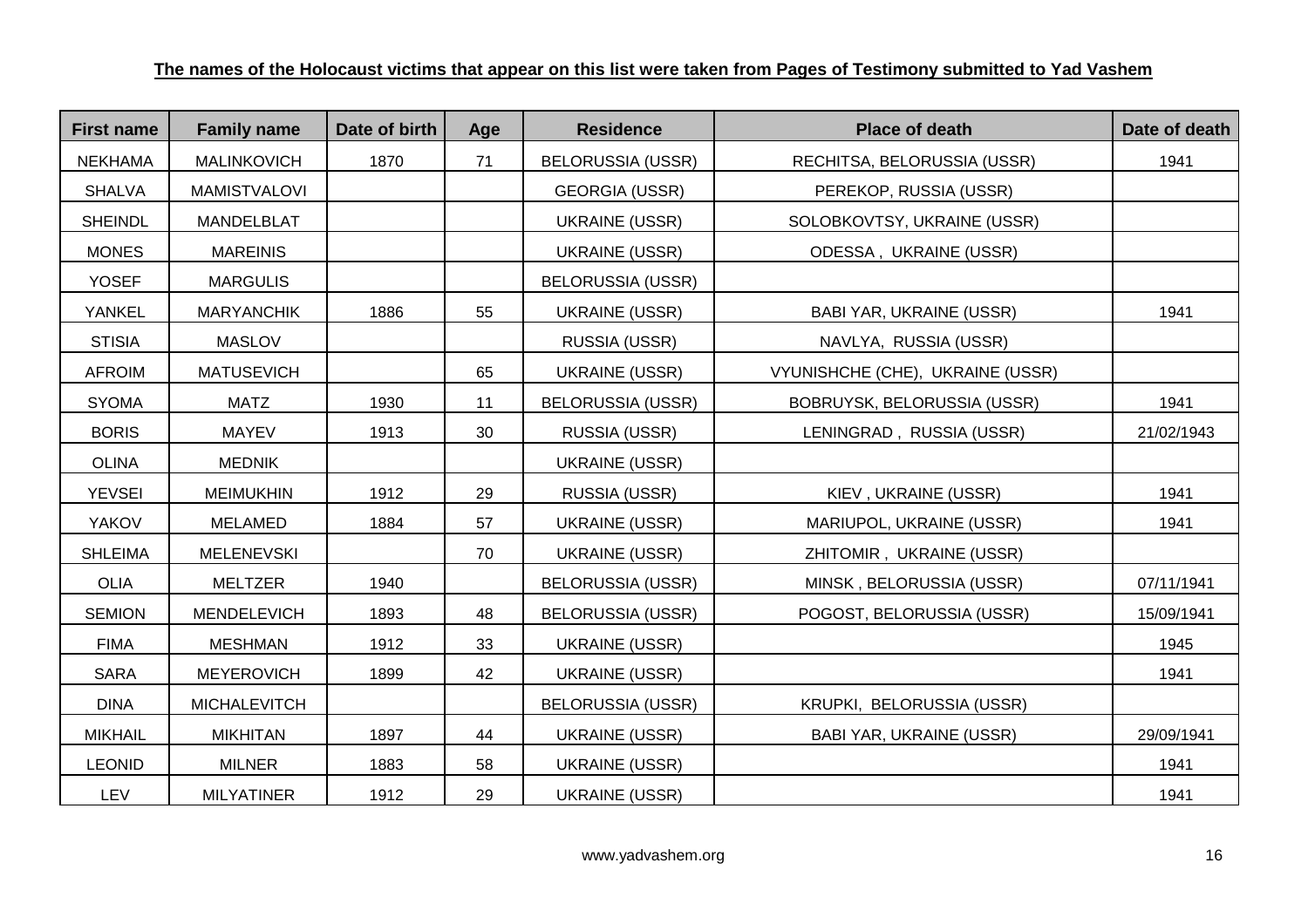| <b>First name</b> | <b>Family name</b>  | Date of birth | Age | <b>Residence</b>         | <b>Place of death</b>           | Date of death |
|-------------------|---------------------|---------------|-----|--------------------------|---------------------------------|---------------|
| <b>KHONYA</b>     | <b>MINKIN</b>       | 1924          |     | <b>BELORUSSIA (USSR)</b> |                                 |               |
| <b>FRIDA</b>      | <b>MINKOVICH</b>    |               | 20  | <b>BELORUSSIA (USSR)</b> | KRUPKI, BELORUSSIA (USSR)       |               |
| <b>MINA</b>       | <b>MIRLAS</b>       | 1900          | 41  | RUSSIA (USSR)            | VELIZH, RUSSIA (USSR)           | 1941          |
| <b>KHAYA</b>      | <b>MITZEVICH</b>    |               |     | UKRAINE (USSR)           | ZHITOMIR, UKRAINE (USSR)        | 1941          |
| <b>FIRA</b>       | <b>MOGULSKI</b>     | 1890          | 41  | <b>UKRAINE (USSR)</b>    | DROBITSKIY YAR, UKRAINE (USSR)  | 1941          |
| <b>BUMA</b>       | <b>MONASTYRSKI</b>  | 1915          |     | <b>UKRAINE (USSR)</b>    |                                 |               |
| <b>ROZA</b>       | <b>MORDUKHOVICH</b> | 1926          | 15  | <b>UKRAINE (USSR)</b>    | DROBITSKIY YAR, UKRAINE (USSR)  | 27/12/1941    |
| <b>MISHA</b>      | <b>MOROSHEK</b>     | 22/05/1933    | 10  | <b>BELORUSSIA (USSR)</b> | MINSK, BELORUSSIA (USSR)        | 1943          |
| <b>MIKHAIL</b>    | <b>MOROZ</b>        | 1915          | 28  | RUSSIA (USSR)            |                                 | 1943          |
| <b>ZALMAN</b>     | <b>MOTZOKHEIN</b>   | 1873          |     | <b>BELORUSSIA (USSR)</b> | VITEBSK, BELORUSSIA (USSR)      |               |
| <b>MOISEI</b>     | <b>MOVSHOVICH</b>   | 1902          |     | <b>BELORUSSIA (USSR)</b> | MINSK, BELORUSSIA (USSR)        |               |
| <b>MOISEI</b>     | <b>MYSHKIN</b>      | 1915          | 26  | UKRAINE (USSR)           | MARIUPOL, UKRAINE (USSR)        | 1941          |
| <b>GEORGI</b>     | <b>NAROVLYANSKI</b> | 1941          |     | <b>UKRAINE (USSR)</b>    | POLESSKOYE, UKRAINE (USSR)      | 1941          |
| <b>KLARA</b>      | <b>NEIMARK</b>      | 1926          | 15  | <b>BELORUSSIA (USSR)</b> | ORSHA, BELORUSSIA (USSR)        | 1941          |
| <b>VLADIMIR</b>   | <b>NEKHTZ</b>       | 1919          | 26  | RUSSIA (USSR)            | BERLIN, GERMANY                 | 1945          |
| <b>ISAI</b>       | <b>NIKHAMKIN</b>    |               |     | RUSSIA (USSR)            |                                 |               |
| <b>ESTER</b>      | <b>NISNBAUM</b>     | 1881          |     | <b>BELORUSSIA (USSR)</b> | PARICHI, BELORUSSIA (USSR)      |               |
| <b>SONYA</b>      | <b>NOVAK</b>        |               | 26  | <b>UKRAINE (USSR)</b>    | <b>BABI YAR, UKRAINE (USSR)</b> |               |
| <b>SAMUIL</b>     | <b>NOVICHENOK</b>   | 1909          |     | RUSSIA (USSR)            | LENINGRAD, RUSSIA (USSR)        | 1941          |
| <b>BRONIA</b>     | <b>NUDEL</b>        | 1902          | 40  | <b>UKRAINE (USSR)</b>    | NEMIROV, UKRAINE (USSR)         | 1942          |
| <b>LEIB</b>       | <b>NUDELMAN</b>     |               | 65  | <b>UKRAINE (USSR)</b>    |                                 |               |
| <b>ZHENIA</b>     | <b>OIKHMAN</b>      | 1931          |     | <b>UKRAINE (USSR)</b>    | BERDICHEV, UKRAINE (USSR)       |               |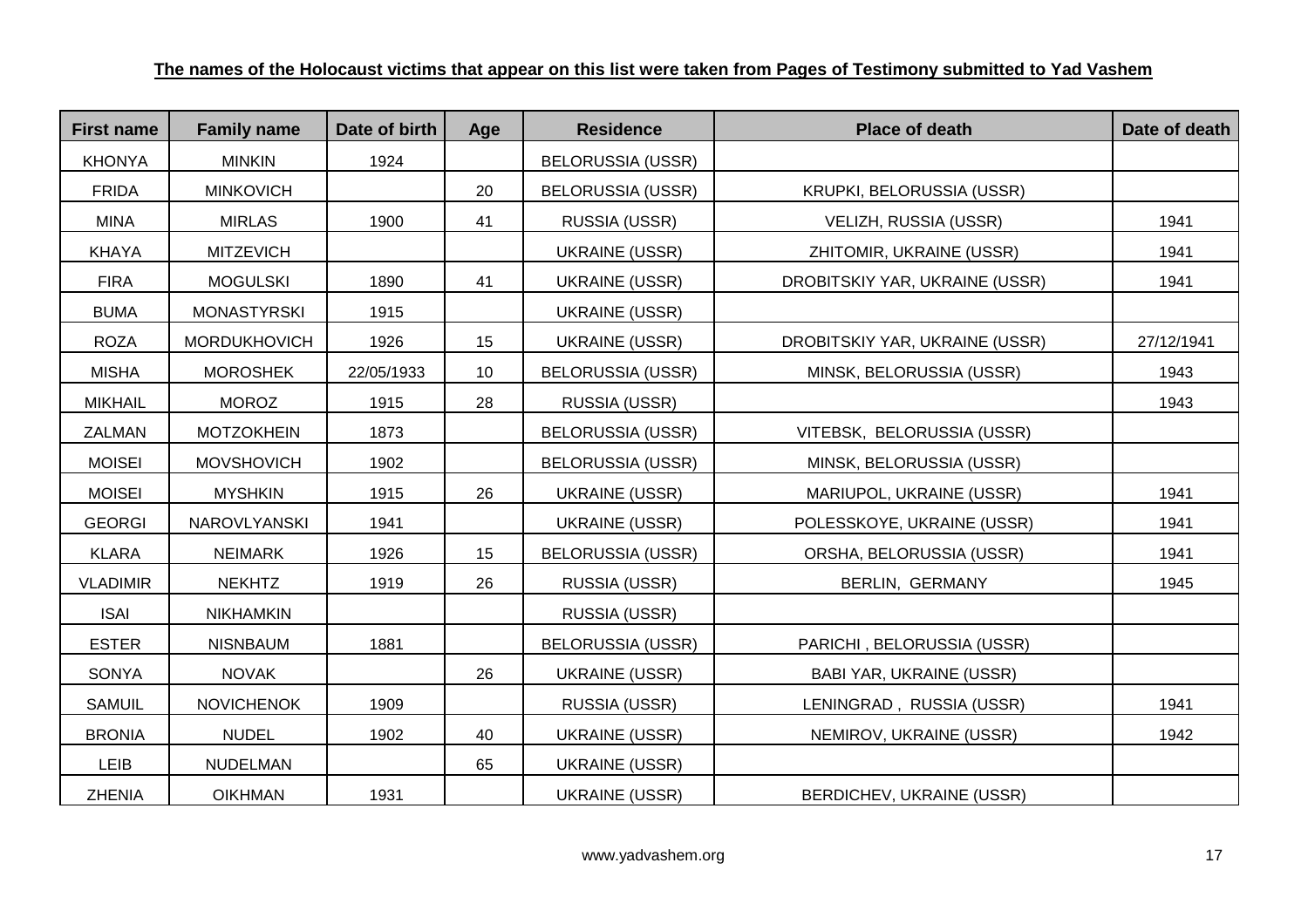| <b>First name</b> | <b>Family name</b> | Date of birth | Age            | <b>Residence</b>         | <b>Place of death</b>                 | Date of death |
|-------------------|--------------------|---------------|----------------|--------------------------|---------------------------------------|---------------|
| <b>YAKOV</b>      | <b>OISGELT</b>     | 1920          | 21             | <b>UKRAINE (USSR)</b>    |                                       | 1941          |
| <b>SRUL</b>       | <b>OKS</b>         | 1869          | 73             | <b>UKRAINE (USSR)</b>    | TERNOVKA, UKRAINE (USSR)              | 1942          |
| <b>PERETZ</b>     | <b>ORANYUK</b>     | 1916          | 25             | <b>UKRAINE (USSR)</b>    | <b>VOROSHILOVGRAD, UKRAINE (USSR)</b> | 1941          |
| <b>ARON</b>       | <b>OSLIK</b>       |               | 18             | <b>UKRAINE (USSR)</b>    |                                       |               |
| <b>SOLOMON</b>    | <b>OSNOVIKOV</b>   | 1880          | 62             | <b>UKRAINE (USSR)</b>    | KRASNODAR KRAY, RUSSIA (USSR)         | 1942          |
| <b>MOSHE</b>      | <b>OSTANOVSKI</b>  |               |                | <b>UKRAINE (USSR)</b>    | MARIUPOL, UKRAINE (USSR)              | 20/10/1941    |
| <b>SONIA</b>      | <b>OSTROWSKA</b>   | 1914          |                | <b>UKRAINE (USSR)</b>    |                                       |               |
| <b>SEINE</b>      | <b>PADOLNIK</b>    |               | 78             | <b>BELORUSSIA (USSR)</b> | CHERVEN, BELORUSSIA (USSR)            |               |
| <b>ZINAIDA</b>    | <b>PAKINSON</b>    | 1920          |                | RUSSIA (USSR)            |                                       | 1941          |
| <b>KHATZKUL</b>   | <b>PALEI</b>       |               | 29             | <b>BELORUSSIA (USSR)</b> |                                       |               |
| <b>SHEIVAKH</b>   | PARAYEVSKI         |               |                | <b>UKRAINE (USSR)</b>    | CHMELNIK, UKRAINE (USSR)              |               |
| <b>SZMAJA</b>     | <b>PATSMAN</b>     | 1892          | 50             | <b>UKRAINE (USSR)</b>    |                                       |               |
| <b>TZIPA</b>      | <b>PEKER</b>       | 1880          | 62             | <b>BELORUSSIA (USSR)</b> | MINSK, BELORUSSIA (USSR)              | 1942          |
| <b>IOSIF</b>      | <b>PELTZER</b>     |               |                | <b>UKRAINE (USSR)</b>    |                                       |               |
| <b>NYUSYA</b>     | <b>PEREDNIK</b>    |               | 6              | <b>UKRAINE (USSR)</b>    | ODESSA, UKRAINE (USSR)                |               |
| <b>YAKOV</b>      | <b>PERLMAN</b>     | 1931          | 10             | <b>BELORUSSIA (USSR)</b> | MINSK, BELORUSSIA (USSR)              | 1941          |
| <b>DAVID</b>      | PEVZNEKH           | 1901          | 40             | RUSSIA (USSR)            | STARODUB, RUSSIA (USSR)               | 18/08/1941    |
| <b>VENIAMIN</b>   | <b>PEVZNER</b>     | 1916          | 26             | <b>UKRAINE (USSR)</b>    |                                       | 1942          |
| ANASTASIA         | <b>PILYAVSKI</b>   | 1885          |                | <b>UKRAINE (USSR)</b>    | NIKOLAYEV, UKRAINE (USSR)             |               |
| <b>GRIGORI</b>    | PINKHUSOVICH       |               | $\overline{7}$ | <b>UKRAINE (USSR)</b>    |                                       |               |
| <b>SOFIA</b>      | <b>PIRYATINSKI</b> | 1883          | 58             | RUSSIA (USSR)            | LENINGRAD, RUSSIA (USSR)              | 1942          |
| <b>BETIA</b>      | <b>PISKUN</b>      | 1917          | 24             | <b>UKRAINE (USSR)</b>    | VINNITSA, UKRAINE (USSR)              | 19/09/1941    |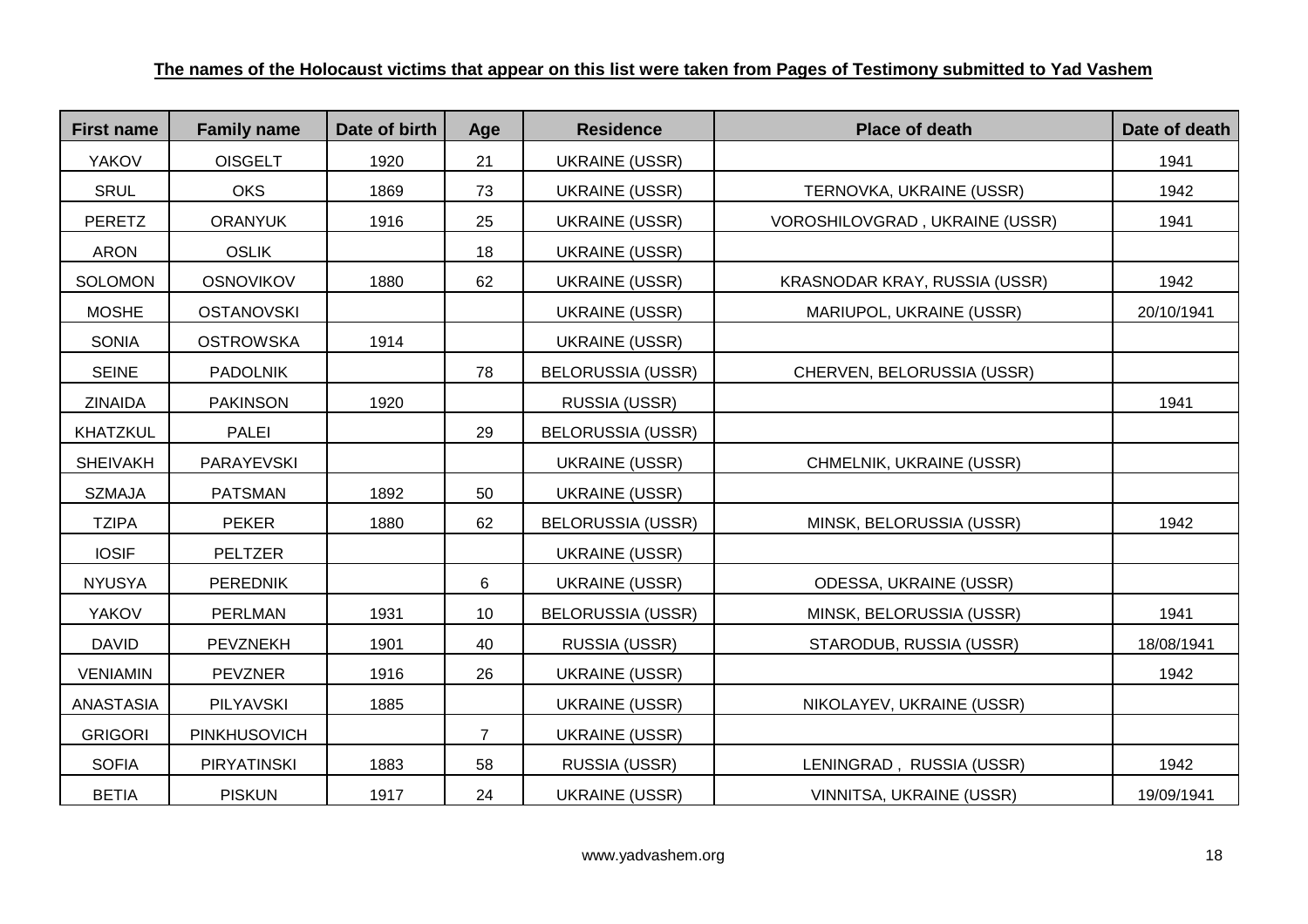| <b>First name</b> | <b>Family name</b> | Date of birth | Age | <b>Residence</b>         | <b>Place of death</b>           | Date of death |
|-------------------|--------------------|---------------|-----|--------------------------|---------------------------------|---------------|
| <b>ISAAK</b>      | <b>PLAKSIN</b>     |               | 28  | RUSSIA (USSR)            |                                 |               |
| <b>GNESYA</b>     | <b>PLISKIN</b>     |               |     | <b>BELORUSSIA (USSR)</b> | MINSK, BELORUSSIA (USSR)        |               |
| <b>OLGA</b>       | <b>PLOTKINA</b>    |               |     | <b>UKRAINE (USSR)</b>    |                                 |               |
| <b>IZRAIL</b>     | <b>PODOLSKI</b>    |               | 19  | <b>UKRAINE (USSR)</b>    |                                 |               |
| <b>KHANA</b>      | <b>POL</b>         |               | 40  | <b>UKRAINE (USSR)</b>    |                                 |               |
| <b>BAZYA</b>      | <b>POLYAK</b>      | 1921          |     | <b>UKRAINE (USSR)</b>    |                                 | 16/04/1941    |
| <b>BETIA</b>      | <b>PORTNOI</b>     | 1928          |     | <b>UKRAINE (USSR)</b>    |                                 |               |
| <b>ALEKSANDR</b>  | <b>PORTNOY</b>     | 1915          | 30  | <b>UKRAINE (USSR)</b>    | <b>POLAND</b>                   | 1945          |
| <b>IOSIF</b>      | <b>POVOLOTZKI</b>  | 1869          |     | <b>UKRAINE (USSR)</b>    |                                 |               |
| <b>NUKHMAN</b>    | <b>PRIMANZON</b>   |               |     | <b>UKRAINE (USSR)</b>    | <b>UMAN, UKRAINE (USSR)</b>     |               |
| <b>ZLOTA</b>      | <b>PRISMAN</b>     |               | 75  | <b>UKRAINE (USSR)</b>    | <b>ODESSA, UKRAINE (USSR)</b>   |               |
| <b>YAKOV</b>      | <b>PRITZKER</b>    | 1915          | 28  | <b>UKRAINE (USSR)</b>    | OZERENSK, RUSSIA (USSR)         | 18/09/1943    |
| <b>SAMUIL</b>     | <b>PROBER</b>      | 1896          |     | RUSSIA (USSR)            | SIMFEROPOL, RUSSIA (USSR)       | 1941          |
| <b>ISAAK</b>      | <b>PRUSLIN</b>     | 1896          | 46  | RUSSIA (USSR)            | LENINGRAD, RUSSIA (USSR)        | 1942          |
| <b>BENIMIN</b>    | <b>PUKHOVICH</b>   | 1905          | 36  | <b>BELORUSSIA (USSR)</b> |                                 | 1941          |
| <b>TZILYA</b>     | <b>PURICH</b>      |               |     | <b>UKRAINE (USSR)</b>    | POLTAVA, UKRAINE (USSR)         |               |
| <b>BORIS</b>      | <b>RABINOVICH</b>  | 1912          | 29  | <b>UKRAINE (USSR)</b>    |                                 | 1941          |
| <b>RAKHIL</b>     | <b>RABINOVICH</b>  |               | 45  | <b>BELORUSSIA (USSR)</b> | CHAUSY, BELORUSSIA (USSR)       | 1942          |
| <b>BASIA</b>      | <b>RADUTZKI</b>    | 1906          |     | <b>UKRAINE (USSR)</b>    | <b>BABI YAR, UKRAINE (USSR)</b> |               |
| <b>TZIPA</b>      | <b>RAIGORODSKI</b> | 1906          | 36  | <b>UKRAINE (USSR)</b>    |                                 | 1942          |
| <b>RAISA</b>      | <b>RAIK</b>        | 30/08/1910    | 31  | <b>UKRAINE (USSR)</b>    | DNEPROPETROVSK, UKRAINE (USSR)  | 1941          |
| <b>SOLOMON</b>    | <b>RAIKHMAN</b>    | 17/03/1917    | 25  | <b>UKRAINE (USSR)</b>    | KARPOVO, RUSSIA (USSR)          | 19/04/1942    |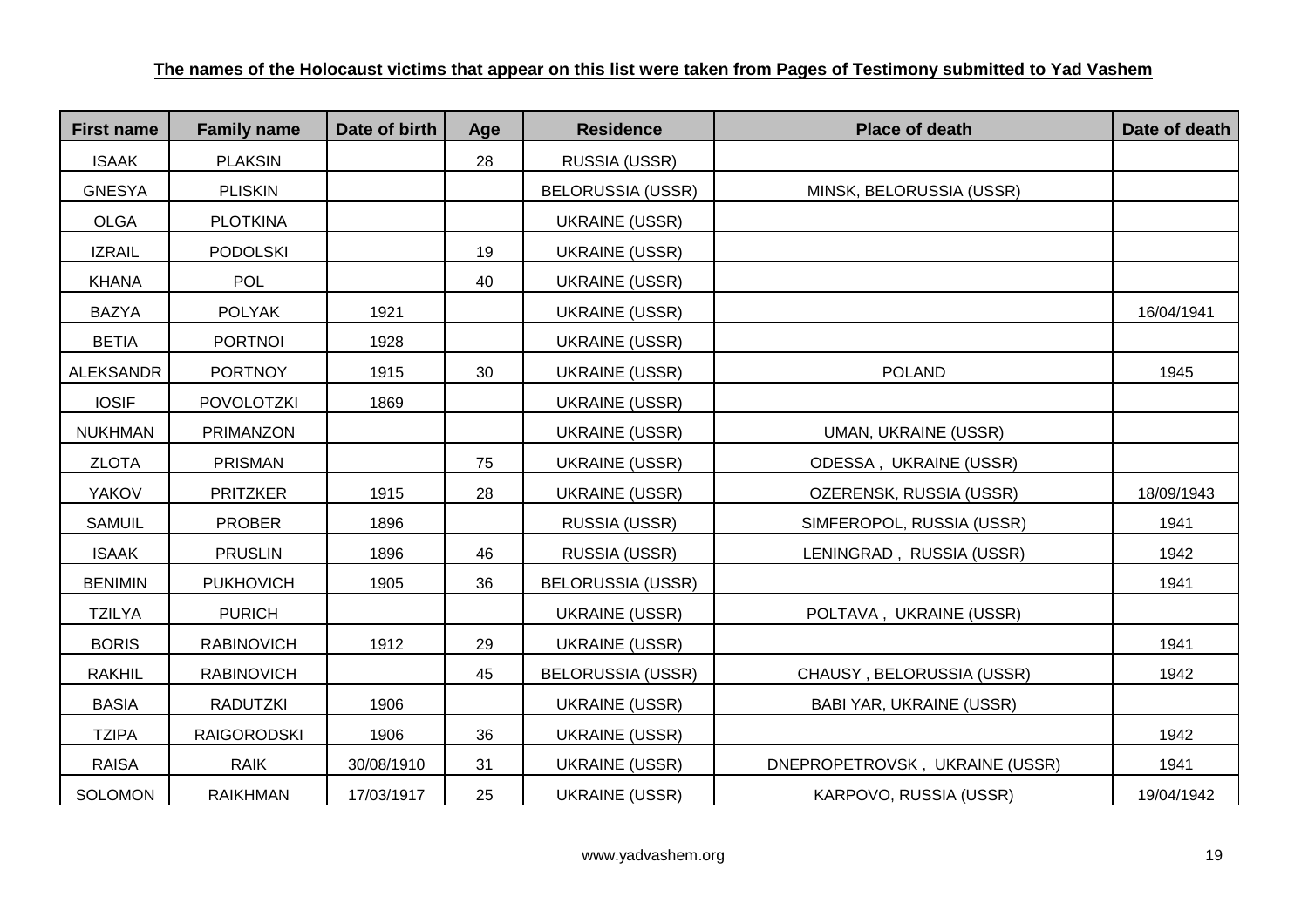| <b>First name</b> | <b>Family name</b> | Date of birth | Age | <b>Residence</b>         | <b>Place of death</b>           | Date of death |
|-------------------|--------------------|---------------|-----|--------------------------|---------------------------------|---------------|
| <b>ITA</b>        | <b>RAITZIN</b>     | 1878          |     | <b>UKRAINE (USSR)</b>    | <b>BABI YAR, UKRAINE (USSR)</b> | 29/09/1941    |
| <b>ESTER</b>      | <b>RAK</b>         | 1885          | 56  | UKRAINE (USSR)           |                                 | 19/09/1941    |
| <b>DINA</b>       | <b>RAPOPORT</b>    |               |     | <b>UKRAINE (USSR)</b>    | MIROPOL, UKRAINE (USSR)         |               |
| <b>MALKA</b>      | <b>RAVKINA</b>     |               |     | <b>UKRAINE (USSR)</b>    | BOBROVY KUT, UKRAINE (USSR)     |               |
| <b>YUDA</b>       | <b>REGELMAN</b>    |               |     | <b>BELORUSSIA (USSR)</b> | POLOTSK, BELORUSSIA (USSR)      |               |
| <b>MIRA</b>       | <b>REIDMAN</b>     | 1898          | 44  | <b>UKRAINE (USSR)</b>    | DUNAYEVTSY, UKRAINE (USSR)      | 1942          |
| YELIZAVETA        | <b>REKITAR</b>     | 1910          |     | <b>UKRAINE (USSR)</b>    | ODESSA, UKRAINE (USSR)          |               |
| <b>SONIA</b>      | <b>REYNGOLD</b>    | 1936          | 6   | <b>BELORUSSIA (USSR)</b> |                                 | 1942          |
| ABRAM             | <b>RIBALOV</b>     |               |     | <b>UKRAINE (USSR)</b>    | DZHURIN, UKRAINE (USSR)         |               |
| ABRAM             | <b>RIP</b>         | 1907          | 35  | AZERBAIDZHAN (USSR)      | SEVASTOPOL, RUSSIA (USSR)       | 1942          |
| <b>IZYA</b>       | <b>RIVKIN</b>      |               |     | RUSSIA (USSR)            |                                 |               |
| <b>IOSIF</b>      | <b>RODNYANSKI</b>  |               |     | RUSSIA (USSR)            | STARODUB, RUSSIA (USSR)         |               |
| <b>SVETA</b>      | <b>ROGOV</b>       | 1936          | 5   | <b>UKRAINE (USSR)</b>    | KHOROL, UKRAINE (USSR)          | 1941          |
| <b>BELLA</b>      | <b>ROITENBERG</b>  |               | 49  | <b>UKRAINE (USSR)</b>    | CHEPOVICHI, UKRAINE (USSR)      |               |
| <b>YONYA</b>      | <b>ROITMAN</b>     | 1920          | 21  | <b>UKRAINE (USSR)</b>    | GOLOSEYEVSKIY, UKRAINE (USSR)   | 1941          |
| <b>BORIS</b>      | <b>ROSHAL</b>      | 1904          |     | <b>UKRAINE (USSR)</b>    |                                 |               |
| <b>GENADI</b>     | <b>ROTENBERG</b>   | 28/02/1923    | 20  | <b>UKRAINE (USSR)</b>    | STALINGRAD, RUSSIA (USSR)       | 1943          |
| <b>INDA</b>       | <b>ROZENBERG</b>   | 1918          | 24  | <b>UKRAINE (USSR)</b>    | PECHORA, UKRAINE (USSR)         | 1942          |
| <b>SONIA</b>      | <b>ROZENBERG</b>   | 1932          | 9   | <b>BELORUSSIA (USSR)</b> | MINSK, BELORUSSIA (USSR)        | 1941          |
| <b>YTZKHAK</b>    | <b>ROZENBLIT</b>   |               |     | <b>UKRAINE (USSR)</b>    | SHEPETOVKA, UKRAINE (USSR)      |               |
| <b>ROZA</b>       | <b>ROZENCWAJG</b>  |               |     | <b>UKRAINE (USSR)</b>    | MINKOVITZ, UKRAINE (USSR)       |               |
| <b>MORDEKHAI</b>  | <b>ROZENSHTEIN</b> | 1878          |     | <b>UKRAINE (USSR)</b>    |                                 |               |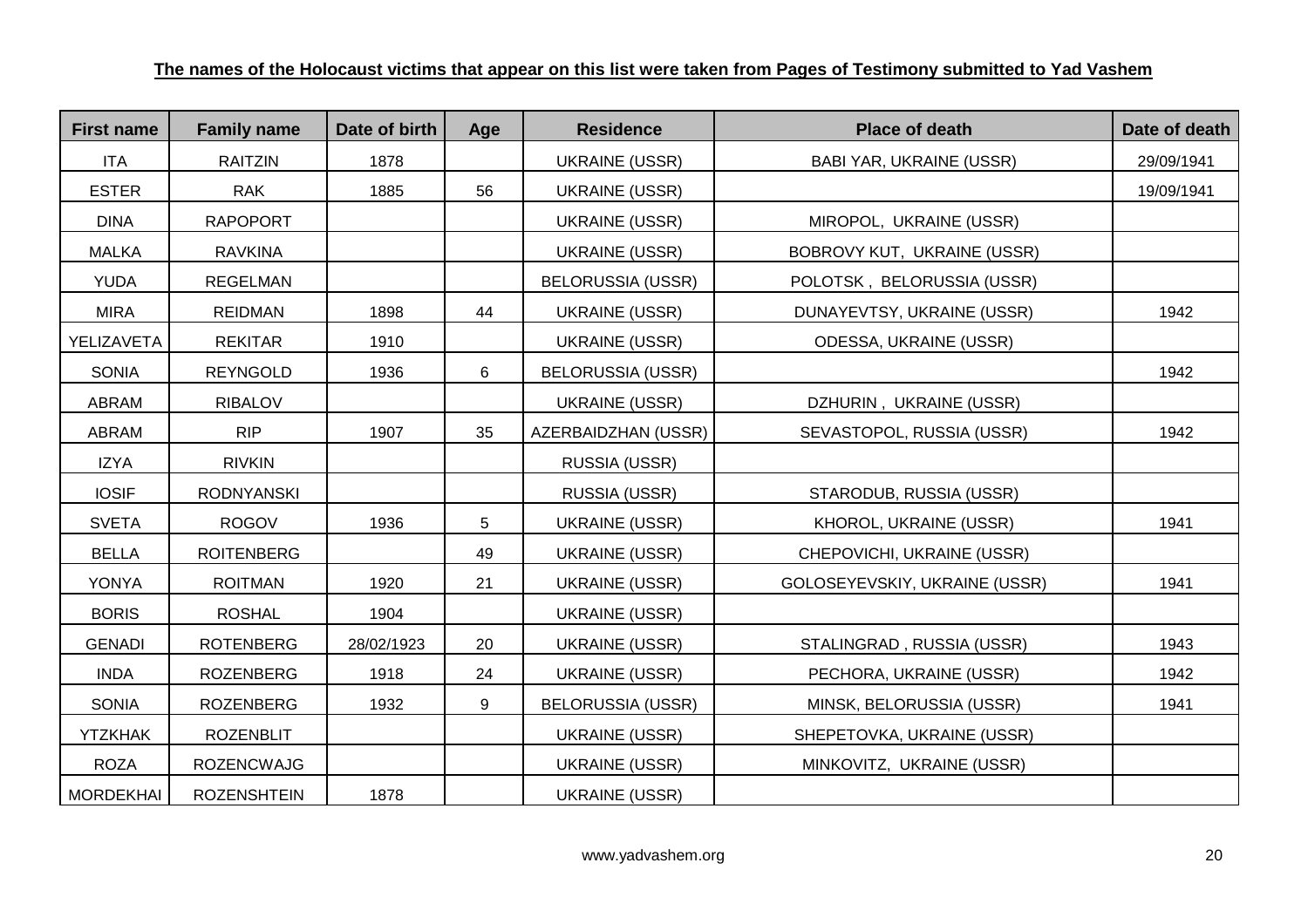| <b>First name</b> | <b>Family name</b> | Date of birth | Age            | <b>Residence</b>         | <b>Place of death</b>                  | Date of death |
|-------------------|--------------------|---------------|----------------|--------------------------|----------------------------------------|---------------|
| <b>NORBERT</b>    | <b>ROZENTZVEIG</b> | 1890          |                | <b>UKRAINE (USSR)</b>    | ODESSA, UKRAINE (USSR)                 |               |
| <b>TUBA</b>       | <b>ROZMAN</b>      | 1889          |                | <b>UKRAINE (USSR)</b>    | <b>BABI YAR, UKRAINE (USSR)</b>        |               |
| <b>FELIK</b>      | <b>RUBENCHIK</b>   |               |                | <b>BELORUSSIA (USSR)</b> | MINSK, BELORUSSIA (USSR)               | 1942          |
| <b>MITYA</b>      | <b>RUBINSHTEIN</b> | 1913          | 29             | <b>UKRAINE (USSR)</b>    |                                        | 1942          |
| <b>SONYA</b>      | <b>RUDINSKI</b>    | 1915          |                | <b>BELORUSSIA (USSR)</b> | MINSK, BELORUSSIA (USSR)               | 1942          |
| <b>SUNYA</b>      | <b>RUDOVSKI</b>    |               |                | <b>UKRAINE (USSR)</b>    | VORONTSOVO GORODISHCHE, UKRAINE (USSR) |               |
| <b>DAVID</b>      | <b>RUDOY</b>       | 1885          | 56             | <b>BELORUSSIA (USSR)</b> |                                        | 1941          |
| <b>NISL</b>       | <b>RUKHELMAN</b>   | 1907          | 35             | UKRAINE (USSR)           | LETICHEV, UKRAINE (USSR)               | 1942          |
| <b>YUDA</b>       | <b>RYKLIN</b>      |               |                | RUSSIA (USSR)            | STARODUB, RUSSIA (USSR)                |               |
| ABRAM             | SADIKOV            |               | 42             | <b>UKRAINE (USSR)</b>    | STALINGRAD, RUSSIA (USSR)              |               |
| <b>ARON</b>       | <b>SAGALCHIK</b>   | 1931          | 11             | <b>BELORUSSIA (USSR)</b> | MINSK, BELORUSSIA (USSR)               | 1942          |
| <b>BORIS</b>      | <b>SAKHNOVSKI</b>  |               | $\overline{0}$ | RUSSIA (USSR)            |                                        |               |
| <b>PESYA</b>      | <b>SALNIK</b>      | 1902          |                | <b>UKRAINE (USSR)</b>    |                                        |               |
| <b>PEISA</b>      | SANDLER            |               |                | <b>UKRAINE (USSR)</b>    | NIKOLAYEV, UKRAINE (USSR)              |               |
| <b>VELFL</b>      | SAPOZHNIKOV        |               |                | <b>UKRAINE (USSR)</b>    | KHABNOYE, UKRAINE (USSR)               |               |
| <b>AIZIK</b>      | <b>SARZHA</b>      | 1923          |                | <b>BELORUSSIA (USSR)</b> | ORSHA, BELORUSSIA (USSR)               | 27/11/1941    |
| <b>TZIVA</b>      | <b>SAVCHENKO</b>   |               | 30             | RUSSIA (USSR)            | IKOR, RUSSIA (USSR)                    | 15/01/1942    |
| <b>MENAKHEM</b>   | <b>SEGAL</b>       | 12/04/1904    |                | <b>UKRAINE (USSR)</b>    | VARENA, LITHUANIA                      | 1944          |
| <b>VLADIMIR</b>   | <b>SENKO</b>       |               |                | RUSSIA (USSR)            |                                        |               |
| <b>SOLOMON</b>    | SHABADASH          | 11/06/1924    | 19             | <b>UKRAINE (USSR)</b>    |                                        | 1943          |
| <b>ISAI</b>       | SHAGABAYEV         | 1901          | 42             | RUSSIA (USSR)            | KRASNODAR KRAY, RUSSIA (USSR)          | 1943          |
| <b>MOISHE</b>     | <b>SHAMES</b>      | 1890          | 51             | <b>UKRAINE (USSR)</b>    |                                        | 1941          |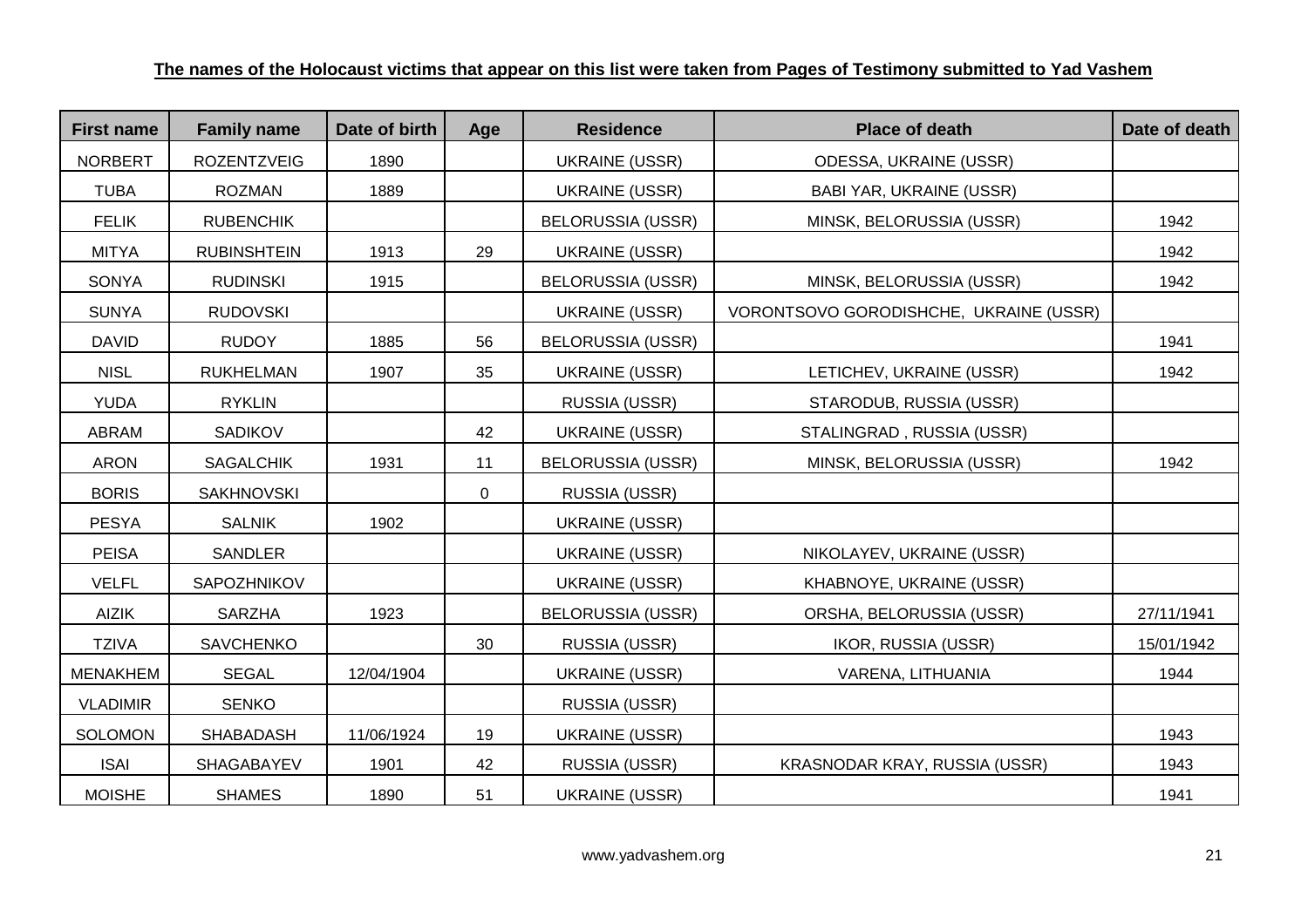| <b>First name</b> | <b>Family name</b>  | Date of birth | Age | <b>Residence</b>         | <b>Place of death</b>           | Date of death |
|-------------------|---------------------|---------------|-----|--------------------------|---------------------------------|---------------|
| <b>GITL</b>       | SHANDALOV           | 1892          | 50  | <b>BELORUSSIA (USSR)</b> | ZHLOBIN, BELORUSSIA (USSR)      | 1942          |
| <b>ILYA</b>       | <b>SHAPIRO</b>      | 09/05/1898    | 43  | <b>UKRAINE (USSR)</b>    |                                 | 1941          |
| <b>PESIA</b>      | <b>SHAPIRO</b>      | 1885          | 56  | <b>UKRAINE (USSR)</b>    |                                 | 19/09/1941    |
| <b>TZILYA</b>     | <b>SHAPIRO</b>      | 1930          | 12  | <b>UKRAINE (USSR)</b>    | VOLOCHISK, UKRAINE (USSR)       | 15/09/1942    |
| <b>ELKA</b>       | <b>SHAPOSHNIKOV</b> | 1902          | 39  | <b>UKRAINE (USSR)</b>    | ZINKOV, UKRAINE (USSR)          | 1941          |
| <b>ROZA</b>       | <b>SHARF</b>        |               |     | <b>UKRAINE (USSR)</b>    | ODESSA, UKRAINE (USSR)          |               |
| <b>MORDEKHAI</b>  | <b>SHATAIKIN</b>    | 1870          |     | <b>UKRAINE (USSR)</b>    | <b>BABI YAR, UKRAINE (USSR)</b> | 1941          |
| <b>BORIS</b>      | <b>SHATZ</b>        | 1914          | 27  | <b>UKRAINE (USSR)</b>    |                                 | 1941          |
| <b>ZORIK</b>      | <b>SHCHERBAKOV</b>  | 1930          |     | <b>UKRAINE (USSR)</b>    | GEORGIYEVSK, RUSSIA (USSR)      | 1941          |
| <b>KHAIM</b>      | <b>SHEININ</b>      | 1905          |     | RUSSIA (USSR)            |                                 |               |
| <b>MOISEI</b>     | <b>SHENDEROVICH</b> | 1884          | 57  | <b>UKRAINE (USSR)</b>    | DNEPROPETROVSK, UKRAINE (USSR)  | 1941          |
| <b>PINYA</b>      | <b>SHER</b>         |               |     | <b>UKRAINE (USSR)</b>    |                                 |               |
| <b>SRUL</b>       | <b>SHERAVNER</b>    | 1920          |     | <b>UKRAINE (USSR)</b>    |                                 |               |
| <b>VITL</b>       | <b>SHERMAN</b>      |               | 64  | <b>UKRAINE (USSR)</b>    | DZERZHINSK, UKRAINE (USSR)      |               |
| <b>PEIREL</b>     | <b>SHESTOPAL</b>    |               | 49  | <b>UKRAINE (USSR)</b>    | TOMASHPOL, UKRAINE (USSR)       | 19/08/1941    |
| <b>RIVKA</b>      | <b>SHI</b>          |               | 18  | <b>UKRAINE (USSR)</b>    | ZHITOMIR, UKRAINE (USSR)        |               |
| <b>FIRA</b>       | <b>SHIFRIN</b>      | 1920          | 22  | <b>BELORUSSIA (USSR)</b> |                                 | 1942          |
| <b>ZALMAN</b>     | <b>SHIFRIN</b>      | 1890          | 51  | <b>BELORUSSIA (USSR)</b> | BOBRUYSK, BELORUSSIA (USSR)     | 1942          |
| <b>ISAAK</b>      | <b>SHINDEROV</b>    |               |     | <b>UKRAINE (USSR)</b>    |                                 |               |
| ZALMAN            | <b>SHKOLNIKOV</b>   | 1885          |     | <b>BELORUSSIA (USSR)</b> | <b>BELGIUM</b>                  |               |
| <b>REFAEL</b>     | <b>SHLAPINTOCH</b>  |               | 15  | <b>BELORUSSIA (USSR)</b> | TUROV, BELORUSSIA (USSR)        |               |
| <b>MEISHARN</b>   | <b>SHLYAKHOVOI</b>  | 1896          | 45  | <b>UKRAINE (USSR)</b>    | BARANOVKA, UKRAINE (USSR)       | 1941          |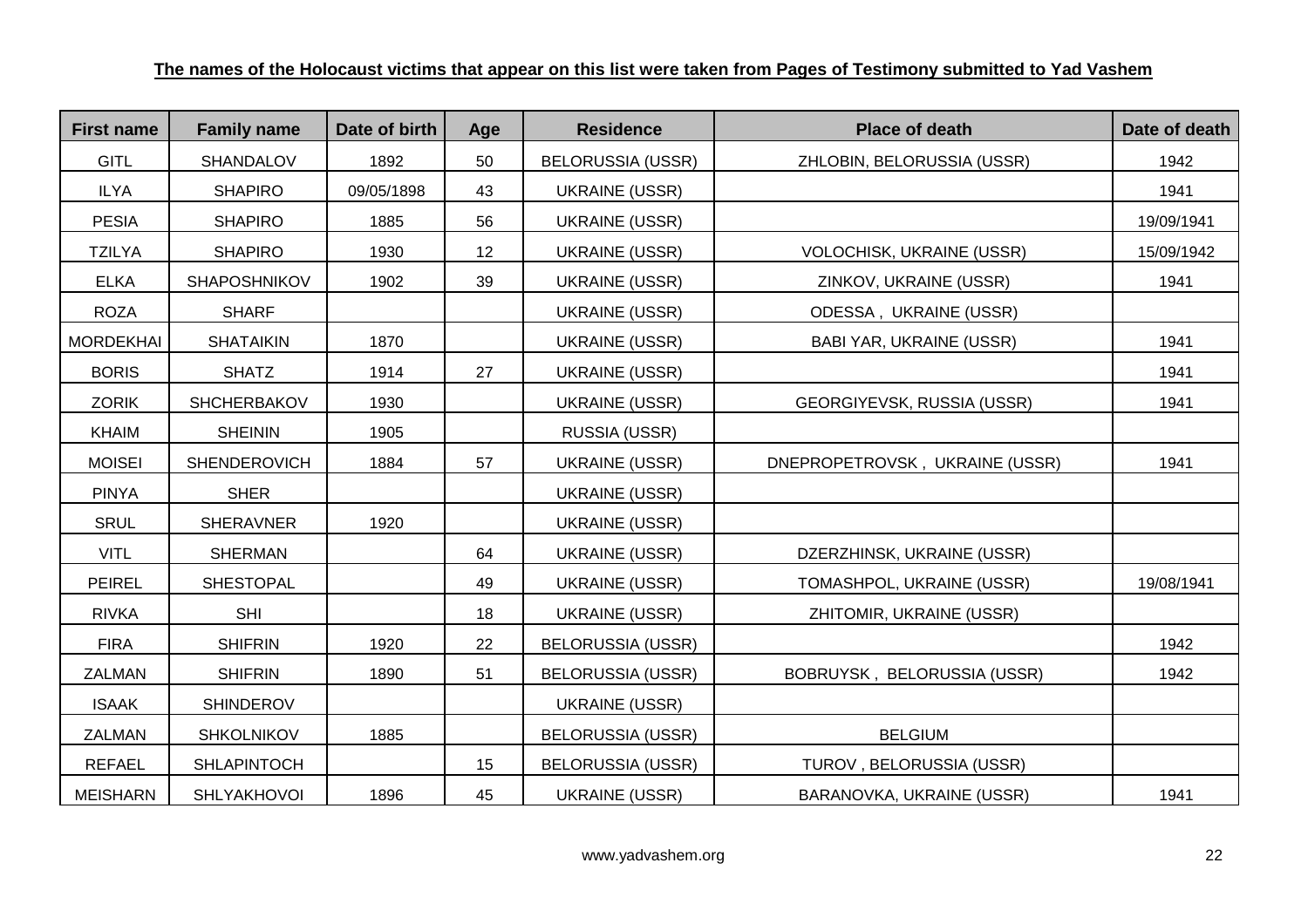| <b>First name</b> | <b>Family name</b> | Date of birth | Age | <b>Residence</b>         | <b>Place of death</b>             | Date of death |
|-------------------|--------------------|---------------|-----|--------------------------|-----------------------------------|---------------|
| <b>KEILA</b>      | <b>SHMUKLER</b>    | 1930          |     | RUSSIA (USSR)            |                                   | 1943          |
| <b>YEVA</b>       | <b>SHMUKLER</b>    | 1909          | 32  | <b>UKRAINE (USSR)</b>    | MEDZHIBOZH, UKRAINE (USSR)        | 1941          |
| <b>ELI</b>        | <b>SHMULEVICH</b>  |               | 24  | <b>UKRAINE (USSR)</b>    |                                   |               |
| <b>ITZKHOK</b>    | <b>SHNAIDER</b>    | 1909          | 32  | <b>UKRAINE (USSR)</b>    | OZARINTSY, UKRAINE (USSR)         | 1941          |
| <b>YUDKA</b>      | <b>SHNAIDER</b>    | 1906          | 39  | <b>UKRAINE (USSR)</b>    | <b>CZECHOSLOVAKIA</b>             | 18/01/1945    |
| <b>GERSH</b>      | <b>SHNEIDER</b>    | 1928          | 14  | UKRAINE (USSR)           | CHERNIGOV, UKRAINE (USSR)         | 1942          |
| <b>SHAYA</b>      | <b>SHNEIDEROV</b>  | 1894          | 47  | <b>UKRAINE (USSR)</b>    | <b>KRIVOY ROG, UKRAINE (USSR)</b> | 1941          |
| <b>ALEKSANDR</b>  | SHNEYDERMAN        | 1919          |     | <b>BELORUSSIA (USSR)</b> |                                   |               |
| <b>BETYA</b>      | <b>SHPILBERG</b>   | 1933          |     | <b>UKRAINE (USSR)</b>    | POLONNOYE, UKRAINE (USSR)         | 1941          |
| <b>MATUS</b>      | <b>SHRAIBMAN</b>   |               |     | <b>UKRAINE (USSR)</b>    |                                   |               |
| <b>ROKHA</b>      | <b>SHTEIMAN</b>    | 1888          | 53  | <b>BELORUSSIA (USSR)</b> | ULLA, BELORUSSIA (USSR)           | 1941          |
| <b>GERSH</b>      | <b>SHTEINGROB</b>  | 1924          | 19  | UKRAINE (USSR)           | SMOLENSK, RUSSIA (USSR)           | 1943          |
| <b>IOSIF</b>      | <b>SHTERNLIKHT</b> |               |     | <b>UKRAINE (USSR)</b>    |                                   | 1941          |
| <b>MOISHA</b>     | <b>SHTIBMAN</b>    | 1902          | 39  | UKRAINE (USSR)           |                                   | 1941          |
| <b>MATVEY</b>     | <b>SHUBINSKI</b>   |               |     | RUSSIA (USSR)            | YALTA, RUSSIA (USSR)              |               |
| <b>GENEKH</b>     | <b>SHULMAN</b>     |               |     | <b>UKRAINE (USSR)</b>    |                                   |               |
| <b>MICHAEL</b>    | <b>SHULMAN</b>     |               |     | <b>UKRAINE (USSR)</b>    | KHARKOV, UKRAINE (USSR)           | 1940          |
| <b>YONI</b>       | <b>SHULYATZKI</b>  |               |     | <b>UKRAINE (USSR)</b>    | YALTUSHKOV, UKRAINE (USSR)        |               |
| <b>BORUKH</b>     | <b>SHUR</b>        | 1890          | 51  | RUSSIA (USSR)            | SIMFEROPOL, RUSSIA (USSR)         | 10/10/1941    |
| <b>MANIA</b>      | <b>SHUSTER</b>     |               | 0   | UKRAINE (USSR)           | KRASNODAR KRAY, RUSSIA (USSR)     |               |
| <b>IOSIF</b>      | <b>SHUTY</b>       | 31/07/1914    | 27  | <b>UKRAINE (USSR)</b>    | KIEV, UKRAINE (USSR)              | 1941          |
| <b>SEMION</b>     | <b>SHVARTZ</b>     | 1922          | 22  | <b>UKRAINE (USSR)</b>    |                                   | 1944          |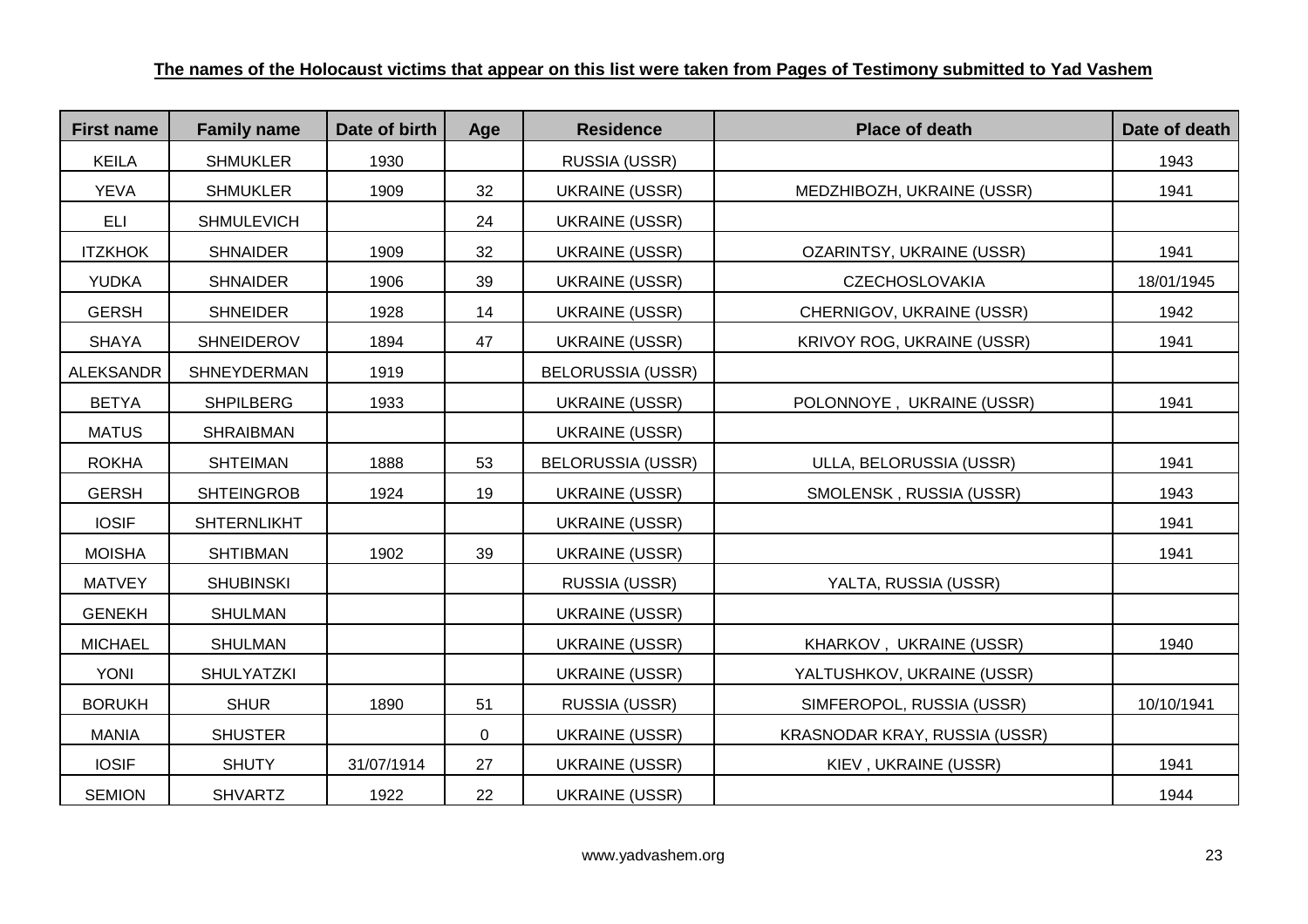| <b>First name</b> | <b>Family name</b> | Date of birth | Age | <b>Residence</b>         | <b>Place of death</b>              | Date of death |
|-------------------|--------------------|---------------|-----|--------------------------|------------------------------------|---------------|
| <b>FANYA</b>      | <b>SHVARTZMAN</b>  |               |     | <b>UKRAINE (USSR)</b>    | KAMENETS PODOLSKI, UKRAINE (USSR)  |               |
| <b>RIVA</b>       | SHVARTZMAN         | 1907          | 36  | <b>UKRAINE (USSR)</b>    | TERNOVKA, UKRAINE (USSR)           | 27/05/1943    |
| <b>INDA</b>       | <b>SHVETZ</b>      | 1902          | 40  | <b>UKRAINE (USSR)</b>    | <b>UMAN, UKRAINE (USSR)</b>        | 1942          |
| <b>FAIFEL</b>     | <b>SIDELSKI</b>    |               |     | RUSSIA (USSR)            | KRYM, RUSSIA (USSR)                | 1942          |
| <b>BASIA</b>      | <b>SIMAKOVSKI</b>  | 1919          | 22  | <b>BELORUSSIA (USSR)</b> | MINSK, BELORUSSIA (USSR)           | 1941          |
| <b>BORIS</b>      | <b>SIMKIN</b>      |               |     | RUSSIA (USSR)            | GUSINO, RUSSIA (USSR)              |               |
| <b>GENYA</b>      | <b>SIROTA</b>      | 1895          |     | <b>UKRAINE (USSR)</b>    |                                    | 28/08/1941    |
| SARA              | <b>SITNIKOV</b>    | 1915          |     | <b>UKRAINE (USSR)</b>    | ANDREYEVO-IVANOVKA, UKRAINE (USSR) |               |
| <b>MOISEI</b>     | <b>SKLADOVSKI</b>  | 1844          | 99  | <b>UKRAINE (USSR)</b>    | CHELYABINSK, RUSSIA (USSR)         | 1944          |
| YANKEL            | <b>SKRIPOCHNIK</b> | 1915          | 27  | <b>UKRAINE (USSR)</b>    |                                    | 1942          |
| <b>MITIA</b>      | <b>SLAVKIN</b>     |               | 45  | RUSSIA (USSR)            | STARODUB, RUSSIA (USSR)            |               |
| <b>PINYA</b>      | <b>SLOBODIN</b>    |               | 0   | <b>UKRAINE (USSR)</b>    | KALININDORF, UKRAINE (USSR)        |               |
| <b>FAIBL</b>      | <b>SLOBODYAN</b>   | 1920          | 21  | <b>UKRAINE (USSR)</b>    |                                    | 1941          |
| <b>ALA</b>        | <b>SLUTZKI</b>     | 1937          | 5   | RUSSIA (USSR)            | MSTISLAVL, BELORUSSIA (USSR)       | 1942          |
| <b>BERTA</b>      | <b>SLYUSAREV</b>   | 1900          | 42  | <b>UKRAINE (USSR)</b>    | KIEV, UKRAINE (USSR)               | 1942          |
| <b>BASYA</b>      | <b>SMOLENSKI</b>   |               | 0   | <b>UKRAINE (USSR)</b>    | <b>BABI YAR, UKRAINE (USSR)</b>    |               |
| <b>MOVSHA</b>     | SMOLYANSKI         |               | 70  | <b>UKRAINE (USSR)</b>    | KIEV, UKRAINE (USSR)               |               |
| ANYA              | <b>SOBOLEV</b>     | 1921          | 20  | <b>UKRAINE (USSR)</b>    | KHARKOV, UKRAINE (USSR)            | 1941          |
| <b>RIVKA</b>      | SOKOLETZKAYA       |               |     | <b>UKRAINE (USSR)</b>    | DEMKOVTSY, UKRAINE (USSR)          |               |
| INA               | SOLODAR            | 1926          | 15  | <b>UKRAINE (USSR)</b>    |                                    | 19/09/1941    |
| <b>YAKOV</b>      | <b>SOLOVEICHIK</b> |               |     | <b>BELORUSSIA (USSR)</b> | POLOTSK, BELORUSSIA (USSR)         |               |
| <b>YOSEF</b>      | <b>SORIN</b>       |               | 46  | <b>BELORUSSIA (USSR)</b> | MOGILEV, BELORUSSIA (USSR)         |               |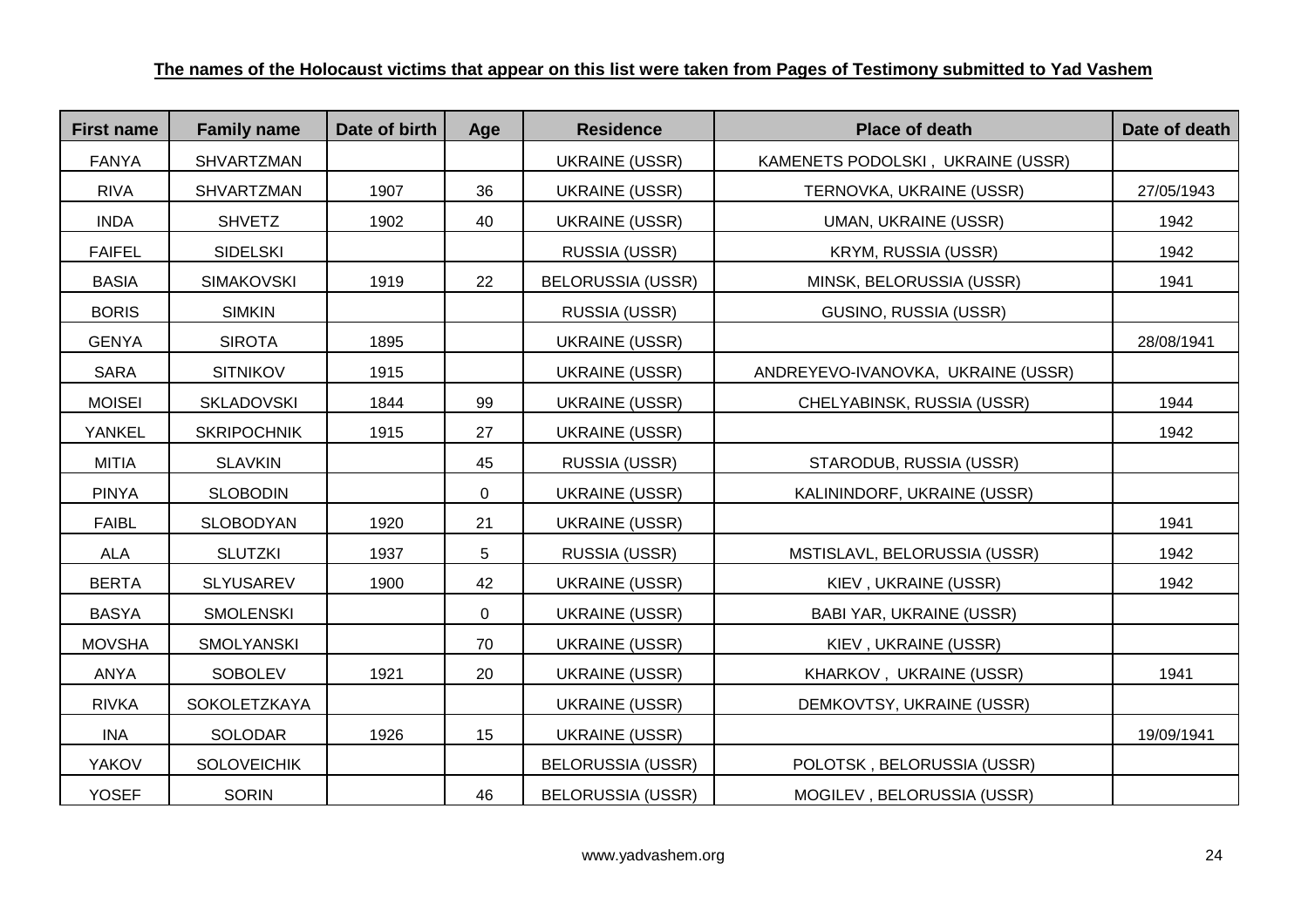| <b>First name</b> | <b>Family name</b>  | Date of birth | Age | <b>Residence</b>         | <b>Place of death</b>           | Date of death |
|-------------------|---------------------|---------------|-----|--------------------------|---------------------------------|---------------|
| <b>SOLOMON</b>    | <b>SOROKIN</b>      | 1900          | 41  | <b>UKRAINE (USSR)</b>    | KHERSON, UKRAINE (USSR)         | 1941          |
| <b>MICHAEL</b>    | <b>SOSNOWIK</b>     | 1871          |     | <b>BELORUSSIA (USSR)</b> | SHARKOVSHCHINA, GHETTO          | 1942          |
| <b>HAIA</b>       | <b>STEINBERG</b>    |               |     | <b>UKRAINE (USSR)</b>    |                                 |               |
| <b>KHAYA</b>      | <b>STEPANIK</b>     | 1902          |     | <b>UKRAINE (USSR)</b>    |                                 | 1942          |
| <b>SRUL</b>       | <b>STOLYAR</b>      |               | 42  | <b>UKRAINE (USSR)</b>    | KHMELNIK, UKRAINE (USSR)        |               |
| <b>AVRAAM</b>     | <b>STRESHINSKI</b>  |               |     | <b>BELORUSSIA (USSR)</b> | RECHITSA, BELORUSSIA (USSR)     |               |
| <b>YAKOV</b>      | <b>STUKALOV</b>     | 1910          | 31  | <b>BELORUSSIA (USSR)</b> | MINSK, BELORUSSIA (USSR)        | 1941          |
| <b>YUDE</b>       | <b>SUKHMAN</b>      | 1900          | 41  | <b>BELORUSSIA (USSR)</b> | MINSK, BELORUSSIA (USSR)        | 22/09/1941    |
| ZYUZYA            | <b>SUNIK</b>        |               |     | <b>UKRAINE (USSR)</b>    |                                 |               |
| <b>NIKHAMA</b>    | <b>SUPERFIN</b>     |               |     | <b>BELORUSSIA (USSR)</b> | MILOSLAVICHI, BELORUSSIA (USSR) |               |
| <b>VLADIMIR</b>   | <b>SURDIN</b>       | 1937          | 4   | <b>UKRAINE (USSR)</b>    | SEMENOVKA, UKRAINE (USSR)       | 30/12/1941    |
| ABRAM             | <b>SVERDLOV</b>     |               | 41  | RUSSIA (USSR)            | SMOLENSK, RUSSIA (USSR)         |               |
| <b>MATVEI</b>     | <b>SVIRIDOVSKI</b>  | 13/01/1921    | 20  | RUSSIA (USSR)            |                                 | 1941          |
| <b>POLYA</b>      | <b>TABAKOV</b>      | 1914          | 29  | <b>UKRAINE (USSR)</b>    | MANKOVKA, UKRAINE (USSR)        | 1943          |
| <b>IOSIF</b>      | <b>TAFT</b>         |               | 28  | <b>UKRAINE (USSR)</b>    | VORONEZH, RUSSIA (USSR)         |               |
| <b>ANA</b>        | <b>TANKHILEVICH</b> | 1932          | 10  | <b>BELORUSSIA (USSR)</b> | MINSK, BELORUSSIA (USSR)        | 1942          |
| <b>KIVA</b>       | <b>TAPTUNOV</b>     |               |     | <b>BELORUSSIA (USSR)</b> |                                 |               |
| <b>NUSI</b>       | <b>TARSHIS</b>      | 1900          | 42  | <b>UKRAINE (USSR)</b>    |                                 | 1942          |
| <b>EIZIP</b>      | <b>TARTAKOVSKI</b>  | 1886          | 55  | <b>UKRAINE (USSR)</b>    | TROYANOV, UKRAINE (USSR)        | 1941          |
| <b>ARON</b>       | <b>TELYATNIK</b>    | 1906          |     | <b>UKRAINE (USSR)</b>    | <b>KRYM, RUSSIA (USSR)</b>      |               |
| <b>FANYA</b>      | <b>TEPLITZKI</b>    | 1924          | 17  | <b>UKRAINE (USSR)</b>    | BABI YAR, UKRAINE (USSR)        | 1941          |
| <b>IOSIF</b>      | <b>TERUSHKIN</b>    | 1925          | 18  | <b>BELORUSSIA (USSR)</b> | SLUTSK, BELORUSSIA (USSR)       | 18/10/1943    |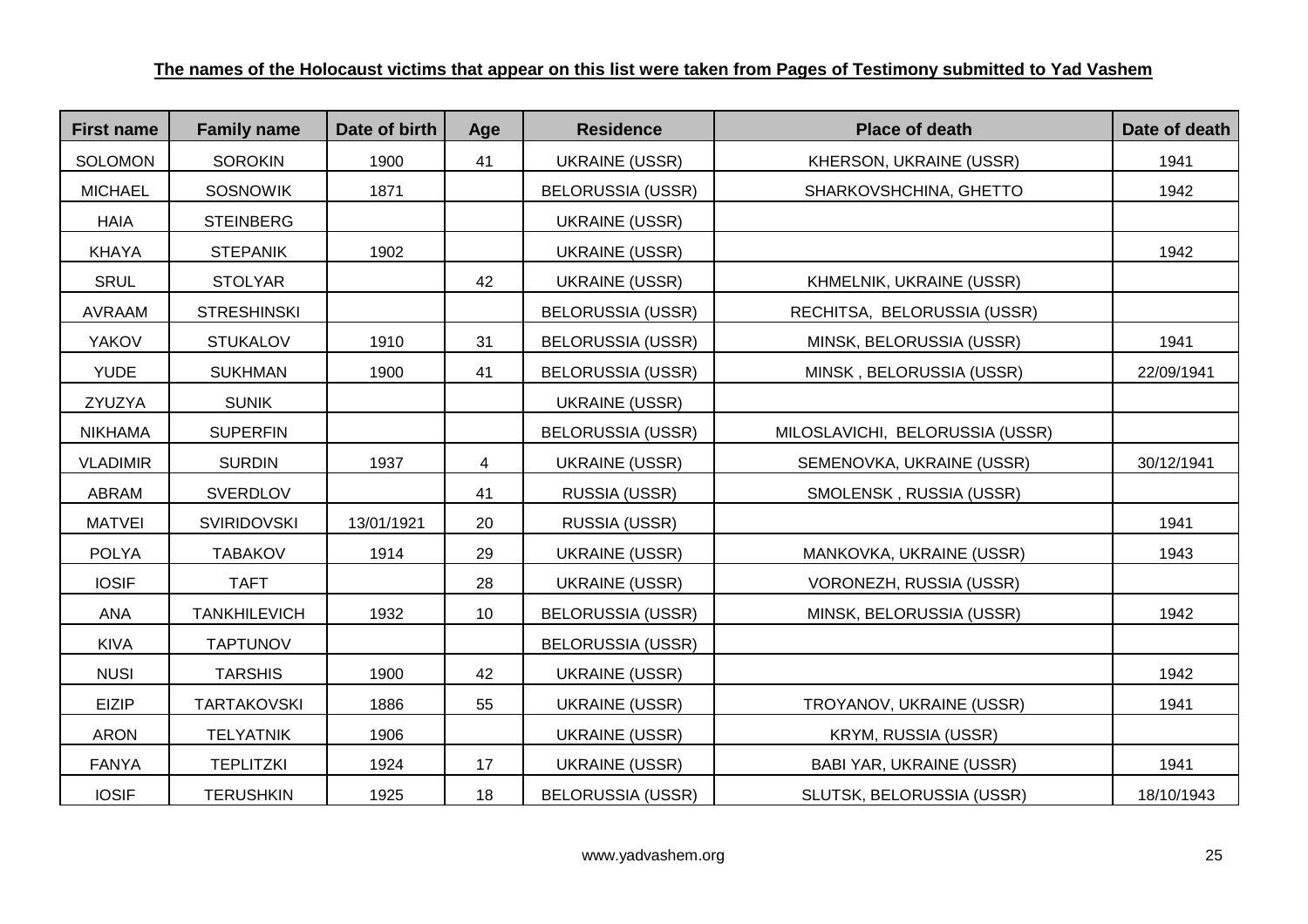| <b>First name</b> | <b>Family name</b> | Date of birth | Age | <b>Residence</b>         | <b>Place of death</b>           | Date of death |
|-------------------|--------------------|---------------|-----|--------------------------|---------------------------------|---------------|
| <b>IOSEF</b>      | <b>TIPOGRAF</b>    |               | 66  | <b>UKRAINE (USSR)</b>    | ZHITOMIR, UKRAINE (USSR)        |               |
| <b>MIKHAIL</b>    | <b>TITIYEVSKI</b>  |               | 27  | <b>UKRAINE (USSR)</b>    | KURSK, RUSSIA (USSR)            |               |
| SONYA             | <b>TKACH</b>       |               |     | <b>UKRAINE (USSR)</b>    | SLAVUTA, UKRAINE (USSR)         |               |
| <b>NUKHIM</b>     | <b>TOKAR</b>       |               |     | UKRAINE (USSR)           | PLISKOV, UKRAINE (USSR)         |               |
| LAZAR             | <b>TOLMACH</b>     | 20/06/1901    | 42  | <b>UKRAINE (USSR)</b>    | STALINGRAD, RUSSIA (USSR)       | 1943          |
| <b>SAMUEL</b>     | TRACHTENBRAUT      | 1884          |     | <b>BELORUSSIA (USSR)</b> |                                 | 1941          |
| <b>KHANA</b>      | TRAKHTENBERG       | 1924          | 18  | <b>UKRAINE (USSR)</b>    | TEPLIK, UKRAINE (USSR)          | 27/05/1942    |
| <b>JAKOB</b>      | <b>TSYBULSKI</b>   |               |     | <b>UKRAINE (USSR)</b>    |                                 |               |
| <b>RAYA</b>       | <b>TUNIK</b>       |               | 3   | <b>BELORUSSIA (USSR)</b> | KOPYS, BELORUSSIA (USSR)        |               |
| <b>IDA</b>        | <b>TUSHNEIDER</b>  |               |     | <b>BELORUSSIA (USSR)</b> | MINSK, BELORUSSIA (USSR)        | 20/11/1941    |
| <b>KHASYA</b>     | <b>TZEIGER</b>     |               |     | <b>UKRAINE (USSR)</b>    |                                 |               |
| <b>SOLOMON</b>    | <b>TZEITLIN</b>    |               | 68  | UKRAINE (USSR)           | BABI YAR, UKRAINE (USSR)        | 1941          |
| <b>NAUM</b>       | <b>TZEPENYUK</b>   | 1900          | 41  | UKRAINE (USSR)           | KIEV, UKRAINE (USSR)            | 1941          |
| <b>BASYA</b>      | <b>TZIMBELMAN</b>  |               |     | <b>BELORUSSIA (USSR)</b> |                                 |               |
| <b>LAZAR</b>      | <b>TZIPERMAN</b>   | 1904          | 39  | <b>BELORUSSIA (USSR)</b> | STALINGRAD, RUSSIA (USSR)       | 1943          |
| <b>KHANA</b>      | <b>TZIRULNIK</b>   |               |     | <b>BELORUSSIA (USSR)</b> | MINSK, BELORUSSIA (USSR)        |               |
| <b>YEFIM</b>      | <b>TZIVLIN</b>     |               |     | RUSSIA (USSR)            | DEREBEN, RUSSIA (USSR)          |               |
| <b>GRIGORI</b>    | <b>TZURKOV</b>     |               |     | <b>BELORUSSIA (USSR)</b> |                                 |               |
| <b>RIVA</b>       | <b>TZYBULSKAYA</b> | 1912          |     | <b>UKRAINE (USSR)</b>    | <b>BABI YAR, UKRAINE (USSR)</b> | 1941          |
| <b>SEMYON</b>     | <b>UCHITEL</b>     | 1916          |     | <b>UKRAINE (USSR)</b>    |                                 |               |
| <b>SAMUIL</b>     | <b>UMANSKI</b>     |               |     | <b>UKRAINE (USSR)</b>    | ODESSA, UKRAINE (USSR)          |               |
| <b>MARK</b>       | <b>URSHANSKI</b>   | 1937          |     | RUSSIA (USSR)            | SIMFEROPOL, RUSSIA (USSR)       |               |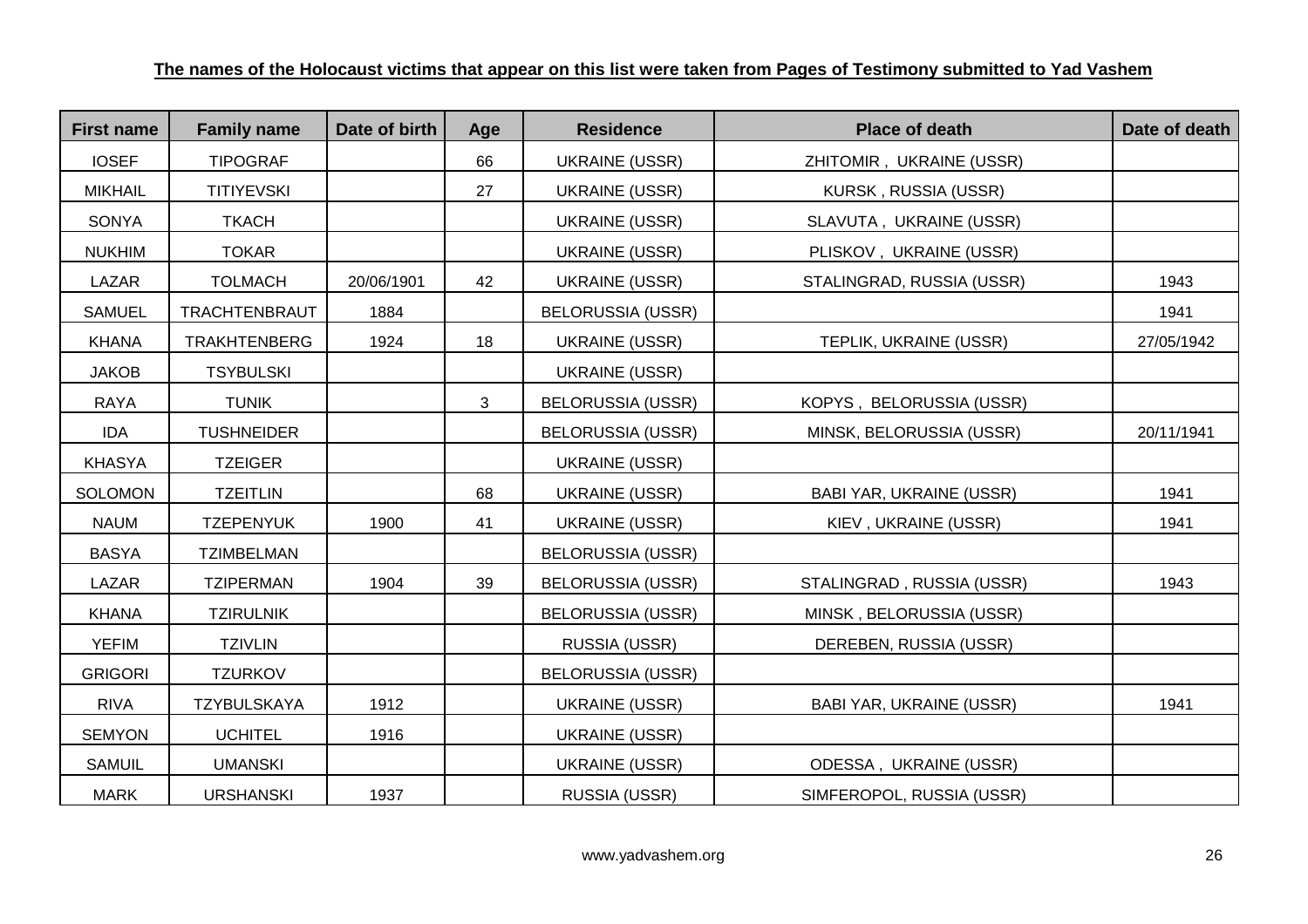| <b>First name</b> | <b>Family name</b>    | Date of birth | Age | <b>Residence</b>         | <b>Place of death</b>            | Date of death |
|-------------------|-----------------------|---------------|-----|--------------------------|----------------------------------|---------------|
| <b>IOSIF</b>      | <b>VAIKIN</b>         |               |     | RUSSIA (USSR)            | STARODUB, RUSSIA (USSR)          |               |
| <b>ADIK</b>       | <b>VAINER</b>         |               |     | <b>BELORUSSIA (USSR)</b> | MINSK, BELORUSSIA (USSR)         |               |
| <b>RAISA</b>      | <b>VAINER</b>         | 1934          |     | <b>UKRAINE (USSR)</b>    | ZHEZHELEV, UKRAINE (USSR)        | 10/09/1941    |
| <b>KHAIM</b>      | <b>VAINMAN</b>        | 1907          | 35  | <b>UKRAINE (USSR)</b>    | KUPIN, UKRAINE (USSR)            | 01/09/1942    |
| <b>LEIKA</b>      | VAINSHELBAUM          | 1883          | 58  | UKRAINE (USSR)           | <b>BABI YAR, UKRAINE (USSR)</b>  | 1941          |
| <b>IOSIF</b>      | <b>VAINSHTEIN</b>     |               |     | <b>UKRAINE (USSR)</b>    |                                  | 1941          |
| <b>GERMAN</b>     | <b>VAIS</b>           | 1900          |     | RUSSIA (USSR)            |                                  |               |
| <b>SEMYON</b>     | VAISBERG              | 1901          | 43  | <b>UKRAINE (USSR)</b>    | KHARKOV, UKRAINE (USSR)          | 23/01/1944    |
| LEIZER            | <b>VAISMAN</b>        |               | 61  | <b>BELORUSSIA (USSR)</b> | CHEREMOSHNYA, BELORUSSIA (USSR)  |               |
| <b>FAIVISH</b>    | <b>VALDMAN</b>        |               | 35  | <b>UKRAINE (USSR)</b>    |                                  |               |
| <b>MIKHAEL</b>    | <b>VARSHAVER</b>      | 1926          | 15  | <b>UKRAINE (USSR)</b>    | <b>BABI YAR, UKRAINE (USSR)</b>  | 29/09/1941    |
| <b>MOSHE</b>      | <b>VARSHAVSKI</b>     | 10/05/1911    | 30  | RUSSIA (USSR)            | LENINGRAD, RUSSIA (USSR)         |               |
| <b>SONYA</b>      | <b>VCHERAISHANSKI</b> |               | 12  | <b>UKRAINE (USSR)</b>    | RUZHIN, UKRAINE (USSR)           |               |
| <b>MATVEI</b>     | <b>VEITZMAN</b>       |               | 27  | RUSSIA (USSR)            |                                  | 25/10/1943    |
| <b>MENASHE</b>    | <b>VERKHOLAZ</b>      | 1890          | 51  | <b>UKRAINE (USSR)</b>    | DOBROYE, UKRAINE (USSR)          | 10/09/1941    |
| <b>MANIA</b>      | VEYTZMAN              | 1902          | 39  | <b>UKRAINE (USSR)</b>    | BOGDANOVKA, UKRAINE (USSR)       | 1941          |
| <b>SARRA</b>      | <b>VIGNANKER</b>      |               |     | <b>UKRAINE (USSR)</b>    |                                  |               |
| <b>ZELDA</b>      | <b>VINNITZKI</b>      |               |     | <b>UKRAINE (USSR)</b>    |                                  |               |
| <b>BENTZI</b>     | <b>VITZRABIN</b>      |               | 38  | <b>UKRAINE (USSR)</b>    | KAMENETS PODOLSK, UKRAINE (USSR) |               |
| <b>SOFIA</b>      | <b>VOIN</b>           |               | 16  | <b>UKRAINE (USSR)</b>    | PERVOMAISK, UKRAINE (USSR)       |               |
| <b>MILA</b>       | <b>VOLFSON</b>        | 1938          |     | <b>UKRAINE (USSR)</b>    | BOGDANOVKA, UKRAINE (USSR)       | 1942          |
| <b>KLARA</b>      | <b>VOLOVIK</b>        | 1906          | 35  | <b>UKRAINE (USSR)</b>    | BABI YAR, UKRAINE (USSR)         | 1941          |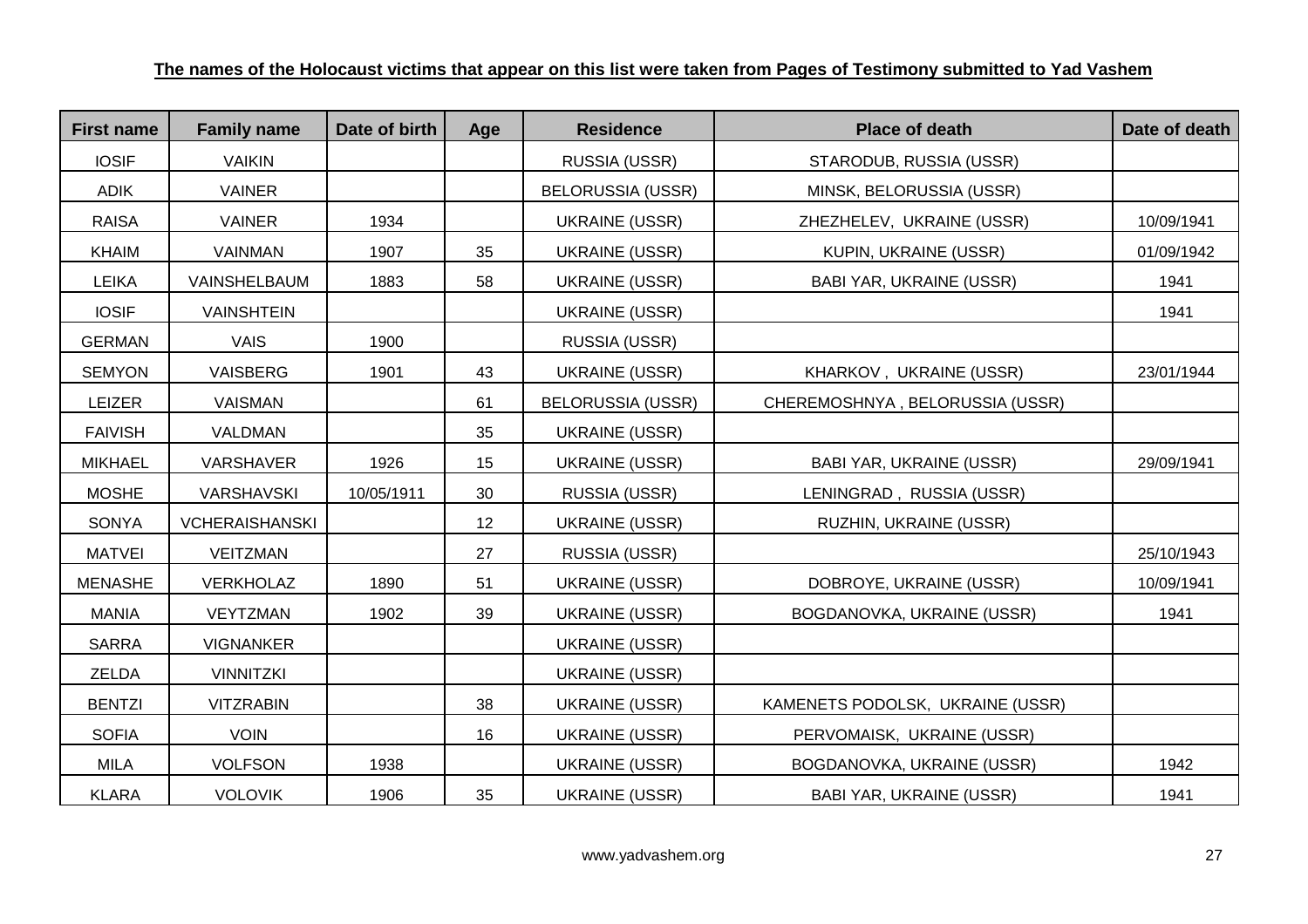| <b>First name</b> | <b>Family name</b>   | Date of birth | Age            | <b>Residence</b>         | <b>Place of death</b>            | Date of death |
|-------------------|----------------------|---------------|----------------|--------------------------|----------------------------------|---------------|
| <b>SHIFRA</b>     | <b>VOSKOBOINIKOV</b> | 1910          | 32             | <b>UKRAINE (USSR)</b>    | ODESSA, UKRAINE (USSR)           | 1942          |
| <b>LEA</b>        | <b>VYSHEVSKI</b>     |               | $\overline{0}$ | <b>UKRAINE (USSR)</b>    | PECHORA, UKRAINE (USSR)          |               |
| <b>ITZIK</b>      | YAKUBOV              | 1881          | 60             | <b>UKRAINE (USSR)</b>    | PYATKA, UKRAINE (USSR)           | 24/09/1941    |
| <b>IOSIF</b>      | YALOV                | 1907          | 33             | <b>UKRAINE (USSR)</b>    | MARIUPOL, UKRAINE (USSR)         | 1941          |
| SONYA             | <b>YANUK</b>         | 1910          |                | <b>BELORUSSIA (USSR)</b> | MINSK, BELORUSSIA (USSR)         |               |
| <b>MIKHAIL</b>    | <b>YAROVINSKI</b>    | 1905          | 37             | <b>UKRAINE (USSR)</b>    | CHERNIGOV, UKRAINE (USSR)        | 1942          |
| <b>GUSTA</b>      | <b>YEFMAN</b>        | 1916          |                | <b>UKRAINE (USSR)</b>    | BERDICHEV, UKRAINE (USSR)        |               |
| <b>GIRSHA</b>     | <b>YERMONIK</b>      | 1866          |                | <b>BELORUSSIA (USSR)</b> | CHAUSY, BELORUSSIA (USSR)        |               |
| <b>KHAIA</b>      | YEVELEV              | 1900          | 43             | <b>BELORUSSIA (USSR)</b> | SLUTSK, BELORUSSIA (USSR)        | 08/02/1943    |
| <b>MUSIA</b>      | <b>YUDIN</b>         | 1909          |                | <b>UKRAINE (USSR)</b>    | ODESSA, UKRAINE (USSR)           |               |
| <b>MIKHAIL</b>    | <b>YUKELZON</b>      |               |                | <b>UKRAINE (USSR)</b>    | SMOLENSK, RUSSIA (USSR)          |               |
| <b>MOSHE</b>      | <b>YUSUPOV</b>       | 17/04/1923    | 19             | <b>UZBEKISTAN (USSR)</b> | KALININ, RUSSIA (USSR)           | 1942          |
| <b>PESYA</b>      | ZABOYEVA             |               |                | RUSSIA (USSR)            | FEODOSIA, RUSSIA (USSR)          |               |
| <b>FRUMKA</b>     | ZADANOVSKI           | 1910          |                | <b>UKRAINE (USSR)</b>    | ZHEZHELEV, UKRAINE (USSR)        | 08/08/1942    |
| <b>BASYA</b>      | ZAK                  |               | 0              | <b>UKRAINE (USSR)</b>    |                                  |               |
| <b>MENDEL</b>     | ZAK                  | 1861          | 80             | <b>UKRAINE (USSR)</b>    | VOROSHILOVGRAD, UKRAINE (USSR)   | 1941          |
| <b>SEMION</b>     | ZAK                  | 1919          | 22             | <b>UKRAINE (USSR)</b>    |                                  | 1941          |
| ZALMAN            | ZALISHCHAK           | 1917          | 26             | <b>UKRAINE (USSR)</b>    | <b>VYBORG LEN, RUSSIA (USSR)</b> | 1943          |
| <b>STANISLAV</b>  | ZALTZBERG            | 03/03/1917    | 25             | <b>UKRAINE (USSR)</b>    | KAMYSHIN, RUSSIA (USSR)          | 1942          |
| <b>IOSIF</b>      | ZARECHANSKI          | 22/03/1925    | 20             | RUSSIA (USSR)            | RUSSIA (USSR)                    | 22/03/1945    |
| <b>GRISHA</b>     | ZASLAVCHIK           |               |                | <b>UKRAINE (USSR)</b>    | NIKOLAYEV, UKRAINE (USSR)        | 1941          |
| IDA               | ZAVESOV              | 1924          |                | <b>BELORUSSIA (USSR)</b> |                                  |               |